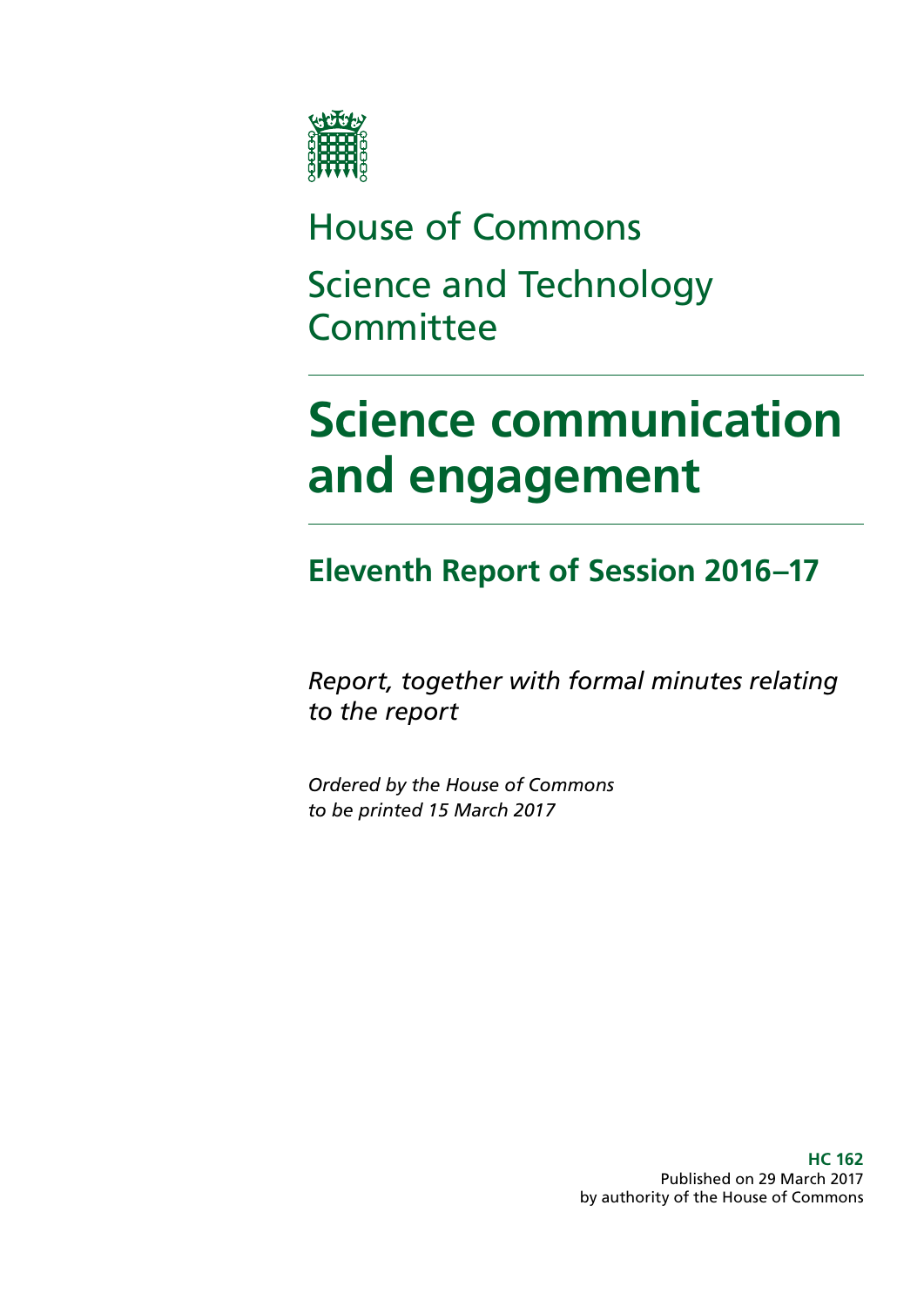### **Science and Technology Committee**

The Science and Technology Committee is appointed by the House of Commons to examine the expenditure, administration and policy of the Government Office for Science and associated public bodies.

#### **Current membership**

[Stephen Metcalfe MP](http://www.parliament.uk/biographies/commons/stephen-metcalfe/4092) (*Conservative, South Basildon and East Thurrock*) (Chair) [Victoria Borwick MP](http://www.parliament.uk/biographies/commons/victoria-borwick/4502) (*Conservative, Kensington*) [Stella Creasy MP](http://www.parliament.uk/biographies/commons/stella-creasy/4088) (*Labour, Co-op, Walthamstow*) [Jim Dowd MP](http://www.parliament.uk/biographies/commons/jim-dowd/189) (*Labour, Lewisham West and Penge*) [Chris Green MP](http://www.parliament.uk/biographies/commons/chris-green/4398) (*Conservative, Bolton West*) [Dr Tania Mathias MP](http://www.parliament.uk/biographies/commons/dr-tania-mathias/4404) (*Conservative, Twickenham*) [Carol Monaghan MP](http://www.parliament.uk/biographies/commons/carol-monaghan/4443) (*Scottish National Party, Glasgow North West*) [Gareth Snell MP](http://www.parliament.uk/biographies/commons/gareth-snell/4595) (*Labour (Co-op),* Stoke-on-Trent Central) [Graham Stringer MP](http://www.parliament.uk/biographies/commons/graham-stringer/449) (*Labour, Blackley and Broughton*) [Derek Thomas MP](http://www.parliament.uk/biographies/commons/derek-thomas/4532) (*Conservative, St Ives*) [Matt Warman MP](http://www.parliament.uk/biographies/commons/matt-warman/4361) (*Conservative, Boston and Skegness*)

The following were also members of the committee during the parliament:

[Dr Roberta Blackman-Woods MP](http://www.parliament.uk/biographies/commons/dr-roberta-blackman-woods/1501) (*Labour, City of Durham*), [Nicola Blackwood](http://www.parliament.uk/biographies/commons/nicola-blackwood/4019)  [MP](http://www.parliament.uk/biographies/commons/nicola-blackwood/4019) (*Conservative, Oxford West and Abingdon*) *(Chair of the Committee until 19 July 2016),* [Liz McInnes MP](http://www.parliament.uk/biographies/commons/liz-mcinnes/4342) (*Labour, Heywood and Middleton*), [Valerie Vaz](http://www.parliament.uk/biographies/commons/valerie-vaz/4076)  [MP](http://www.parliament.uk/biographies/commons/valerie-vaz/4076) (*Labour, Walsall South*), [Daniel Zeichner MP](http://www.parliament.uk/biographies/commons/daniel-zeichner/4382) (*Labour, Cambridge*)

#### **Powers**

The Committee is one of the departmental select committees, the powers of which are set out in House of Commons Standing Orders, principally in SO No 152. These are available on the internet via [www.parliament.uk](http://www.parliament.uk).

#### **Publication**

Committee reports are published on the Committee's website at [www.parliament.uk/science](http://www.parliament.uk/science) and in print by Order of the House.

Evidence relating to this report is published on the relevant [inquiry page](http://www.parliament.uk/business/committees/committees-a-z/commons-select/science-and-technology-committee/inquiries/parliament-2015/science-communication-inquiry-15-16/) of the Committee's website.

#### **Committee staff**

The current staff of the Committee are: Simon Fiander (Clerk); Marsha David (Second Clerk); Sean Kinsey (Second Clerk); Dr Elizabeth Rough (Committee Specialist); Martin Smith (Committee Specialist); Amy Vistuer (Senior Committee Assistant); Julie Storey (Committee Assistant); and Shagufta Hailes (Media Officer).

#### **Contacts**

All correspondence should be addressed to the Clerk of the Science and Technology Committee, House of Commons, London SW1A 0AA. The telephone number for general inquiries is: 020 7219 2793; the Committee's e-mail address is: [scitechcom@parliament.uk](mailto:scitechcom@parliament.uk).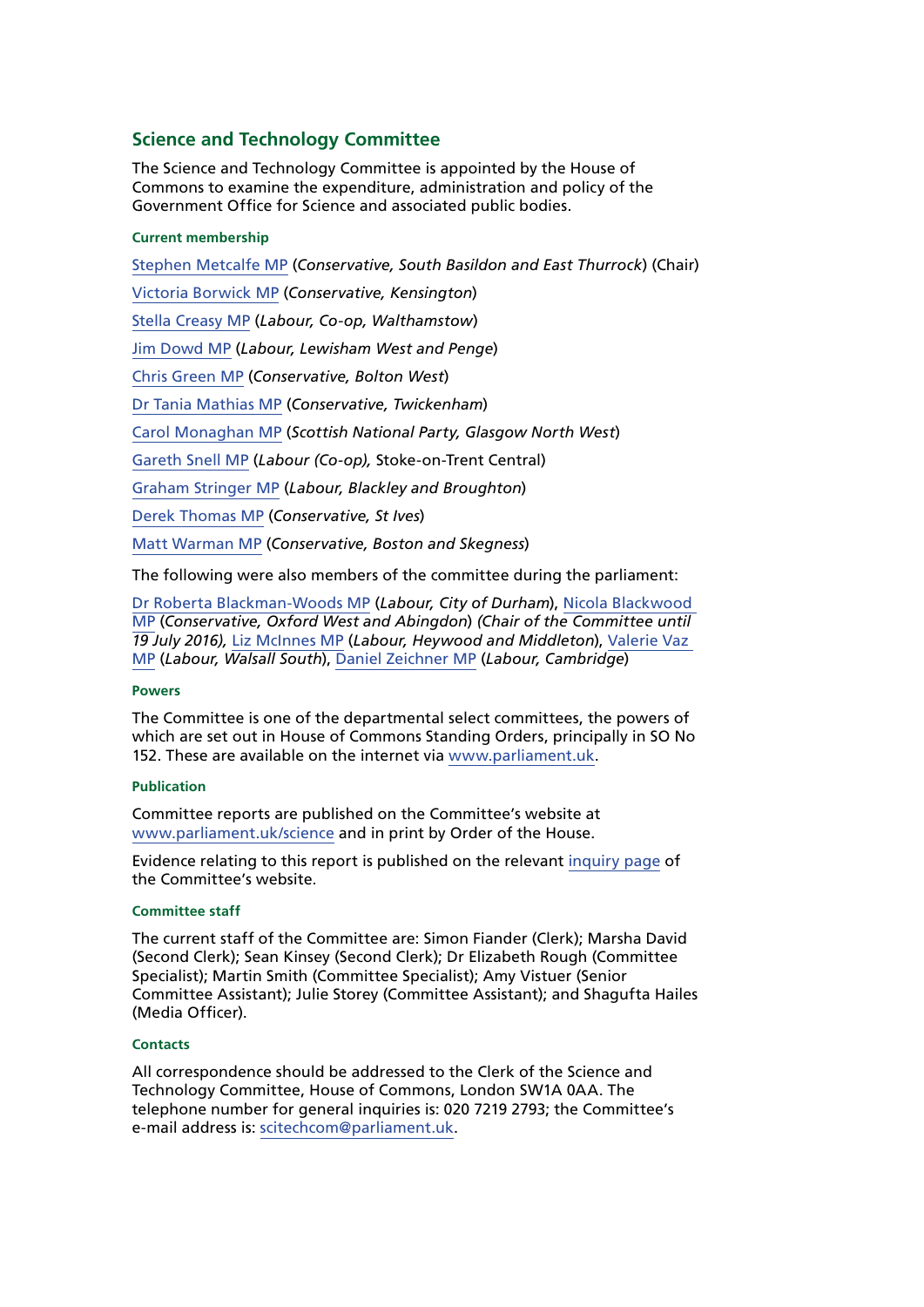## **Contents**

| <b>Summary</b>          |                                                                  | 3              |
|-------------------------|------------------------------------------------------------------|----------------|
| 1                       | <b>Introduction</b>                                              | 5              |
|                         | What is science communication?                                   | 5              |
|                         | Our inquiry                                                      | 6              |
| $\overline{\mathbf{2}}$ | Science awareness and communication                              | $\overline{7}$ |
|                         | Public attitudes to science                                      | 7              |
|                         | <b>Boaty McBoatface</b>                                          | 8              |
|                         | Engagement with young people                                     | 9              |
|                         | Role of the media                                                | 11             |
|                         | False balance and sensationalism                                 | 13             |
|                         | The pressures of the embargo and open access                     | 14             |
|                         | Press regulation                                                 | 15             |
| 3                       | <b>Science and policy-making</b>                                 | 17             |
|                         | Government and dialogue                                          | 18             |
|                         | Government policy-making and consultations                       | 22             |
|                         | The 'anti-lobbying' clause                                       | 24             |
|                         | <b>Conclusions and recommendations</b>                           | 26             |
|                         | <b>Formal Minutes</b>                                            | 28             |
|                         | <b>Witnesses</b>                                                 | 29             |
|                         | <b>Published written evidence</b>                                | 30             |
|                         | List of Reports from the Committee during the current Parliament | 34             |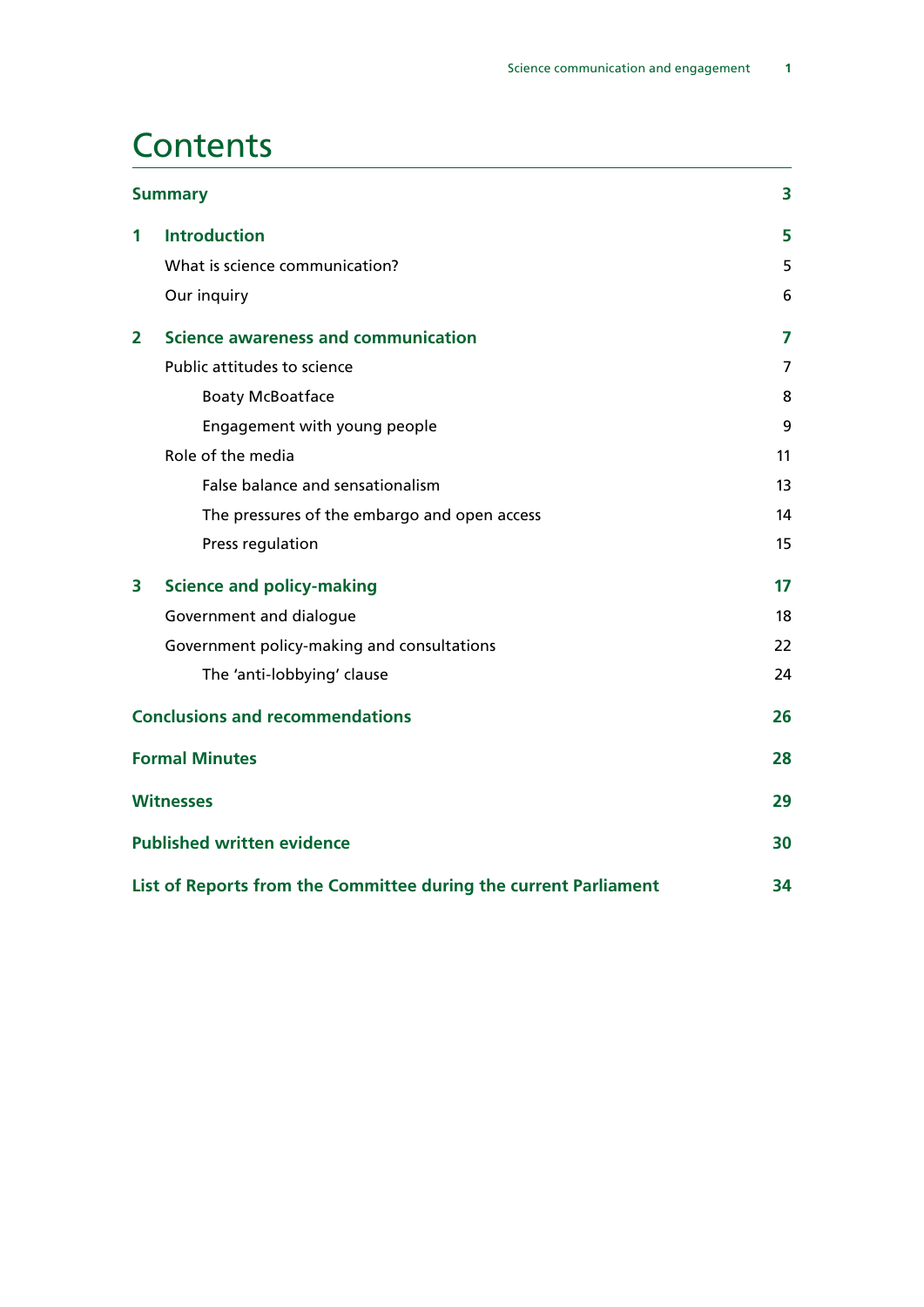## <span id="page-3-0"></span>Summary

Despite the strong interest in science in many quarters, there is a collective need to do more to take science to those who are not currently engaged. It was encouraging to see that the competition to name the new polar research ship received 124,000 votes for 'Boaty McBoatface'.

There is a wide range of initiatives by organisations to increase public awareness of and engagement in science, including many encouraging projects aimed at children and young people which complement formal science learning. They all play a vital part in further building our 'science capital'. However, further efforts are needed to change the long-standing cultural biases that pervade science.

The BBC has made improvements to its science coverage, although there is an opportunity for it to widen its coverage beyond news and documentaries. The position is less clear in the print and other media which often have an agenda with inadequate place for opposing evidence.

There are concerns over the media's misuse of 'balance' and its sensationalism. The illegal media behaviour which prompted the Leveson inquiry, will have done nothing to improve the public's mistrust of science reporting. The Government should ensure that a robust redress mechanism is provided for when science is misreported.

The Government has a responsibility for fostering and facilitating science engagement in its policy-making. It should continue to maintain and strengthen national programmes such as Sciencewise and the National Coordinating Centre for Public Engagement. Their programmes should be routinely used across all government departments, so that public opinion is fully captured in developing government policy where science is involved.

Science, politics, finance and the law are all components in the policy-making process. When these components do not fully align, it is the Government's responsibility to ensure that trade-off decisions between what the 'science' says, what is affordable and legal, and ultimately what the public will accept, are transparent. It is not unreasonable for the Government to weight scientific evidence to a lesser or greater extent, but where they do not follow the results they must ensure that they do not dismiss or discredit legitimate scientific evidence. The public consultation process unhelpfully pitches science and other factors together which makes it difficult for a clear foundation of scientific understanding to be established without being co-opted—and misinterpreted—by the political debate. The consultation process should be adjusted so that it addresses the scientific issues separately from the political and other trade-offs. We believe this could bring significant benefits for public engagement and reduce unnecessary disputes over the essential science. Such a separation could allow researchers to more readily confine their debate contributions to the science. If they also contributed to questions on policy implementation and the political trade-offs, that would be more transparent.

We agree with the recommendation made by Lord Stern that the Research Excellence Framework (REF) should encompass a definition for 'impact' in the system's assessments that includes a closer association with policy-making. The Government has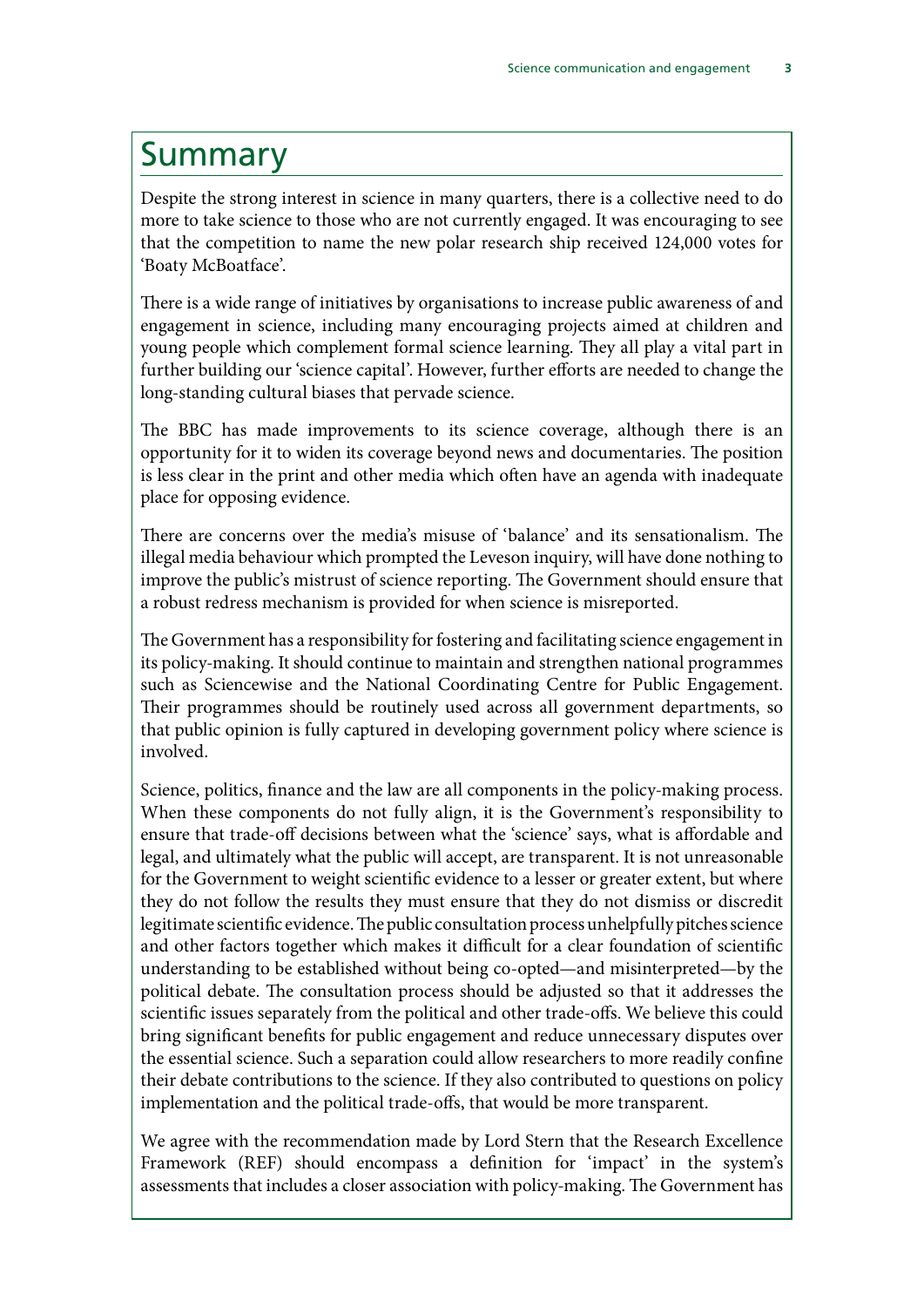now abandoned plans for an 'anti-lobbying' clause in government contracts and grants, which for research grants would have sent precisely the opposite message to the one needed—that there should be the widest and fullest possible science communication and engagement.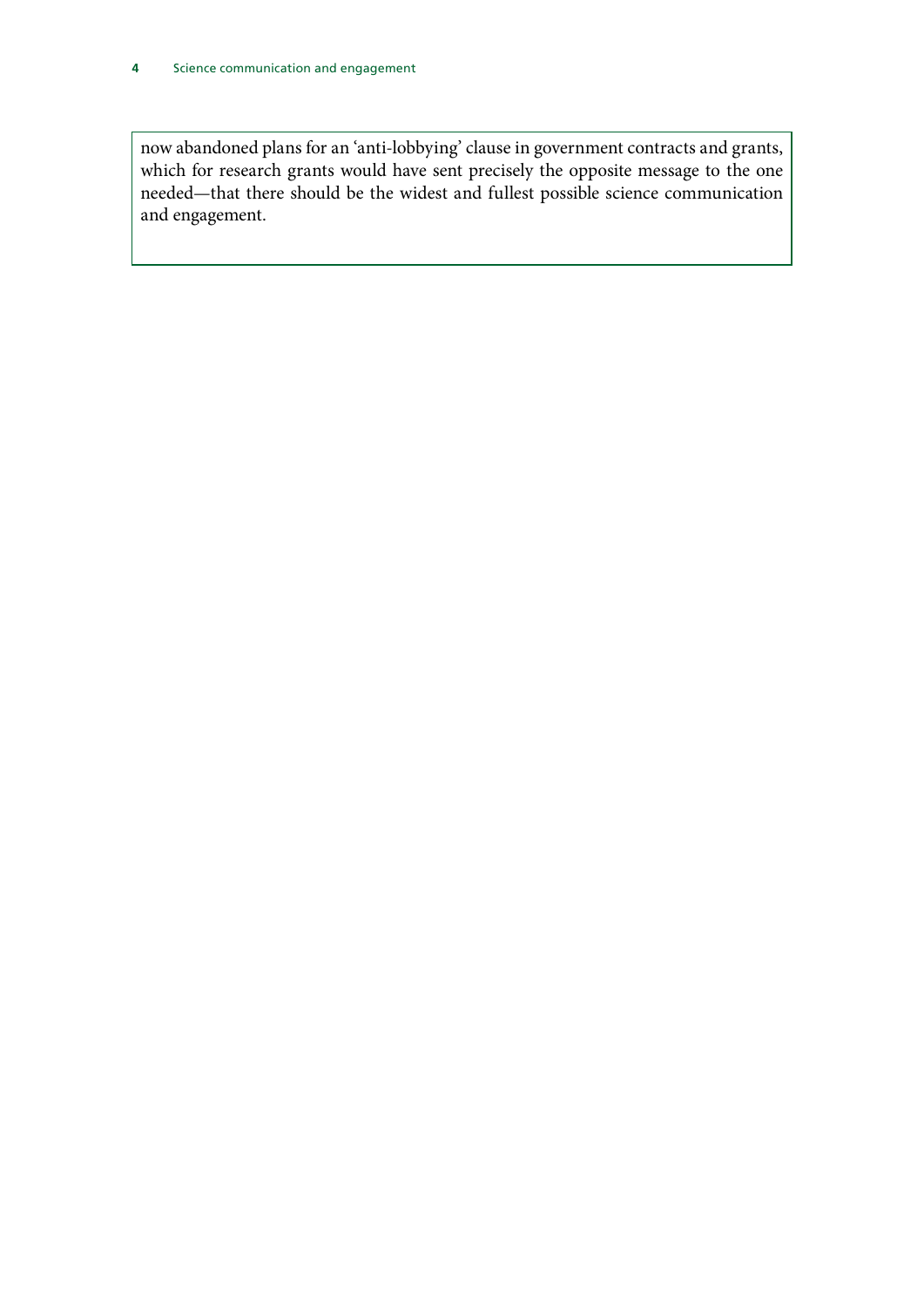## <span id="page-5-0"></span>**1** Introduction

### **What is science communication?**

1. Science affects our everyday lives, not least when science influences (or should influence) how Government makes policy. Dr Karen Bultitude of University College London identified four key motivations for communicating science:

- A *utilitarian* imperative—giving people technical skills and knowledge that will be useful in their wider lives;
- An *economic* imperative—advanced societies require a technologically skilled workforce and science adds to the output of a country;
- The *cultural* imperative—science represents "shared heritage"; and
- The *democratic* imperative—science affects most major decisions in society, so it is important that the public are able to interpret basic scientific information.<sup>1</sup>
- 2. Imperial College defined science communication as:

An umbrella term covering a wide variety of activities, including, professional communication by scientists; interactions between scientists and members of the public; the media representation of science; and the ways people use scientific knowledge in their own lives.<sup>2</sup>

3. The Lords Science & Technology Committee in its *Science and Society* report in 2000 recommended a move away from presumptions about the public's lack of scientific knowledge, towards an emphasis on dialogue and engagement.3 Our predecessor Committee examined in 2013 the public's understanding of the science on climate change, including where people look for science information and how that influences climate change policy. Despite national policies to address climate change, the Committee found little evidence of coordination amongst the Government and its agencies on communicating climate change science.<sup>4</sup>

4. In 2012, the former Department for Business Innovation & Skills (BIS) concluded from its Science and Society Programme that "public engagement with science in general is gaining momentum but the current audience is largely already interested in science. This means that there is a collective need to do more to take science to those not currently engaged."5 As a result, the then Science Minister, David Willetts, launched a *Charter for Science and Society* in March 2014, which included a call for science organisations to "focus on [ … ] target new audiences, embrace diversity and inclusivity, be sensitive to audience needs and perspectives, and engage with others where they naturally congregate".<sup>6</sup>

<sup>1</sup> Bultitude, K, [The Why and How of Science Communication](https://www.ucl.ac.uk/sts/staff/bultitude/KB_TB/Karen_Bultitude_-_Science_Communication_Why_and_How.pdf) (2011)

<sup>2</sup> Imperial College London [\(COM0014\)](http://data.parliament.uk/writtenevidence/committeeevidence.svc/evidencedocument/science-and-technology-committee/science-communication/written/32372.pdf)

<sup>3</sup> House of Lords Science & Technology Committee, [Science and Society](https://www.publications.parliament.uk/pa/ld199900/ldselect/ldsctech/38/3801.htm), Third Report, Session 1999–2000

<sup>4</sup> House of Commons Science & Technology, [Communicating Climate Science](https://www.publications.parliament.uk/pa/cm201314/cmselect/cmsctech/254/254.pdf), Eight Report, Session 2013–14, HC 254

<sup>5</sup> Department for Business, Innovation & Skills, [Review of BIS Science and Society Programme,](http://webarchive.nationalarchives.gov.uk/+/http:/scienceandsociety.bis.gov.uk/) 2012–13

<sup>6</sup> Department for Business, Innovation & Skills, [UK Charter for Science and Society](https://scienceandsociety.blog.gov.uk/uk-charter-for-society/) (March 2014)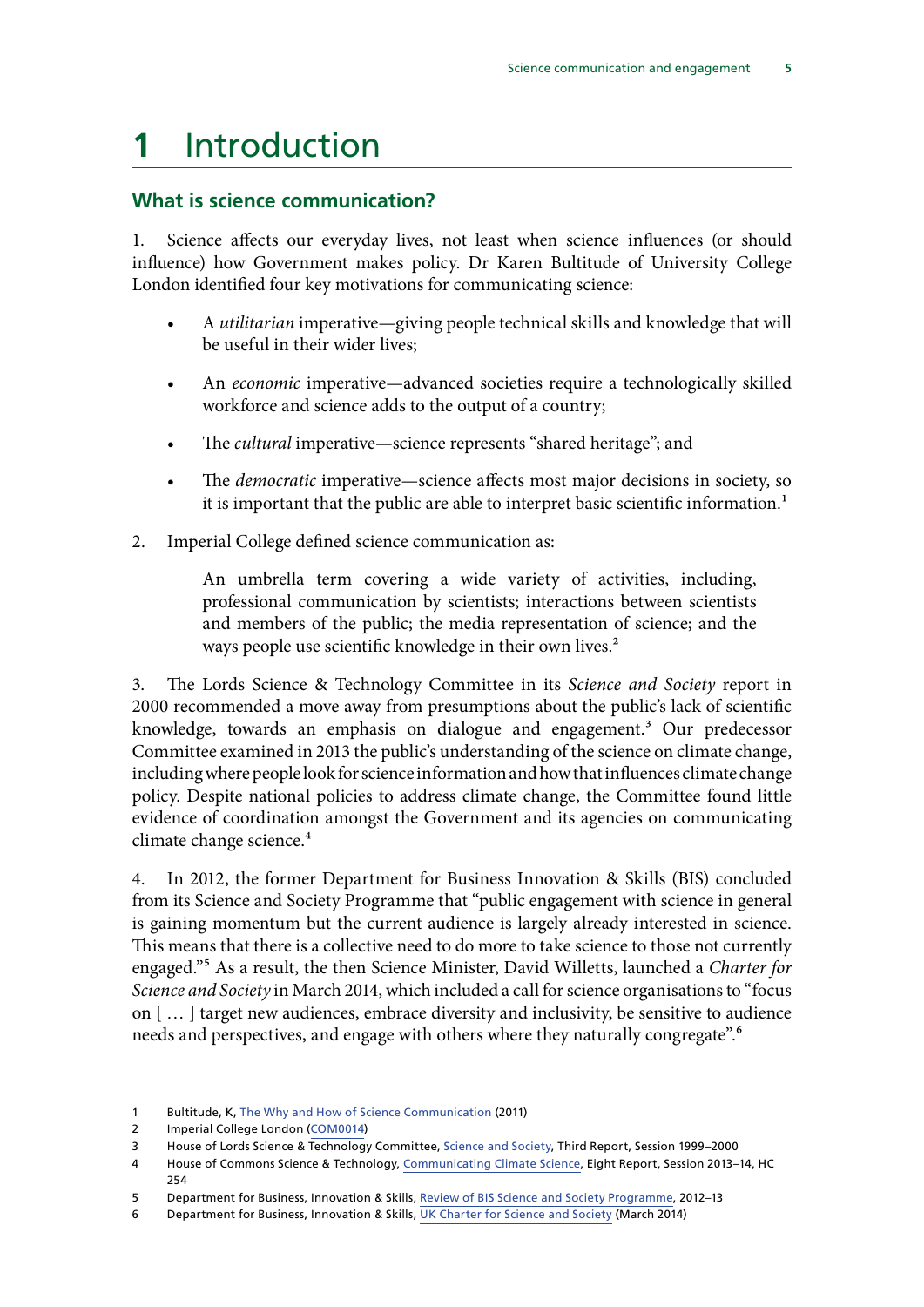## <span id="page-6-0"></span>**Our inquiry**

5. In our inquiry we examined the current state of science communication and engagement; how Government, scientists, the media and others facilitate public awareness of and engagement in science; and the barriers that need to be overcome. We received 121 written submissions and took oral evidence from 18 witnesses including academics working in the field of science communication as well as representatives from research organisations and the media. In addition to our call for evidence, we worked with the Parliament Outreach team in targeting a wider audience. A questionnaire was designed based on the terms of our call for evidence, which was sent to members of the public to seek their views on the portrayal, influence and importance of science. In our inquiry, we also examined the National Environment Research Council's 'Name Our Ship' campaign and took some of our oral evidence at the Natural History Museum in London. We would like to thank them, and everyone who contributed to our inquiry.

6. In Chapter 2 we examine science awareness and communication. In Chapter 3 we look at science and policy making.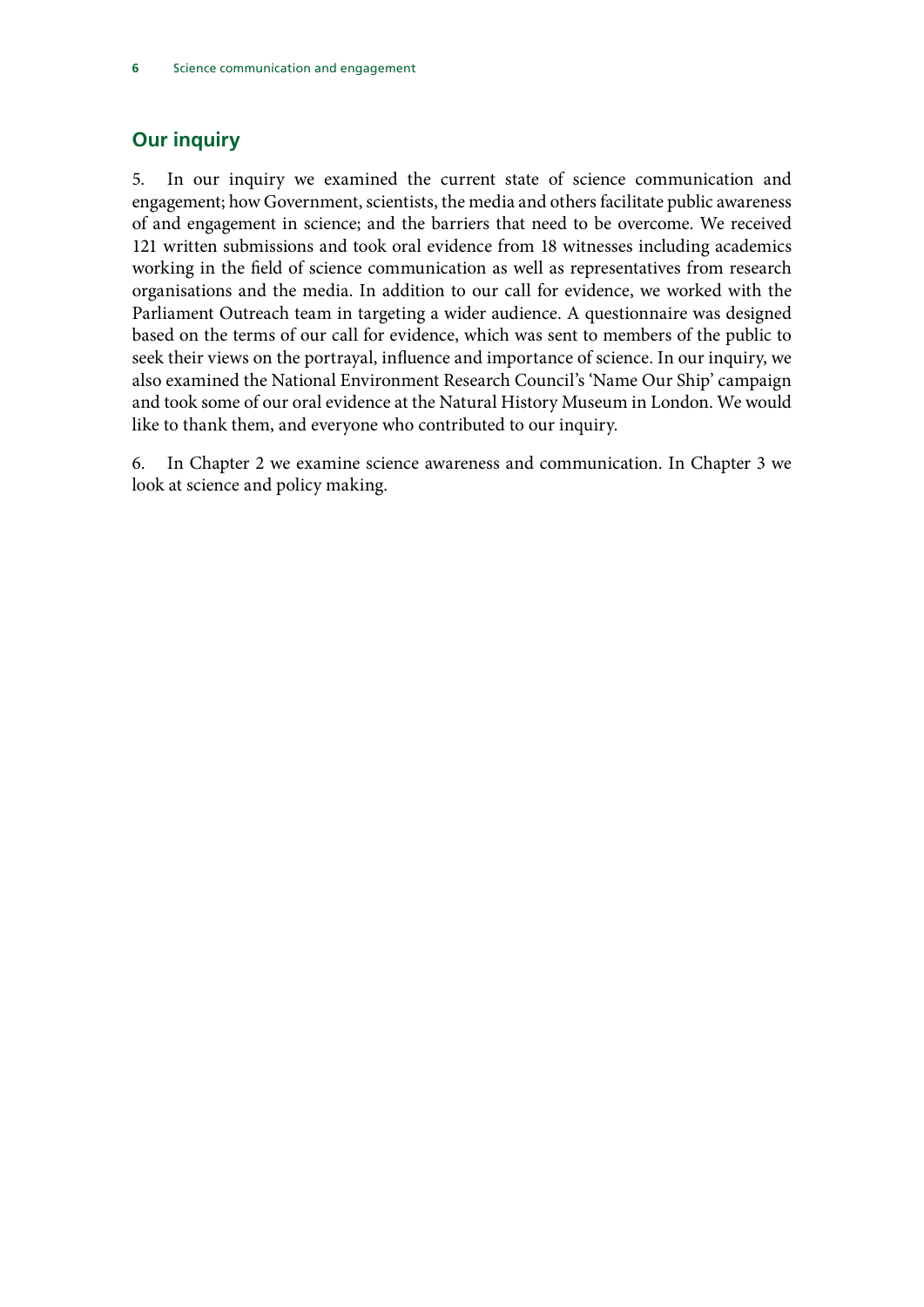## <span id="page-7-0"></span>**2** Science awareness and communication

### **Public attitudes to science**

7. Following the Lords Science and Technology report on *Science and Society* in 2000, BIS commissioned Ipsos MORI to survey Public Attitudes to Science. The most recent such survey, in 2014, found that public interest in science was high and rising:

> The UK public overwhelmingly think it is important to know about science. Over eight-in-ten (84%) agree that science is such a big part of our lives that we should all take an interest, and seven-in-ten (72%) agree that it is important to know about it in their daily lives.<sup>7</sup>

A recent Wellcome Trust 'Monitor and Culture Tracking Survey' by King's College London found that public interest in science is high, with 77% of people interested in medical research and 63% of people interested in hearing from scientists about their research.<sup>8</sup>

8. These surveys have also shown, however, that while the public has developed a more positive attitude towards science over the past 30 years, most people still lack a personal connection or understanding of science.9 The Public Attitudes to Science survey, for example, found that "people still do not know much about how scientists work", and that there was "low trust in science journalism".10

9. Cultural perspectives can influence both how science information is disseminated and how it is absorbed, as Soapbox Science, a public outreach platform for promoting women scientists, explained:

> Political views, religious background and systems of beliefs can particularly matter when scientific consensus on a given issue is not reached: If not carefully considered, these views can alter the objective presentation of the science and alienate a proportion of the audience.

> It is of paramount importance that a diversity of senders gets to participate in science communication initiatives. This is by far the best way to ensure that the science communicated takes into account the variety of communities' traditions and outlooks found in the UK. By providing a diverse range of role models who get to share their passion for science with the general public, science communication initiatives have a real opportunity not only to engage more people with science, but also to ultimately help increase the cultural and socio-economic diversity within the scientific community.<sup>11</sup>

<sup>7</sup> Ipsos MORI for Department for Business, Innovation & Skills, [Public Attitudes to Science Survey](https://www.ipsos-mori.com/researchpublications/researcharchive/3357/Public-Attitudes-to-Science-2014.aspx) (2014)

<sup>8</sup> Wellcome Trust, [Wellcome Trust Monitor Report Wave 3: tracking public views on science and biomedical](https://www.ipsos-mori.com/Assets/Docs/Publications/sri-wellcome-trust-monitor-wave-3-2016.pdf)  [research](https://www.ipsos-mori.com/Assets/Docs/Publications/sri-wellcome-trust-monitor-wave-3-2016.pdf) (April 2016)

<sup>9</sup> International Journal of Science Education, [Attitudes towards science: a review of literature and its implications](https://cset.stanford.edu/sites/default/files/files/documents/publications/Osborne-Attitudes%20Toward%20Science.pdf) (2003)

<sup>10</sup> Ipsos MORI for Department for Business, Innovation & Skills, [Public Attitudes to Science Survey](https://www.ipsos-mori.com/researchpublications/researcharchive/3357/Public-Attitudes-to-Science-2014.aspx) (2014)

<sup>11</sup> Soapbox Science [\(COM0122](http://data.parliament.uk/writtenevidence/committeeevidence.svc/evidencedocument/science-and-technology-committee/science-communication/written/38663.pdf))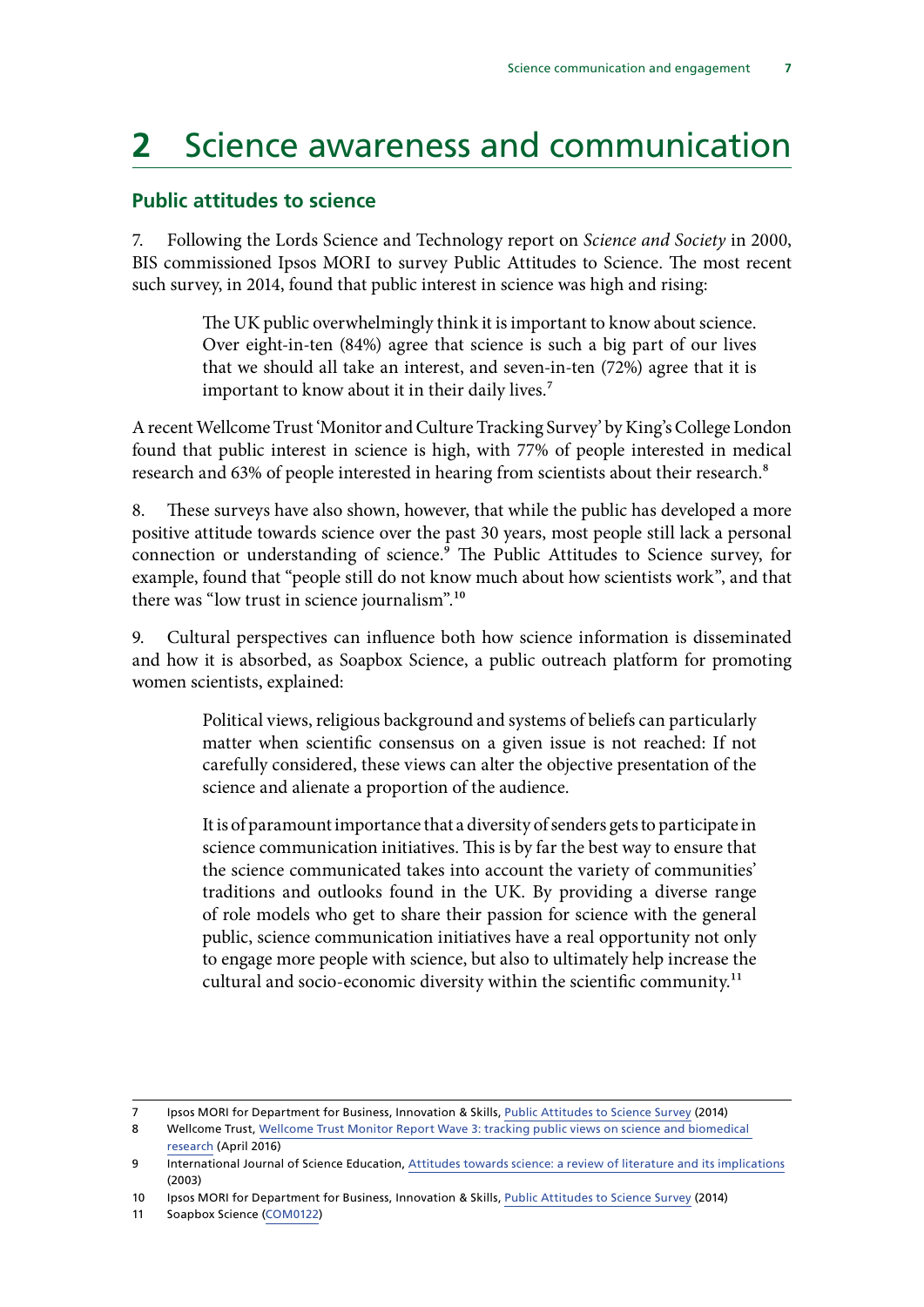### <span id="page-8-0"></span>*Boaty McBoatface*

10. An illustration of how engaged the public can be in science matters, and a case study of how to engage with a wide audience, was provided by the initiative by the Natural Environment Research Council in 2016 to name its new polar research ship.<sup>12</sup> The most popular suggestion was 'Boaty McBoatFace', which received 11 times as many votes as the name subsequently selected by ministers ('Sir David Attenborough').<sup>13</sup>

11. The Science Media Centre highlighted at the time that:

The entire nation have been discussing a polar research ship. And they've all heard of NERC. How many other scientific research councils could they name?14

Media coverage of our evidence session in April 2016 with NERC prompted numerous tweets and emails, including for example:

> As a member of the public I wanted to write to let you know that I approve of the way the NERC have handled the situation [ … ] The process raised the attention of the organisation; certainly I had never heard of NERC before. I have also never been motivated to write to a select committee before, so their PR actions can show that as a positive benefit as well.<sup>15</sup>

> Please keep the public engaged. Humour is often the best way to keep that going. For example, I detested the name at first, but it has grown on me and I quite like it now.16

> Give the public something more serious to engage with and they'll engage with it more seriously.<sup>17</sup>

> The vote brought this vessel to my attention. I do STEM outreach to Y6 & Y8s and will be using it as a career example.<sup>18</sup>

> Well it got my kids asking about research vessels, never would have happened without McBoatface!<sup>19</sup>

12. In May 2016, science minister Jo Johnson MP announced that the ship would be named *RRS Sir David Attenborough*, with one of its remotely operated submarines *Boaty McBoatFace*.<sup>20</sup> He had previously been reported as saying that the Government wanted a name [for the ship] that "lasts longer than a social media news-cycle and reflects the

<sup>12</sup> Natural Environment Research Council, [Name Our Ship](https://nameourship.nerc.ac.uk/) (March 2016)

<sup>13</sup> Boaty McBoatFace' 124,109 votes, Poppy-Mai' (a 16-month-old girl cancer sufferer) 39,886 votes, 'Henry Worsley' (explorer who died in January 2016 while attempting to complete the first solo and unaided crossing of the Antarctic) 15,774 votes, 'David Attenborough' (wildlife broadcaster) 11,023 votes.

<sup>14</sup> The Guardian, [Boaty McBoatface may not be the name of new polar research vessel](https://www.theguardian.com/environment/2016/apr/18/boaty-mcboatface-may-not-be-name-of-new-polar-research-vessel) (18 April 2016)

<sup>15</sup> Victoria Blyth by email [not published]

<sup>16</sup> Neil Doherty, by email [not published]

<sup>17</sup> @scienceogram

<sup>18</sup> @RobinGissing

<sup>19</sup> @Davidson7470

<sup>20</sup> Department for Business, Innovation & Skills, [UK's £200 million polar research ship named in honour of Sir David](https://www.gov.uk/government/news/uks-200-million-polar-research-ship-named-in-honour-of-sir-david-attenborough)  [Attenborough](https://www.gov.uk/government/news/uks-200-million-polar-research-ship-named-in-honour-of-sir-david-attenborough) (6 May 2016)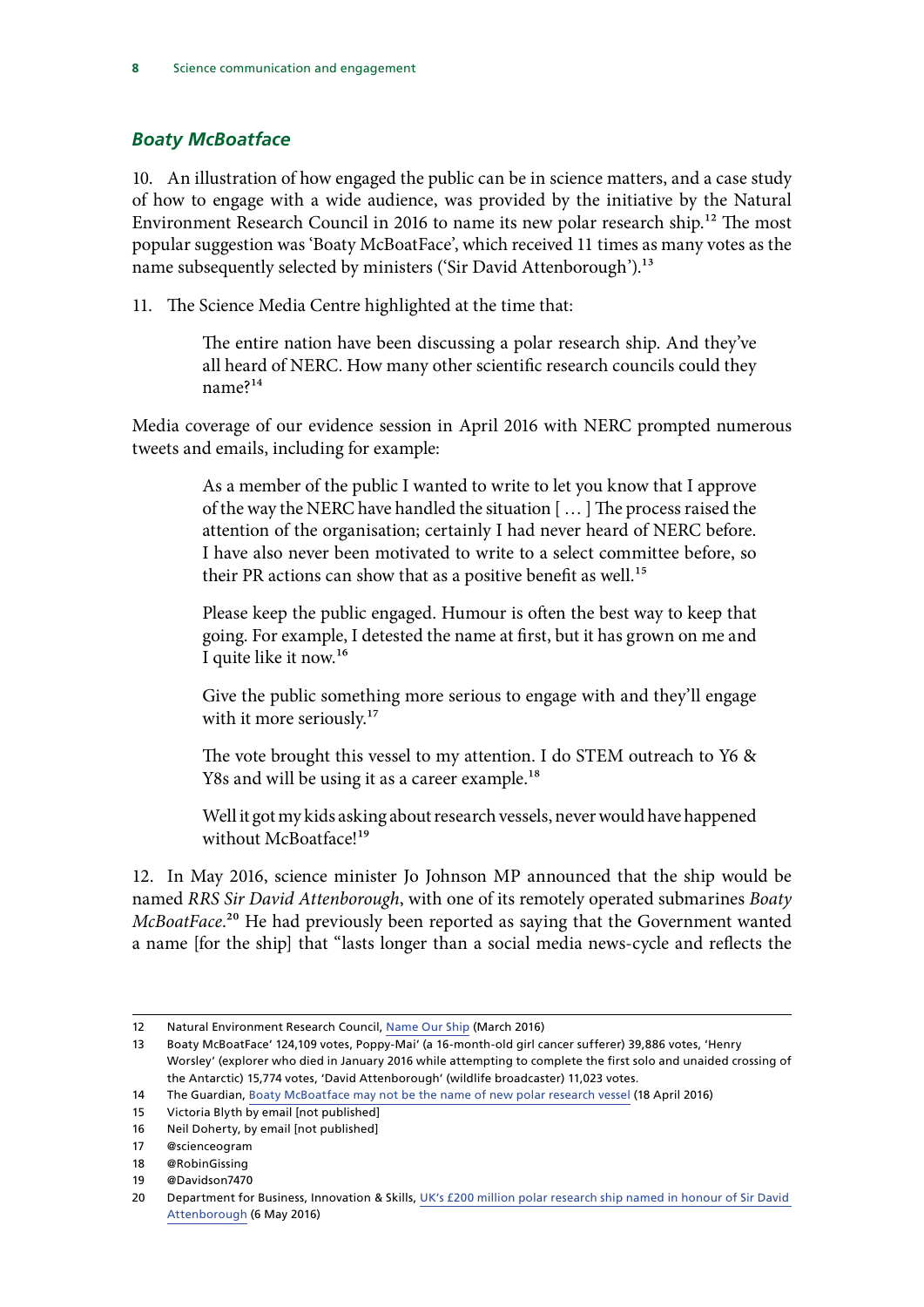<span id="page-9-0"></span>serious nature of the science it will be doing".<sup>21</sup> While the Government's selection is understandable, it may end up curtailing public engagement in future similar events. As one of our contributors observed:

> What happened to public engagement? The public were engaged, and now overridden.22

### *Engagement with young people*

13. Education in Science, Technology, Engineering and Mathematics (STEM) plays a vital role in equipping young people with the knowledge and skills needed to participate in and contribute to society. Many have expressed concerns over many years about a persistent STEM skills gap. We highlighted in our *Digital Skills Crisis* report last year that "the Government needs to focus on other areas beyond gender - looking at other diverse backgrounds such as disability, ethnicity and disadvantaged socio-economic groups - so that children and young people can have a wide range of role models to inspire them to study and pursue careers in STEM".<sup>23</sup> Following from this, we are currently undertaking a separate inquiry into the *STEM skills gap*.24 Particular fields are predicted to have, or are already experiencing, significant STEM skills gaps that will negatively affect the economy.25 The Government's recent Industrial Strategy Green Paper represents the latest in a succession of government initiatives over more than a decade to tackle this problem.<sup>26</sup> The 2017 Spring Budget made a commitment to invest in improving technical education, raising the status of technical education.<sup>27</sup>

14. In our inquiry we looked at whether science communication, rather than reform of institutions or curricula, has a role to play in addressing to the STEM gap. King's College London's ASPIRES programme has sought to identify the influences in 10–14 years olds' career choices.<sup>28</sup> <sup>29</sup> The study found parent-child relationships played a particularly important role in shaping attitudes towards STEM subjects, but also a widespread association of science and scientists with being 'brainy', which put some off.30 Imperial College London have recommended greater diversity in popular and media representations of those 'who do science' to help overcome that barrier.<sup>31</sup>

15. Recognising the value of parent-child relationships, particularly mothers, in shaping attitudes towards STEM subjects, the ASPIRES project found that the most important

<sup>21</sup> The Independent, [D-Day looms for 'Boaty McBoatface' with decision due 'very soon'](http://www.independent.co.uk/news/science/d-day-looms-for-boaty-mcboatface-with-decision-due-very-soon-a7014851.html) (5 May 2016)

<sup>22</sup> @GrantDenkinson

<sup>23</sup> House of Commons Science & Technology Committee, [Digital Skills Crisis,](https://www.publications.parliament.uk/pa/cm201617/cmselect/cmsctech/270/270.pdf) Second Report, Session 2016–17, HC 270

<sup>24</sup> House of Commons Science & Technology Committee, [Closing the STEM skills gap](http://www.parliament.uk/business/committees/committees-a-z/commons-select/science-and-technology-committee/inquiries/parliament-2015/inquiry3/) (launched 29 November 2016)

<sup>25</sup> UK Commission for Employment and Skills, [The Labour Market Story: Skills for the future - Briefing paper](https://www.gov.uk/government/uploads/system/uploads/attachment_data/file/344441/The_Labour_Market_Story-_Skills_for_the_Future.pdf) (July 2014)

<sup>26</sup> Department for Business, Energy & Industrial Strategy, [Building our Industrial Strategy - Green Paper](https://beisgovuk.citizenspace.com/strategy/industrial-strategy/supporting_documents/buildingourindustrialstrategygreenpaper.pdf) (January 2017)

<sup>27</sup> HM Treasury, [Spring Budget 2017](https://www.gov.uk/government/publications/spring-budget-2017-documents/spring-budget-2017) (8 March 2017)

<sup>28</sup> Professor Louise Archer and Dr Julie Moote [\(COM0009\)](http://data.parliament.uk/writtenevidence/committeeevidence.svc/evidencedocument/science-and-technology-committee/science-communication/written/32124.pdf)

<sup>29</sup> The ASPIRES project has since transferred to University College London.

<sup>30</sup> King's College London, [ASPIRES Young people's science and career aspirations, age 10–14](http://www.kcl.ac.uk/sspp/departments/education/research/ASPIRES/ASPIRES-final-report-December-2013.pdf) (November 2014)

<sup>31</sup> Imperial College London [\(COM0071\)](http://data.parliament.uk/writtenevidence/committeeevidence.svc/evidencedocument/science-and-technology-committee/science-communication/written/32655.pdf)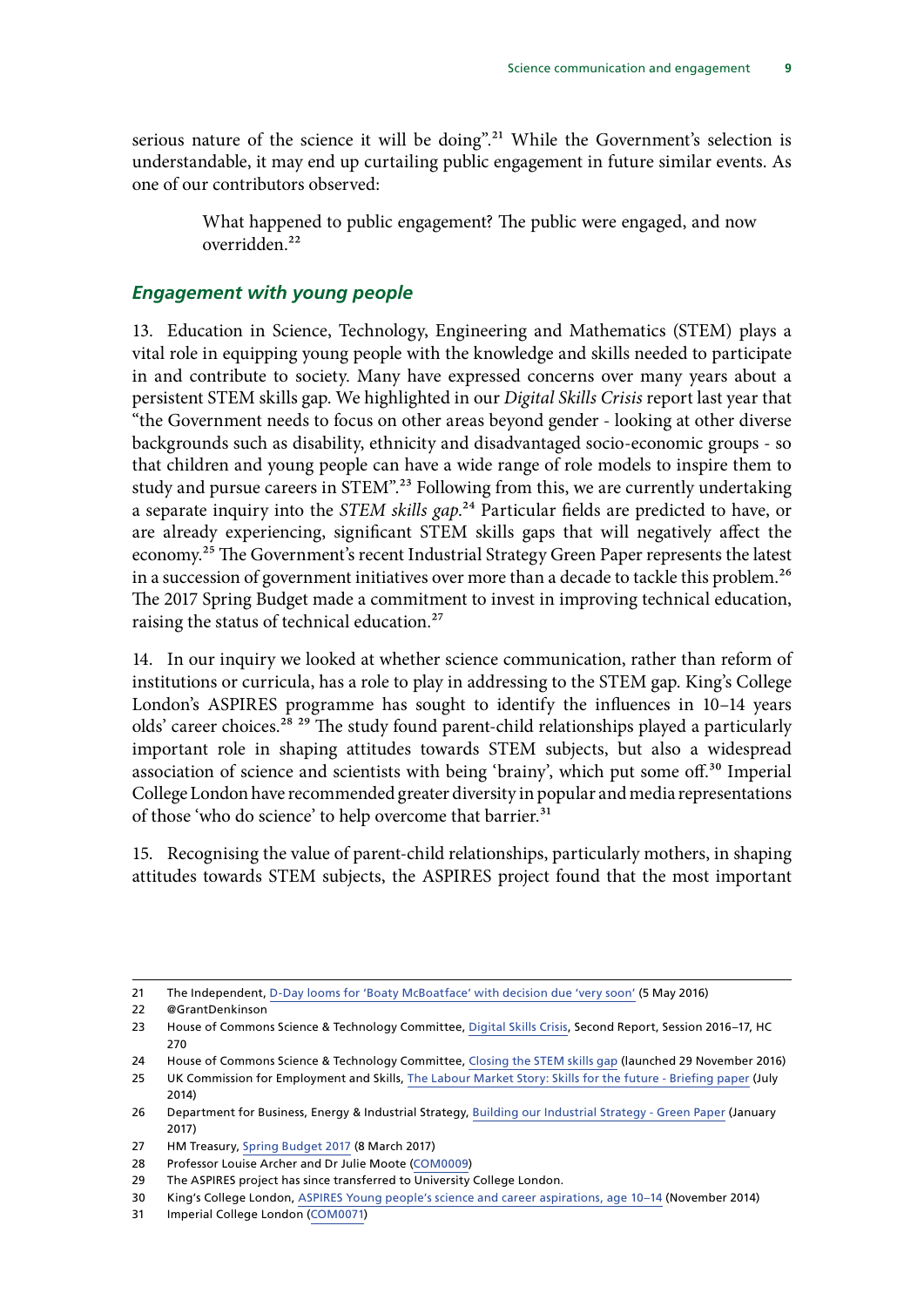sources of influence of children's aspirations at year 8 are family members or close family friends who have a science related job or have a high interest in science.<sup>32</sup> King's College London defined this as 'science capital' and is seen as:

> A 'holdall', or bag, containing all the science-related knowledge, attitudes, experiences and resources that you acquire through life. It includes what science you know, how you think about science (your attitudes and dispositions), who you know (e.g. if your parents are very interested in science) and what sort of everyday engagement you have with science.<sup>33</sup>

16. The dimensions of science capital include scientific literacy; science-related activities, values and dispositions; knowledge about the transferability of science; science media consumption; participation in out-of-school learning contexts; family science skills; knowledge and qualifications, knowing people in science-related roles and talking about science in everyday life.<sup>34</sup> Research by Enterprising Science showed that the more 'science capital' (paragraph 15) a young person has, the more likely they are to study science post–16.35 However, the ASPIRES survey showed that 27% of all 11–17 year olds have low science capital, and more than that level from disadvantaged schools and communities.<sup>36</sup>

17. Informal STEM educational events and programmes have a role in inspiring students, often through hands-on activities that can add value to their school experiences. We received many positive and encouraging submissions from national and local science museums, nature clubs and festivals, all of which are doing invaluable work, not least in complementing formal STEM learning in schools.<sup>37</sup> In recent years, events such as the Cheltenham Science Festival, the Big Bang Fair, the opening of the At-Bristol Science Centre and the Life Science Centre in Newcastle upon Tyne, amongst others, as well as the increased visibility of science communicators have significantly raised the profile of public engagement with science. Dr Matthew Hickman from the Wellcome Trust told us:

> There is an interesting question about what that role [of informal science learning] is, and whether it is simply to deliver the curriculum in a different setting [ … ] or whether there is a more affective element to it, about normalising the science, putting it into context and putting a bit more flesh on the bone. Science in school can too often be a body of facts that is to be memorised and regurgitated specifically for an exam, rather than a more holistic view of it.<sup>38</sup>

<sup>32</sup> King's College London, [ASPIRES Young people's science and career aspirations, age 10–14 - King's College](http://www.kcl.ac.uk/sspp/departments/education/research/ASPIRES/ASPIRES-final-report-December-2013.pdf)  [London](http://www.kcl.ac.uk/sspp/departments/education/research/ASPIRES/ASPIRES-final-report-December-2013.pdf) (November 2013)

<sup>33</sup> King's College and the Science Museum, [Science capital - Enterprise Science](https://www.kcl.ac.uk/sspp/departments/education/research/Research-Centres/cppr/Research/currentpro/Enterprising-Science/01Science-Capital.aspx)

<sup>34</sup> King's College London and the Science Museum, [Enterprising Science](http://www.sciencemuseum.org.uk/educators/special-projects/enterprising-science)

<sup>35</sup> Ibid

<sup>36</sup> King's College London, [ASPIRES Young people's science and career aspirations, age 10–14 - King's College](http://www.kcl.ac.uk/sspp/departments/education/research/ASPIRES/ASPIRES-final-report-December-2013.pdf)  [London](http://www.kcl.ac.uk/sspp/departments/education/research/ASPIRES/ASPIRES-final-report-December-2013.pdf) (November 2013)

<sup>37</sup> Aberdeen Science Centre [\(COM0008\)](http://data.parliament.uk/writtenevidence/committeeevidence.svc/evidencedocument/science-and-technology-committee/science-communication/written/32054.pdf), Cambridge Science Centre [\(COM0024](http://data.parliament.uk/writtenevidence/committeeevidence.svc/evidencedocument/science-and-technology-committee/science-communication/written/32487.pdf)), The Eden Project ([COM0025\)](http://data.parliament.uk/writtenevidence/committeeevidence.svc/evidencedocument/science-and-technology-committee/science-communication/written/32501.pdf), Jordell Bank Discovery [\(COM0026](http://data.parliament.uk/writtenevidence/committeeevidence.svc/evidencedocument/science-and-technology-committee/science-communication/written/32508.pdf)), Science Museum Group ([COM0028](http://data.parliament.uk/writtenevidence/committeeevidence.svc/evidencedocument/science-and-technology-committee/science-communication/written/32512.pdf)), Catalysts Science Discovery Centre and Museum [\(COM 0031\),](http://data.parliament.uk/writtenevidence/committeeevidence.svc/evidencedocument/science-and-technology-committee/science-communication/written/32536.pdf) Dynamic Earth [\(COM0044\),](http://data.parliament.uk/writtenevidence/committeeevidence.svc/evidencedocument/science-and-technology-committee/science-communication/written/32568.pdf) At-Bristol Science Centre [\(COM0047\)](http://data.parliament.uk/writtenevidence/committeeevidence.svc/evidencedocument/science-and-technology-committee/science-communication/written/32576.pdf), Glasgow Science Centre [\(COM0049](http://data.parliament.uk/writtenevidence/committeeevidence.svc/evidencedocument/science-and-technology-committee/science-communication/written/32580.pdf)), Dundee Science Centre [\(COM0050](http://data.parliament.uk/writtenevidence/committeeevidence.svc/evidencedocument/science-and-technology-committee/science-communication/written/32582.pdf)), Plymouth Marine Laboratory ([COM0051](http://data.parliament.uk/writtenevidence/committeeevidence.svc/evidencedocument/science-and-technology-committee/science-communication/written/32590.pdf)), Explorer Dome [\(COM0081\)](http://data.parliament.uk/writtenevidence/committeeevidence.svc/evidencedocument/science-and-technology-committee/science-communication/written/32688.pdf), British Science Association [\(COM0085](http://data.parliament.uk/writtenevidence/committeeevidence.svc/evidencedocument/science-and-technology-committee/science-communication/written/32781.pdf)), Botanic Gardens Conservation International [\(COM0089\)](http://data.parliament.uk/writtenevidence/committeeevidence.svc/evidencedocument/science-and-technology-committee/science-communication/written/32836.pdf)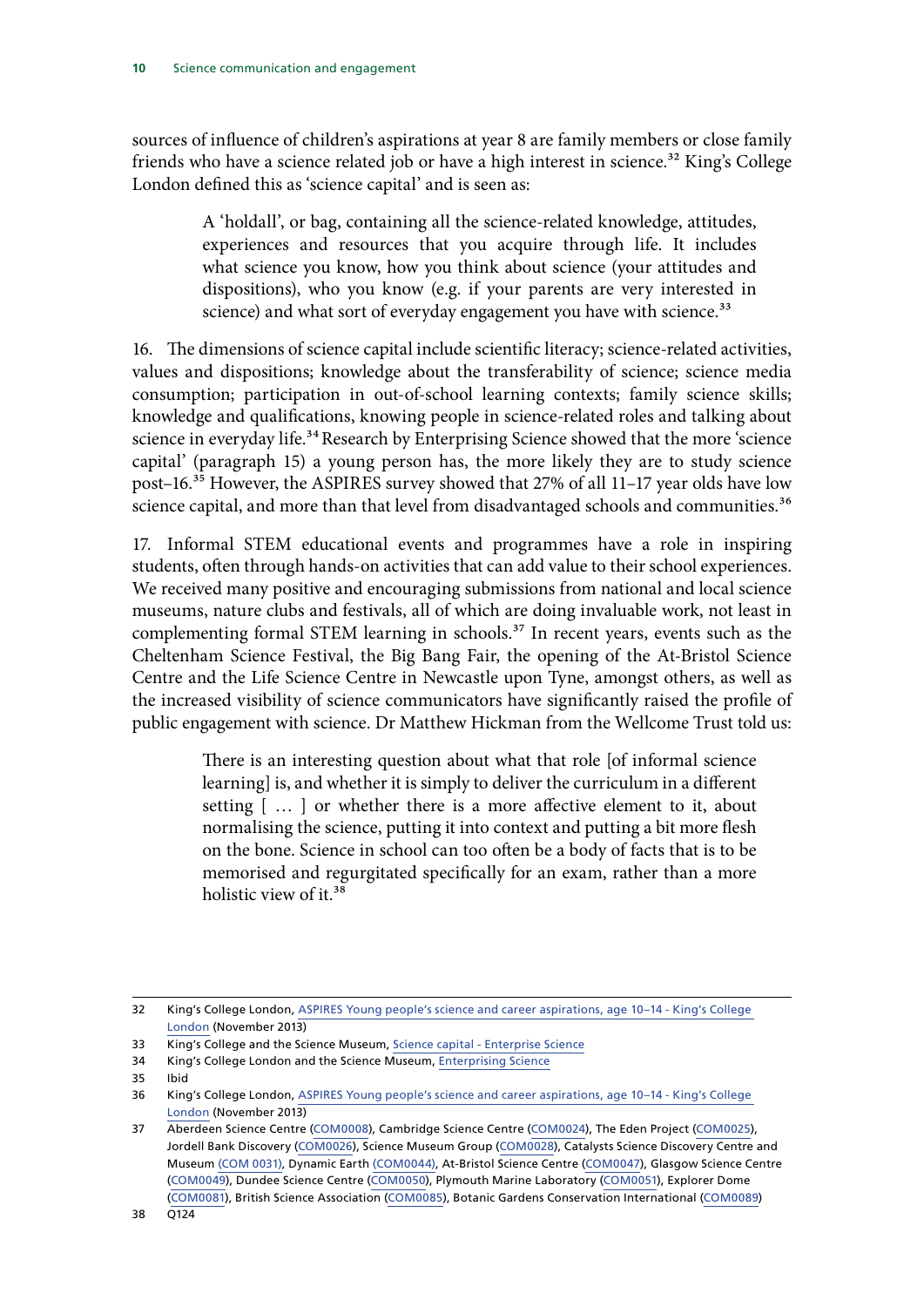<span id="page-11-0"></span>We recently considered proposals from the science community and the wider public as part of *My Science Inquiry*, suggesting areas for scrutiny<sup>39</sup> Professor Becky Parker drew our attention to the work of the Institute for Research in Schools, which facilitates school children undertaking science research themselves.<sup>40</sup>

18. Surveys have found that significant numbers attend informal events: 20% of people went to a science museum—often free—in the last year, 33% a history museum, 36% a zoo or aquarium and 41% a nature reserve.<sup>41</sup> Dr Simon Singh and Professor Richard Wiseman cautioned, however, that "the value of science festivals with high ticket prices is very limited: It is hard to see how the money being invested is cost-effective in terms of reaching new audiences."42 Professor Louise Archer from King's College London told us that young people across a wide age-range showed "very high levels of interest [in science]", and that "it is not that students do not find science interesting: the wealth of very engaging media  $[...]$  around science is partly to do with that.<sup>43</sup>

19. Professor Archer nevertheless highlighted a problem in the stereotypes of science communicators:

> It is fairly clear from our [ASPIRES] evidence that there are still widespread stereotypes around who is a scientist. [ … ] Young people and their parents are very much aware of people like Brian Cox as scientists. [ … ] There is still the idea that whether he is geeky or more trendy, or used to be in a band and has cool hair, scientists are still very brainy and are generally white, male and middle class. There is still more that could be done to challenge that.<sup>44</sup>

20. Part of the problem, the Institute of Physics told us, was that "many students, depending on their background, consistently receive a number of negative messages which reinforce their decision to not pursue science". They concluded that "a long term strategy of engagement with young people, rather than one-off events is needed to challenge perceptions and convince more students that they are welcome in the world of science".45

21. **There are many diverse initiatives being taken forward to increase public awareness in and engagement in science, including many encouraging projects aimed at young people which complement science learning in formal education. They all play a vital part in topping up our 'science capital'. In Government too, the campaign to name the new polar exploration ship showed that there is a great appetite for public involvement. The Government had to find an elegant solution by using the most popular name— 'Boaty McBoatface'—for the ship's remotely operated submarines rather than the ship itself.**

<sup>39</sup> House of Commons Science & Technology Committee, [Future Programme: 'My Science Inquiry',](https://www.publications.parliament.uk/pa/cm201617/cmselect/cmsctech/859/859.pdf) Ninth Report, Session 2016–17, HC 859

<sup>40</sup> The Institute for Research in Schools ([MSI0045\)](http://data.parliament.uk/writtenevidence/committeeevidence.svc/evidencedocument/science-and-technology-committee/my-science-inquiry/written/44850.pdf); My Science Inquiry evidence session Qq35–39

<sup>41</sup> Wellcome Trust, Wellcome Trust Monitor Report Wave 3: tracking public views on science and biomedical [research](https://www.ipsos-mori.com/Assets/Docs/Publications/sri-wellcome-trust-monitor-wave-3-2016.pdf) (April 2016)

<sup>42</sup> Dr Simon Singh and Professor Richard Wiseman ([COM0048](http://data.parliament.uk/writtenevidence/committeeevidence.svc/evidencedocument/science-and-technology-committee/science-communication/written/32579.pdf))

<sup>43</sup> Q87

<sup>44</sup> Q89

<sup>45</sup> Institute of Physics ([COM0087](http://data.parliament.uk/writtenevidence/committeeevidence.svc/evidencedocument/science-and-technology-committee/science-communication/written/32823.pdf))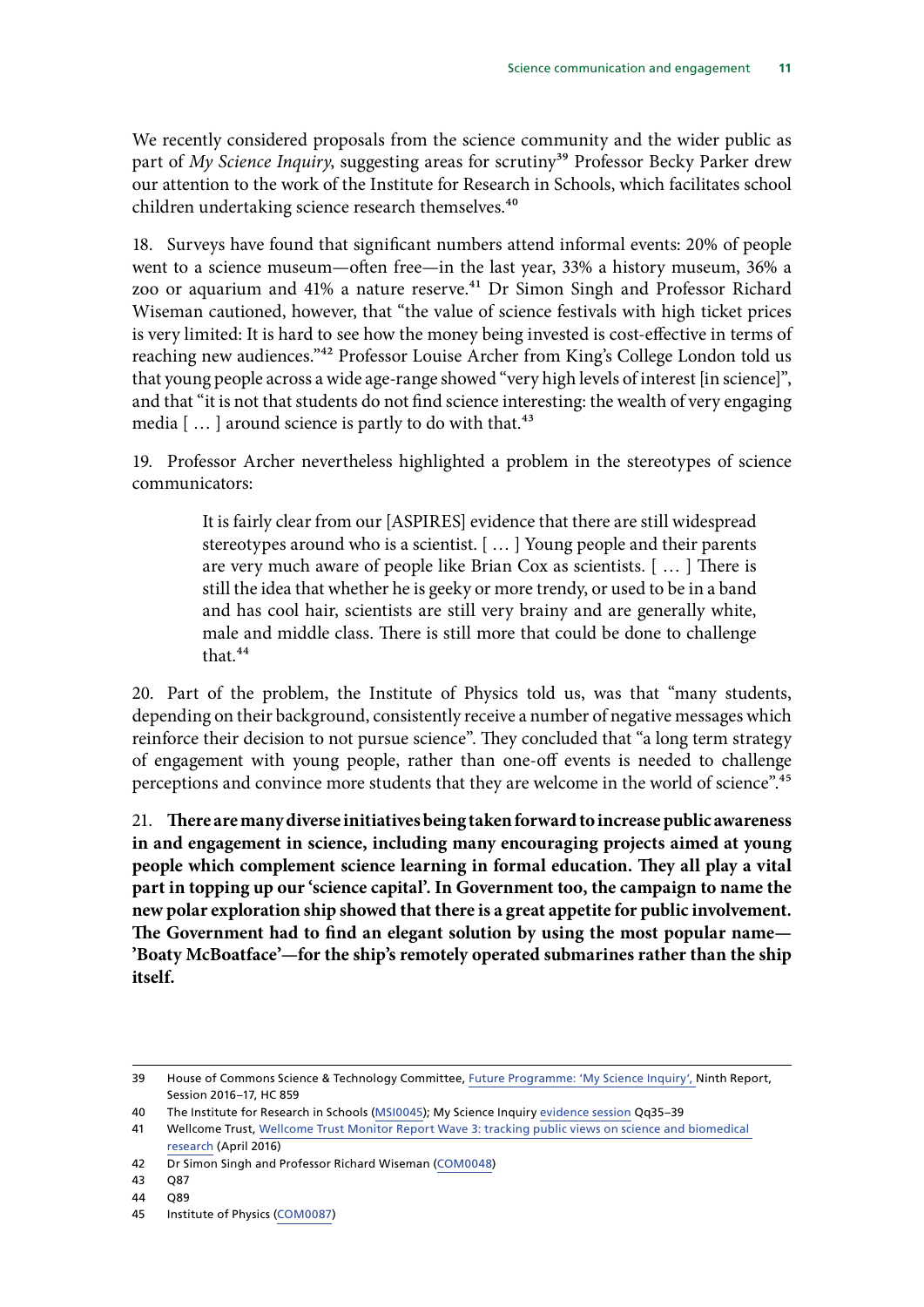### **Role of the media**

22. Since 2000, the Department for Business, Energy and Industrial Strategy (previously BIS) has commissioned Ipsos MORI to undertake a regular Public Attitudes to Science survey. The 2014 survey, the most recent, found that "the UK public are as enthusiastic about science as they have ever been". It found that 59% of people listed television as one of their two most regular sources of information on science (with 42% specifying TV news programmes), 23% newspapers, and 15% online newspapers or news websites.<sup>46</sup>

23. However, the survey also highlighted public mistrust in the media's science coverage. Only 28% of respondents thought that the statement 'Journalists check the reliability of scientific research findings before they write about them' was always or mostly true, and 71% believed that the media sensationalises science.<sup>47</sup> Jerome Davies identified three problems arising from the media's coverage of science, which can contribute to a "potentially dangerous distrust of science":

> Very few journalists are scientists. So the people interpreting the science generally don't have the tools required to understand it. This is frequently highlighted by the media's inability to use statistics correctly.

> Media outlets, mainly in print and online, have their own agenda. Media outlets wilfully distort scientific findings to support their own agenda.

> Media require sensationalism and science is seldom sensational. This can lead to distortion of scientific results as a sensational result will be reported widely, but boring results that contradict it won't receive the same attention.<sup>48</sup>

24. The BBC Trust commissioned an independent review of the impartiality and accuracy of BBC science coverage in 2011 by Professor Steve Jones from University College London.<sup>49</sup> He found that BBC content was generally of a high quality and was exemplary in its precision and clarity, but he also highlighted some shortcomings. These included a lack of contact and cooperation between science programme-makers across BBC divisions; an over reliance on a narrow range of external information sources; and concern about the application of 'due impartiality' in its science coverage.<sup>50</sup> An internal review of progress in 2014 concluded that the 2011 concerns about the "over-rigid application of editorial guidelines on impartiality in relation to science coverage  $[$  ...  $]$  still resonates today".<sup>51</sup>

25. In our inquiry, David Shukman, Science Editor of BBC News, described the state of progress since then:

> It is improving, with exceptions [ … ] After the review, the BBC News ran a series of courses that everybody in news had to do. As its heart, the key thing was to explain scientific method, to help people understand the

46 Ipsos MORI for Department for Business, Innovation & Skills, [Public Attitudes to Science Survey](https://www.ipsos-mori.com/researchpublications/researcharchive/3357/Public-Attitudes-to-Science-2014.aspx) (2014)

50 Ibid

<sup>47</sup> Ibid

<sup>48</sup> Jerome Davies [\(COM0013\)](http://data.parliament.uk/writtenevidence/committeeevidence.svc/evidencedocument/science-and-technology-committee/science-communication/written/32371.pdf)

<sup>49</sup> BBC Trust, [BBC Trust review of impartiality and accuracy of the BBC's coverage of science](http://downloads.bbc.co.uk/bbctrust/assets/files/pdf/our_work/science_impartiality/science_impartiality.pdf) (July 2011)

<sup>51</sup> BBC Trust, [Trust conclusions on the Executive Report on Science Impartiality Review Actions](http://downloads.bbc.co.uk/bbctrust/assets/files/pdf/our_work/science_impartiality/science_impartiality.pdf) (July 2014)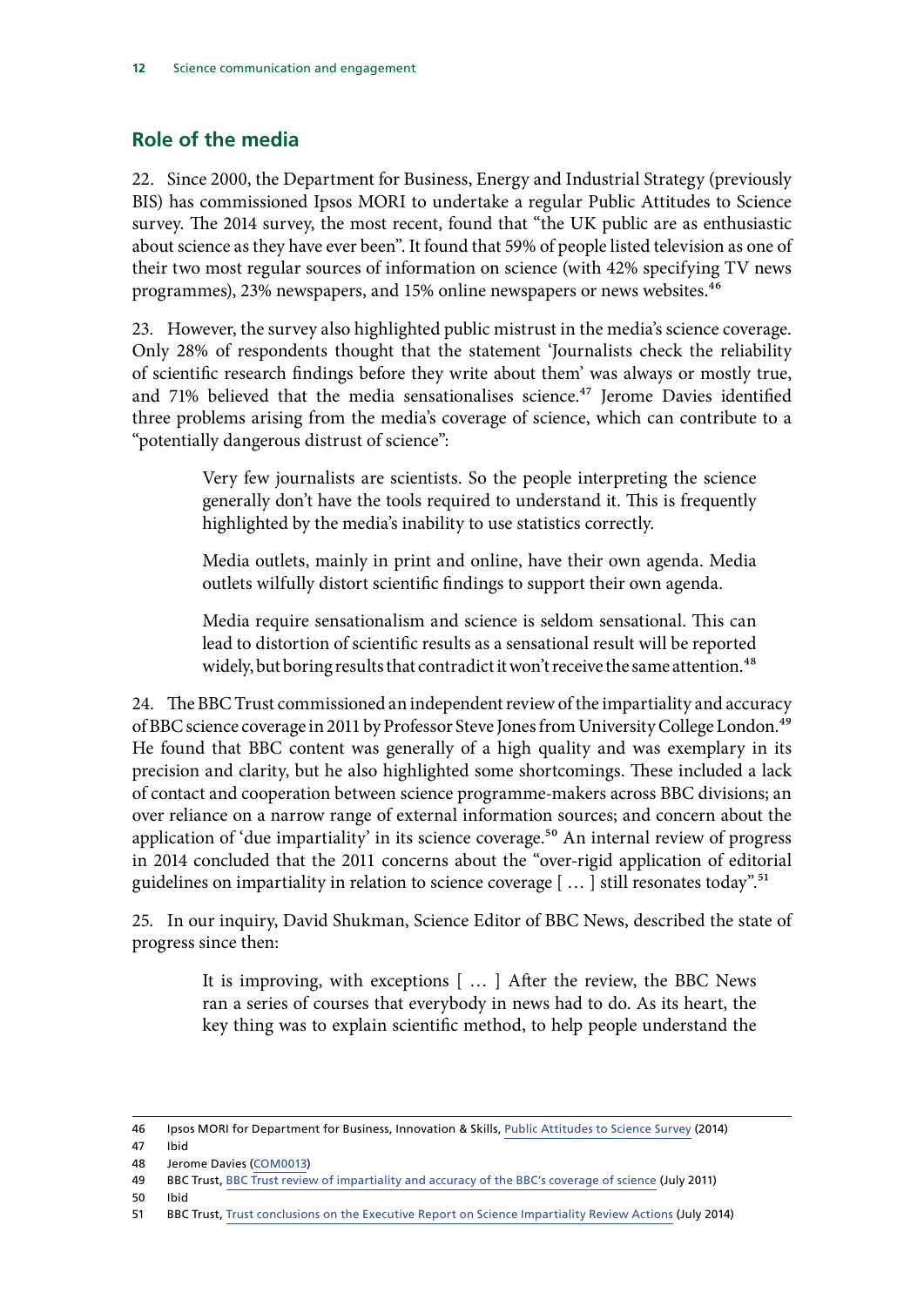<span id="page-13-0"></span>difference between what looks like science and really is science, and to be able to form judgements about the due weight that should be allocated in covering a topic. That has filtered through—no question.<sup>52</sup>

26. Beyond news coverage, drama programmes can change science perceptions and popularity, as seen by the 'CSI effect' where forensic science programmes have led to an increase in university forensic science students.<sup>53</sup> David Shukman and Deborah Cohen, Head of BBC radio science, acknowledged however that beyond news reporting and documentaries they had little influence over the commissioning of science content in drama programmes. David Shukman told us:

> I cannot claim to have any role in that [pushing science role models into non-science programming], apart from being encouraging whenever I get the chance. In news, I have a personal crusade to try to get young women scientists on air, whenever possible.<sup>54</sup>

Deborah Cohen similarly recognised that "it is very hard for us to influence everybody making programmes for the BBC".55

### *False balance and sensationalism*

27. An early case study of sensational science reporting, though one where the science community as well as the media performed poorly, was the alleged link between the measles, mumps and rubella (MMR) triple vaccine and autism. *The Lancet* published Dr Andrew Wakefield's study in 1998 which he claimed suggested a link<sup>56</sup> and the media criticised the Government for not acting on it.<sup>57</sup> Between 1998 and 2003, the immunisation rate fell from 88% to 80%, and was much lower in London and other urban areas.<sup>58</sup> In 2004, the Medical Research Council found that there was no evidence linking MMR to autism.<sup>59</sup> Many witnesses in our inquiry complained that the media chose to look at the dangers of the MMR vaccine rather than its benefits. Wakefield's article on MMR was an example of misconduct in research;<sup>60</sup> a subject we are examining in our separate ongoing *Research Integrity* inquiry.

28. Our predecessor Committee's 2014 report, *Communicating Climate Science*, found sensational media reporting in a different field. They found that it was driven by an "appetite for a scare story" and the "desire to overstate claims made by one individual". They criticised the inaccuracy of reporting in some newspapers, which they described as "inherently biased", and highlighted that those newspapers "relied on their readership to distinguish between factual news reporting and commentary by columnists, and absolved

<sup>52</sup> Q78

<sup>53</sup> The Economist, [The CSI Effect](http://www.economist.com/node/15949089) (22 April 2010); The Guardian, [The Grisly Truth of CSI degrees](https://www.theguardian.com/education/2009/oct/15/csi-effect-forensic-science) (15 October 2009)

<sup>54</sup> Q64

<sup>55</sup> Q65

<sup>56</sup> Wakefield A.J, Murch S.H., Anthony A., et al, [Ileal-lymphoid-nodular hyperplasia, non-specific colitis, and](http://www.thelancet.com/journals/lancet/article/PIIS0140-6736(97)11096-0/abstract)  [pervasive developmental disorder in children,](http://www.thelancet.com/journals/lancet/article/PIIS0140-6736(97)11096-0/abstract) The Lancet RETRACTED (28 February 1998)

<sup>57</sup> In 2001, further sensationalised media reporting followed the Prime Minister not publicly confirming if his son had been vaccinated (The Guardian, [Tony Blair should have gone public over Leo's MMR jab - Sir Liam](https://www.theguardian.com/politics/2013/jun/02/liam-donaldson-tony-leo-blair-mmr)  [Donaldson](https://www.theguardian.com/politics/2013/jun/02/liam-donaldson-tony-leo-blair-mmr), (2 June 2013))

<sup>58</sup> House of Commons Library, [Measles and MMR statistics \(](http://researchbriefings.files.parliament.uk/documents/SN02581/SN02581.pdf)updated 10 February 2009)

<sup>59</sup> The Independent, [Comprehensive MMR study finds no link with Autism](http://www.independent.co.uk/life-style/health-and-families/health-news/comprehensive-mmr-study-finds-no-link-with-autism-31470.html) (9 September 2004)

<sup>60</sup> British Medical Journal, [Wakefield's article linking MMR vaccine and autism was fraudulent,](http://www.bmj.com/content/342/bmj.c7452) 12: c7452 (6 January 2011)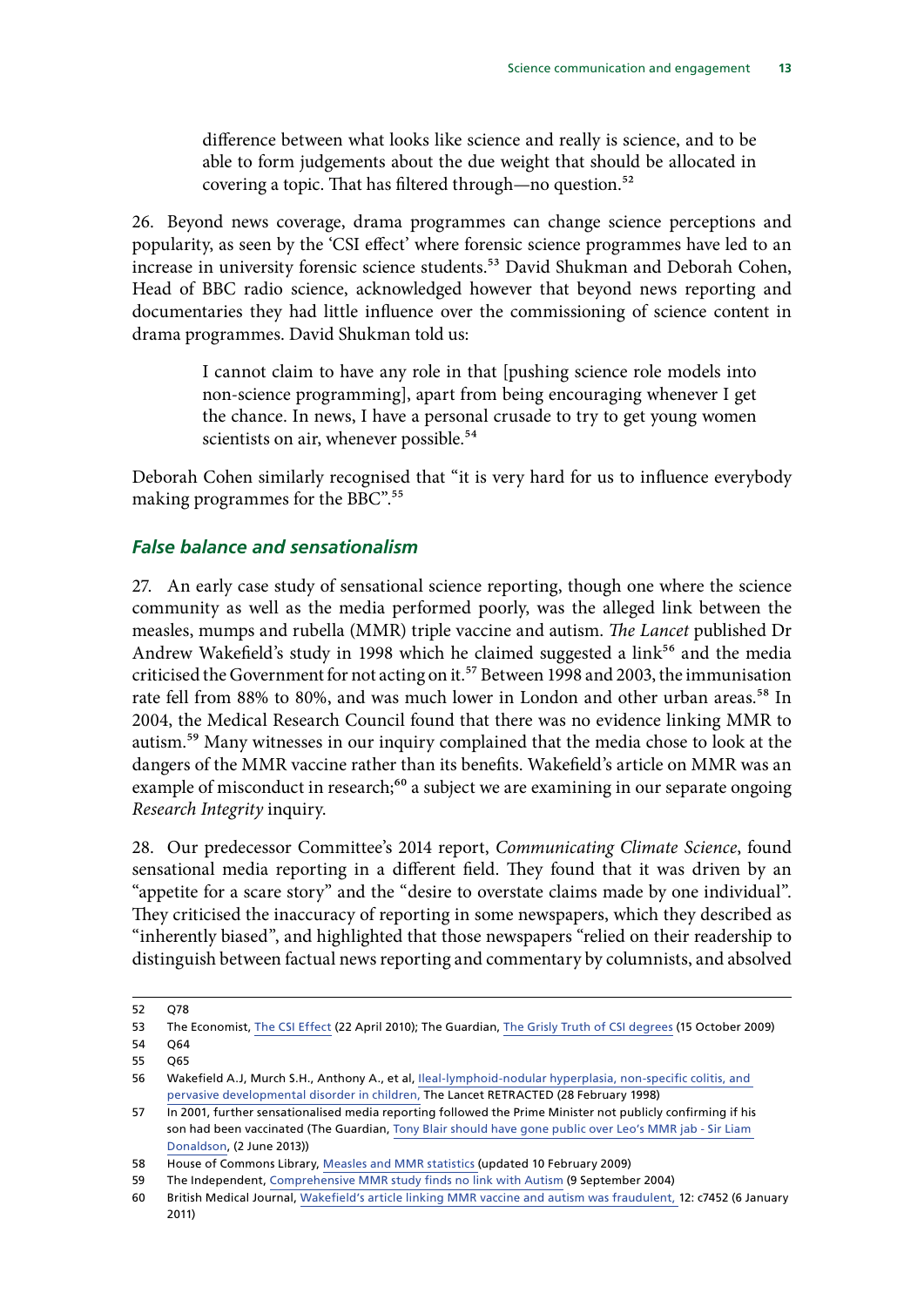<span id="page-14-0"></span>themselves of any responsibility for the content of opinion columns".<sup>61</sup> Sir Mark Walport, the Government Chief Scientific Adviser, observed recently that "the climate debate is an example of where people have claimed to be experts who are not".<sup>62</sup>

29. In our current inquiry, Imperial College highlighted a continuing problem of misapplied 'balance' in the media's science reporting:

> Both the under-use of balance and a polarising use of balance are symptoms of a failure of news reports to interrogate claims about scientific issues [ … ] News coverage builds an image of science as either an unassailable truth or a matter of opinion [ … ] At the other extreme, where science is presented as a matter of opinion, science is denied its ability to provide a baseline of uncontested knowledge supported by reliable data.<sup>63</sup>

Similarly, University of Oxford told us:

The tendency to give air time to opposing views in order to provide 'balance' creates the impression of an equal rift in scientific thinking, as opposed to coverage conveying the (significant) majority view.<sup>64</sup>

30. The Academy of Medical Sciences recently reported the findings of its seminar on *Communicating evidence in the media*. It emphasised that accurate and balanced media reporting was a responsibility shared between reporters and researchers, and identified some practical measures that each side could take to bring improvements.<sup>65</sup>

### *The pressures of the embargo and open access*

31. Even without having sections of the media with an agenda to ignore particular areas of scientific consensus, the media's challenge in scrutinising science developments is often made more difficult by the reporting embargo process. An embargoed science publication is typically shared with the media in advance of its publication date to gives journalists time to prepare their own coverage. The embargo system should reduce inaccuracies in news reporting, but AlphaGalileo Ltd, a news management company, explained the drawbacks it sometimes had:

> News embargoes are a frequent problem. The primary purpose of news embargoes in research is to provide time for the media to research the story in more detail than provided by the release; assimilate the paper on which the release is based, discuss the news with other researchers; and hence deliver a balanced or if appropriate, a critical story. We receive embargoes of a few hours, and embargoed releases, where the paper on which the release is based, is not accessible to the media by the peer-reviewed journal until

<sup>61</sup> House of Commons Science & Technology, [Communicating Climate Science](https://www.publications.parliament.uk/pa/cm201314/cmselect/cmsctech/254/254.pdf), Eight Report, Session 2013–14, HC 254

<sup>62</sup> Oral evidence taken on 25 January 2017, [HC \(2016–17\) 949](http://data.parliament.uk/writtenevidence/committeeevidence.svc/evidencedocument/science-and-technology-committee/government-office-for-science-annual-report-201516/oral/46262.pdf), Q69

<sup>63</sup> Imperial College ([COM0014](http://data.parliament.uk/writtenevidence/committeeevidence.svc/evidencedocument/science-and-technology-committee/science-communication/written/32372.pdf))

<sup>64</sup> University of Oxford [\(COM0043](http://data.parliament.uk/writtenevidence/committeeevidence.svc/evidencedocument/science-and-technology-committee/science-communication/written/32565.pdf))

<sup>65</sup> Academy of Medical Sciences, Perspectives on 'Communicating evidence in the media - A report of a roundtable [meeting held by the Academy of Medical Sciences and the Science Media Centre on 8 April 2016 as part of the](https://acmedsci.ac.uk/file-download/41534-57a30aa387107.pdf)  [Academy's wider workstream on 'How can we all best use evidence to judge the potential benefits and harms of](https://acmedsci.ac.uk/file-download/41534-57a30aa387107.pdf)  [medicines?](https://acmedsci.ac.uk/file-download/41534-57a30aa387107.pdf) (July 2016)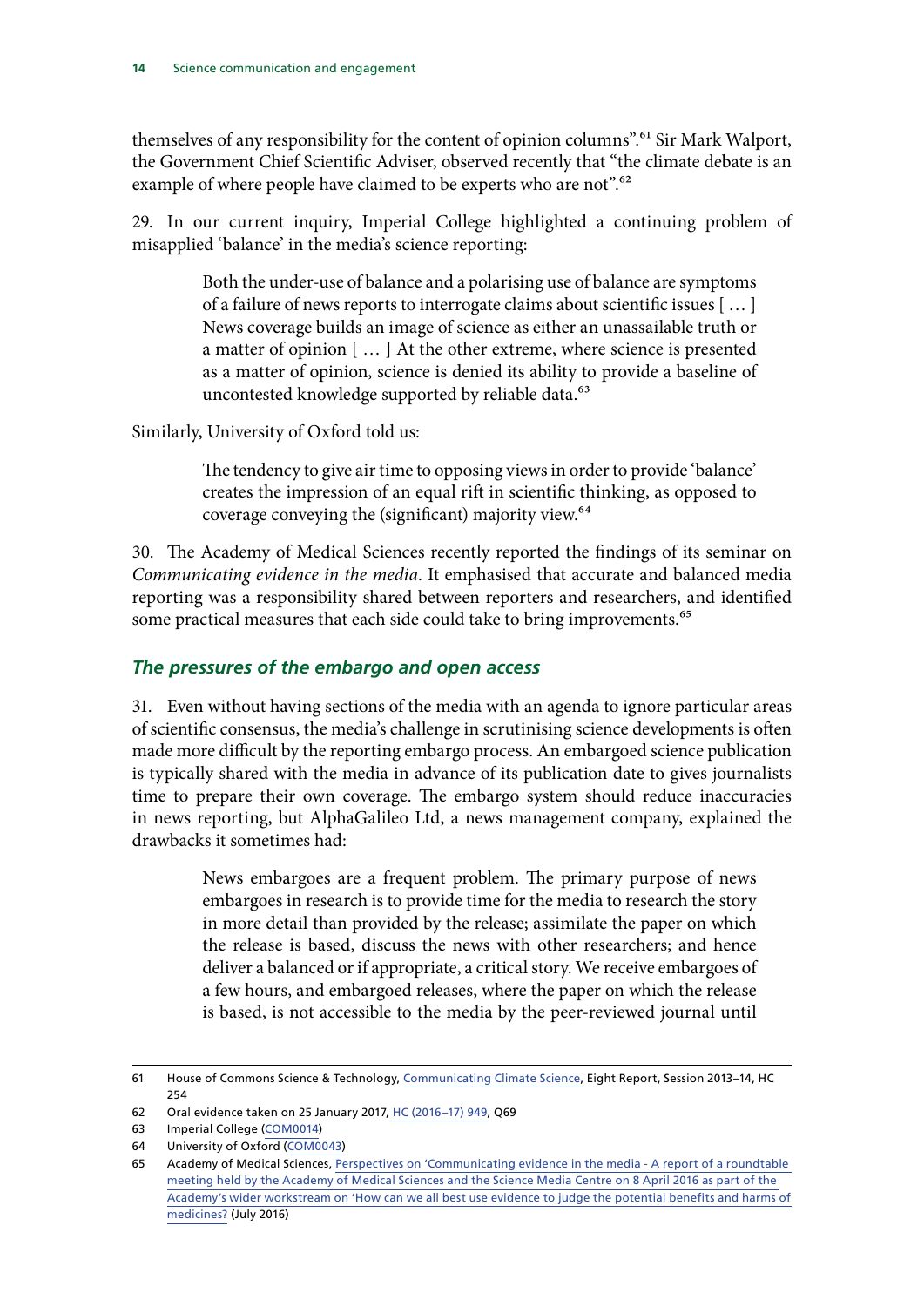<span id="page-15-0"></span>after the embargo has lifted. Both of these practices reduce the ability of the media to do its job properly. In these cases, it appears that the embargo is being used as news management by peer-reviewed journals.<sup>66</sup>

Imperial College London recommended that:

Some of the drawbacks of the embargo system could be addressed if press releases and the journal papers on which they are based were required to be publicly available and linked from online news reports as part of the embargo contract.<sup>67</sup>

32. Some have argued that making science publications more readily available, to the public as well as the media, would also facilitate better science communication more generally. The Higher Education Funding Council for England have stipulated that research must be 'open access' in order to qualify for its funding.<sup>68</sup> A growth in the number of open access journals has been driven by author publication fees, rather than relying on traditional subscriptions which have often limited their readership to other scientists. Our witnesses nevertheless highlighted that open access would not on its own make science writing more accessible to a public audience. Dr Stephen Webster from the Science Communication Unit at Imperial College told us:

> You can liberate your publishing milieu and make it quicker and more open, with open access for everybody, but if [the] research culture is still very much locked into pressure to publish, fear about promotion and worry about grants, you can be as open as you like, but it will not improve science communication.69

Mark Lorch, Professor of Science Communication at University of Hull, emphasised that language remained a barrier:

> Much of the material published in open access journals [ … ] is no more accessible by a lay audience than when it was behind pay walls. Scientific publications are too often written in dry jargon filled prose which makes them incomprehensible by a lay person.<sup>70</sup>

### *Press regulation*

33. In recent years there has been significant debate about the behaviour of the press, in the wake of the phone hacking scandal and newspapers paying police officers for confidential information. Lord Justice Leveson's inquiry examined "the culture, practices and ethics of the press" and the regulatory regime for media misconduct.<sup>71</sup> The Science Media Centre gave evidence on poor and misleading science reporting to the Leveson Inquiry, including on 'false balance' (paragraph 27).<sup>72</sup> The Leveson Report, in 2012 nevertheless concluded

<sup>66</sup> AlphaGalileo ([COM0003\)](http://data.parliament.uk/writtenevidence/committeeevidence.svc/evidencedocument/science-and-technology-committee/science-communication/written/31317.pdf)

<sup>67</sup> Imperial College ([COM0014](http://data.parliament.uk/writtenevidence/committeeevidence.svc/evidencedocument/science-and-technology-committee/science-communication/written/31317.pdf))

<sup>68</sup> Higher Education Funding Council for England, Policy for open access in the post-2014 Research Excellence [Framework - Higher Education Funding Council for England](http://www.hefce.ac.uk/pubs/year/2014/201407/) (updated July 2015)

 $69 \overline{0126}$ 

<sup>70</sup> March Lorch [\(COM0094\)](http://data.parliament.uk/writtenevidence/committeeevidence.svc/evidencedocument/science-and-technology-committee/science-communication/written/33183.pdf), submitting in a personal capacity

<sup>71</sup> Journalism.co.uk, [Phone hacking inquiry: first hearing announced](https://www.journalism.co.uk/news/phone-hacking-inquiry-first-hearing-announced/s2/a545874/) (2 September 2011)

<sup>72</sup> Leveson Inquiry, [Science Media Centre evidence](http://leveson.sayit.mysociety.org/hearing-24-january-2012/ms-fiona-fox), (24 January 2012)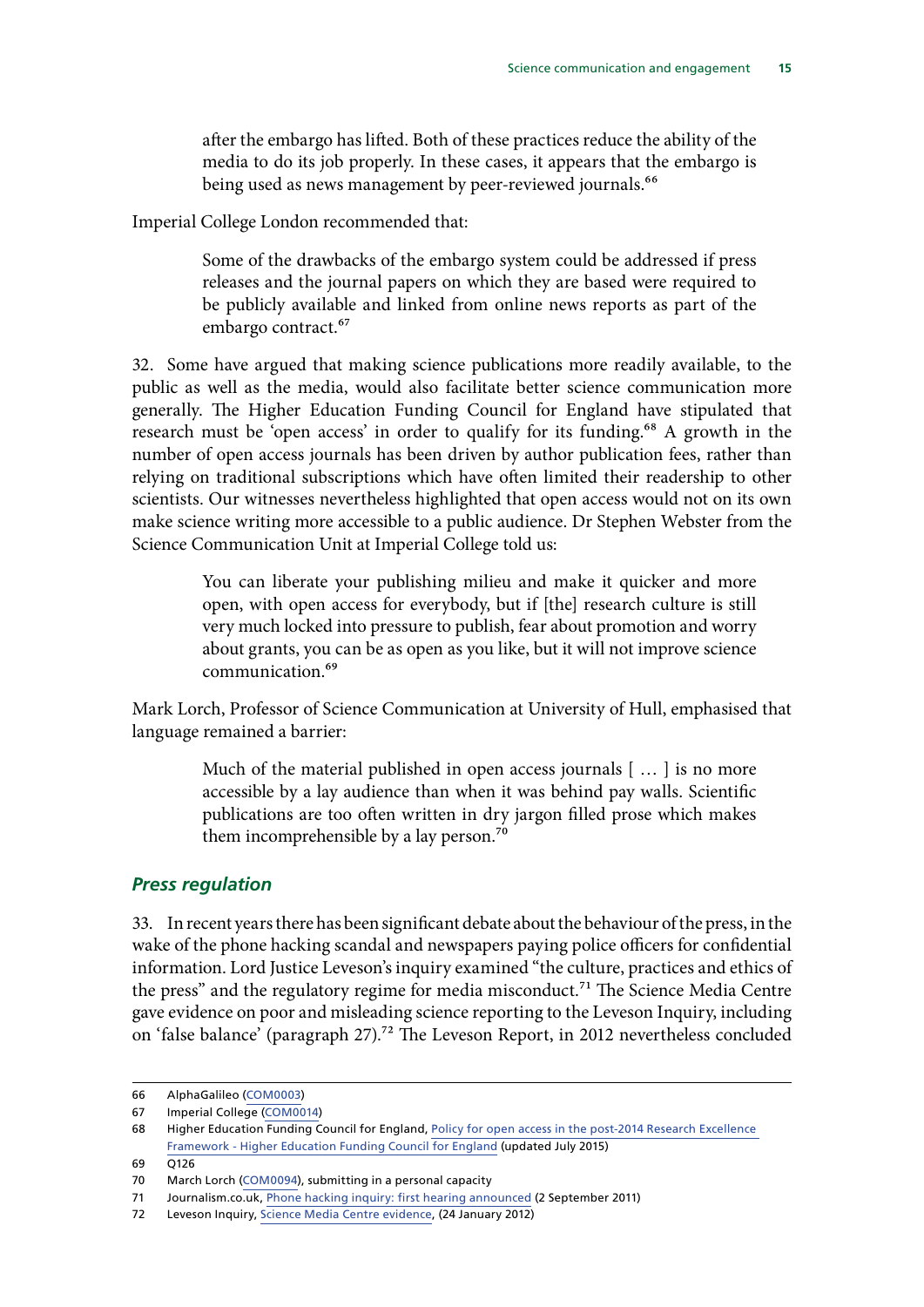overall that: "The evidence received by the Inquiry suggested that science reporting had improved in recent years, and that the majority of science reporting was responsible and accurate<sup>"73</sup>

34. The Leveson inquiry process presented an opportunity to address misreporting of the sort which affects society as a whole (not just individuals), including the way science is sometimes misreported. The Leveson Report recommended a new—yet to be enacted independent statutory body, to replace the Press Complaints Commission. The new body, with voluntary membership, would have a range of sanctions available to it, including fines and directing the prominence of corrections in subsequent publications. Leveson requested the Science Media Centre to produce best practice guidelines for science journalism which he subsequently welcomed, stating that any new regulator should take them into consideration.74 His report concluded that the new code must take into account "the interests of the public, including [ … ] protecting public health and safety and preventing the public from being seriously misled".<sup>75</sup>

35. **There are encouraging signs of continuing improvement in the BBC's already excellent science coverage. The position is less encouraging in the print and other media, which often have an agenda which allows inadequate place for opposing evidence. The phone-hacking scandal and the subsequent Leveson inquiry, though about illegal media behaviour, will have done nothing to improve the previous mistrust of their science reporting.** *The Government should ensure that a robust redress mechanism is provided for when science is misreported.*

75 Ibid

<sup>73</sup> Lord Justice Leveson, [An Inquiry Into the Culture, Practices and Ethics of the Press \(Volume 1\)](https://www.gov.uk/government/publications/leveson-inquiry-report-into-the-culture-practices-and-ethics-of-the-press) (November 2012), p690

<sup>74</sup> Lord Justice Leveson, [An Inquiry Into the Culture, Practices and Ethics of the Press \(Volume 1\)](https://www.gov.uk/government/publications/leveson-inquiry-report-into-the-culture-practices-and-ethics-of-the-press) (November 2012)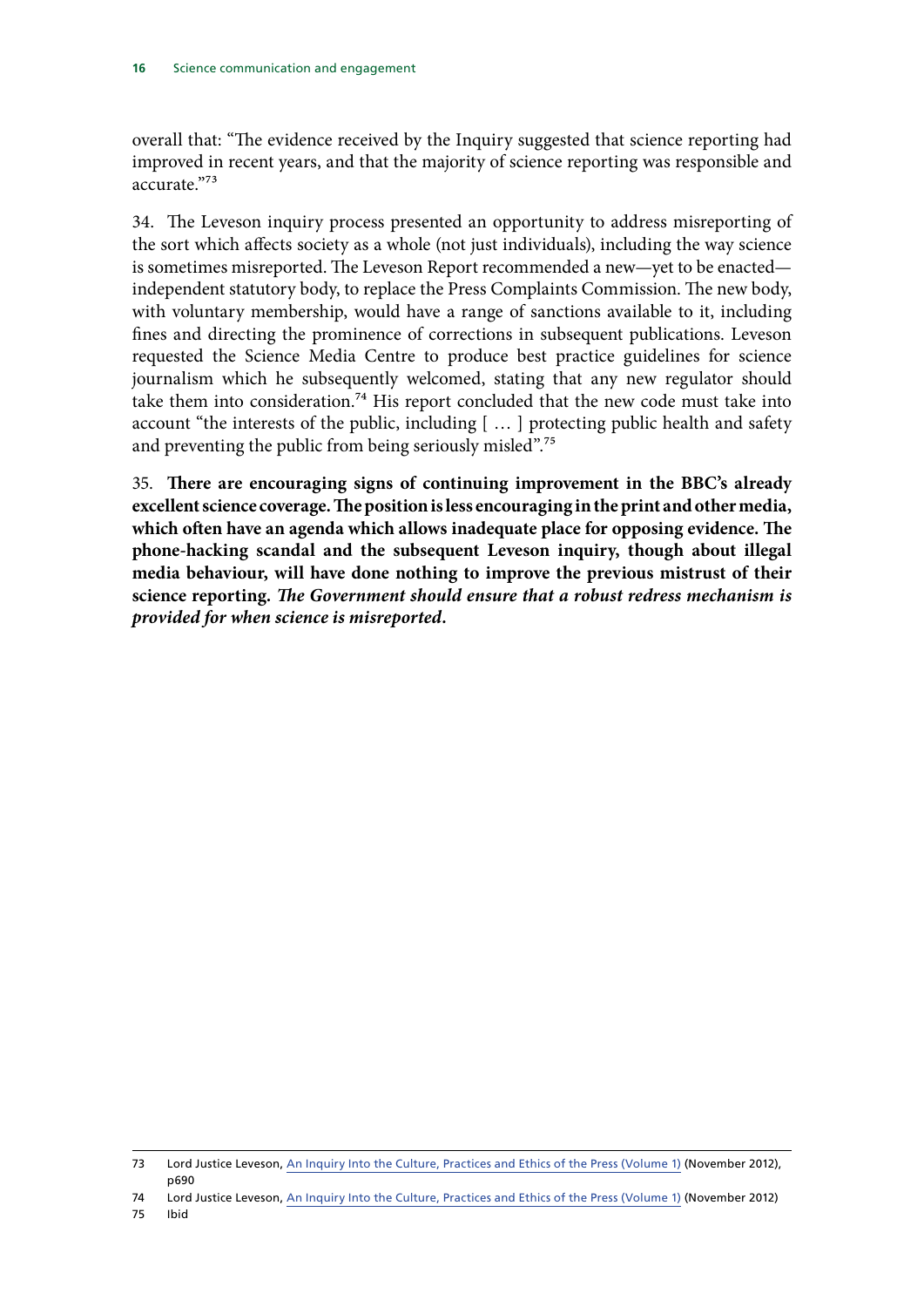## <span id="page-17-0"></span>**3** Science and policy-making

36. Early development of science communication efforts were based on a 'knowledge deficit model'; the idea that public scepticism towards science was due to a lack of knowledge or understanding, and that this could be rectified by spreading more and better information.<sup>76</sup> Many criticised that deficit model because it ignored individuals' specific characteristics and cultural contexts that influence their understanding of science.<sup>77</sup> Researchers have since developed a contextual framework theory for how scientific messages are absorbed in a way that is influenced by people's attitudes and social environment.78 In short, science communicators must understand their specific audience to be effective in engaging them.

37. The University of Oxford emphasised that "publics constituted by shared concerns", such as patients with a particular disease or communities affected by particular environmental risks, were "knowledgeable publics whose first-hand understandings, evidence and experiences have a valuable contribution to make to informing and improving the quality of research as well as its policy and societal impact.<sup>79</sup>

38. Professor James Wilsdon from the University of Sheffield believed that there had been great progress in recent decades on how people were engaged in science:

> We have come from an era 25 years ago when we talked in somewhat patronising terms about public understanding of science, through a shift towards dialogue with the public, to more of a two-way conversation that was [ … ] the result of the difficulties that were experienced around BSE, GM crops and so on. We now have an incredible, diverse, largely bottom-up environment in which science communication and engagement takes place on social media, in pubs and on YouTube, as well as in the formal media.<sup>80</sup>

> We have reached a point where the diversity, volume and intensity of conversations between researchers and the public [ … ] is one of the standout strengths of UK science.<sup>81</sup>

39. Research by the Wellcome Trust reported "positive and encouraging signals" of an increase in the "extent, support and quality of public engagement by researchers over the past decade" with a majority of researchers considering public engagement to be as important as other aspects of their job.<sup>82</sup> The Wellcome Trust also noted, however, that pressure on researchers' time and a lack of formal structures to reward public engagement as barriers to undertaking this work.<sup>83</sup>

79 University of Oxford [\(COM0043](http://data.parliament.uk/writtenevidence/committeeevidence.svc/evidencedocument/science-and-technology-committee/science-communication/written/32565.pdf))

<sup>76</sup> Sturges P., Allumn N., [Science in society: Re-Evaluating the Deficit Model of Public Attitudes](http://journals.sagepub.com/doi/abs/10.1177/0963662504042690), Sage Publications (2004)

<sup>77</sup> Brossard D., Shanahan J., [Do they know what they read? Building a scientific literacy measurement instrument](http://journals.sagepub.com/doi/pdf/10.1177/1075547006291345)  [based on science media coverage](http://journals.sagepub.com/doi/pdf/10.1177/1075547006291345), Sage publications, Vol. 28, Issue 1 (2006)

<sup>78</sup> Sturges P., Allumn N., [Science in society: Re-Evaluating the Deficit Model of Public Attitudes](https://www.researchgate.net/publication/30930463_Science_in_Society_Re-Evaluating_the_Deficit_Model_of_Public_Attitudes), ResearchGate

<sup>80</sup> Q5

<sup>81</sup> The Guardian, [Let's keep talking: why public dialogue on science technology matters more than ever - Guardian](https://www.theguardian.com/science/political-science/2015/mar/27/lets-keep-talking-why-public-dialogue-on-science-and-technology-matters-more-than-ever) (March 2015)

<sup>82</sup> Wellcome Trust, [Factors Affecting Public Engagement by Research,](https://wellcome.ac.uk/news/what-are-barriers-uk-researchers-engaging-public) (4 April 2016)

<sup>83</sup> Wellcome Trust, [Factors Affecting Public Engagement by Research,](https://wellcome.ac.uk/news/what-are-barriers-uk-researchers-engaging-public) (4 April 2016)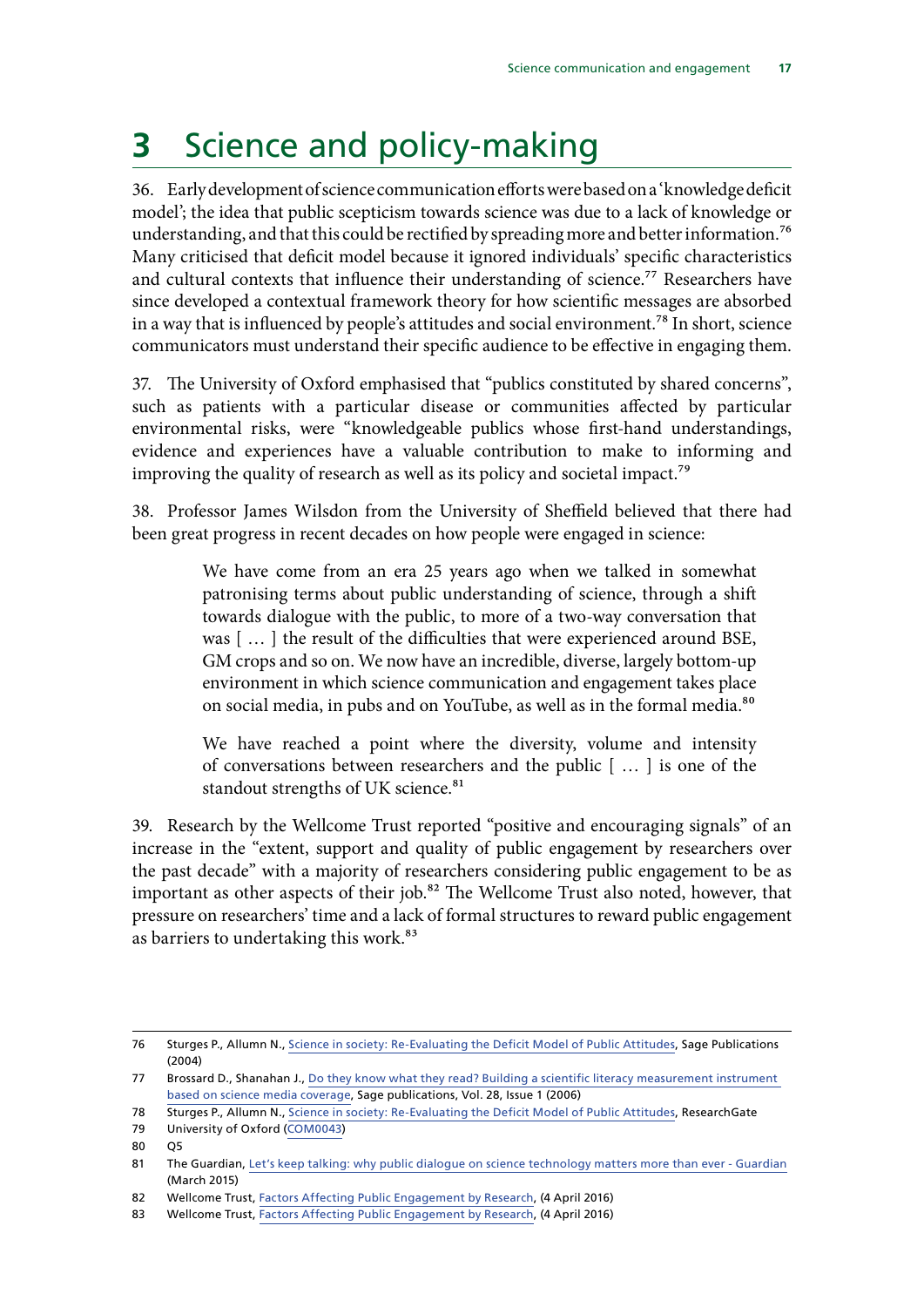<span id="page-18-0"></span>40. The Royal Society highlighted that the Ipsos MORI surveys of public attitudes to science had showed that:

> There is a suggestion that people feel less able to engage with the process there is an increase in the number of people who feel that they have no option but to trust those governing science (from 60% in 1988 to 67% in  $2014$ ).<sup>84</sup>

At the same time, the surveys found "an overwhelming desire for regulators, government and scientists to engage in dialogue with the public: seven-in-ten (69%) think that scientists should listen more to what ordinary people think."85

41. Effective science communication between researchers and the public is important. But so too is engagement between Government and a public which ultimately pays for much of our institutional research and which is affected by policy-making founded on that research.<sup>86</sup>

### **Government and dialogue**

42. Government has a pivotal role in making that communication happen. As Research Councils UK put it:

> The Government has a key leadership role in setting high-level strategy and championing the importance of effective public engagement and high quality science communication—ensuring it understands the research system, the importance of the independence of researchers and the basis of public trust in this.<sup>87</sup>

43. Following the Government's 2004 *Science and Innovation Investment Framework*, it founded Sciencewise programme to fund public dialogue projects to investigate public attitudes relevant to particular policy decisions.<sup>88</sup> After the Council for Science and Technology (CST) recommended in 2005 that public dialogue should form a routine part of policy decisions involving science and technology,<sup>89</sup> the Government established and funded Sciencewise as a permanent expert 'national centre for public dialogue' to "support policy makers to commission and use excellent public dialogue as an integral part of policy-making".<sup>90</sup> It has since managed dialogue projects, commissioned by government departments or agencies, on synthetic biology, shale gas and oil, mitochondrial replacement, stratified medicine and geo-engineering.<sup>91</sup>

<sup>84</sup> The Royal Society ([COM0036\)](http://data.parliament.uk/writtenevidence/committeeevidence.svc/evidencedocument/science-and-technology-committee/science-communication/written/32550.pdf)

<sup>85</sup> Ipsos MORI for Department for Business, Innovation & Skills, [Public Attitudes to Science Survey](https://www.ipsos-mori.com/researchpublications/researcharchive/3357/Public-Attitudes-to-Science-2014.aspx) (2014)

<sup>86</sup> National Coordinating Centre for Public Engagement have defined 'public engagement' [\(What is public](https://www.publicengagement.ac.uk/explore-it/what-public-engagement)  [engagement - National Co-ordinating Centre for Public Engagement](https://www.publicengagement.ac.uk/explore-it/what-public-engagement)) and sought to identify factors producing it ([Why engage? - National Co-ordinating Centre for Public Engagement\)](https://www.publicengagement.ac.uk/plan-it/why-engage)

<sup>87</sup> Research Councils UK [\(COM0045](http://data.parliament.uk/writtenevidence/committeeevidence.svc/evidencedocument/science-and-technology-committee/science-communication/written/32572.pdf))

<sup>88</sup> HM Treasury, [Science and Innovation Investment Framework 2004 – 2014](http://webarchive.nationalarchives.gov.uk/+/http:/www.hm-treasury.gov.uk/spending_sr04_science.htm) (12 July 2004)

<sup>89</sup> Council for Science and Technology, [Policy through dialogue: informing policies on science and technology](http://webarchive.nationalarchives.gov.uk/+/http:/www2.cst.gov.uk/cst/reports/files/policy-through-dialogue/report.pdf) (March 2005)

<sup>90</sup> [Sciencewise - Expert Resource Centre](http://www.sciencewise-erc.org.uk/favicon.ico). An earlier House of Lords Science & Technology Committee report in 2000, Science and Society, had called for more meaningful engagement between scientists, policy makers and the public ([Science and Society - House of Lords Science and Technology Committee - Third Report \(February](http://www.publications.parliament.uk/pa/ld199900/ldselect/ldsctech/38/3801.htm)  [2000\)\)](http://www.publications.parliament.uk/pa/ld199900/ldselect/ldsctech/38/3801.htm)

<sup>91</sup> Sciencewise - Expert Resource Centre, [Dialogue Projects](http://www.sciencewise-erc.org.uk/cms/sciencewise-dialogue-projects/)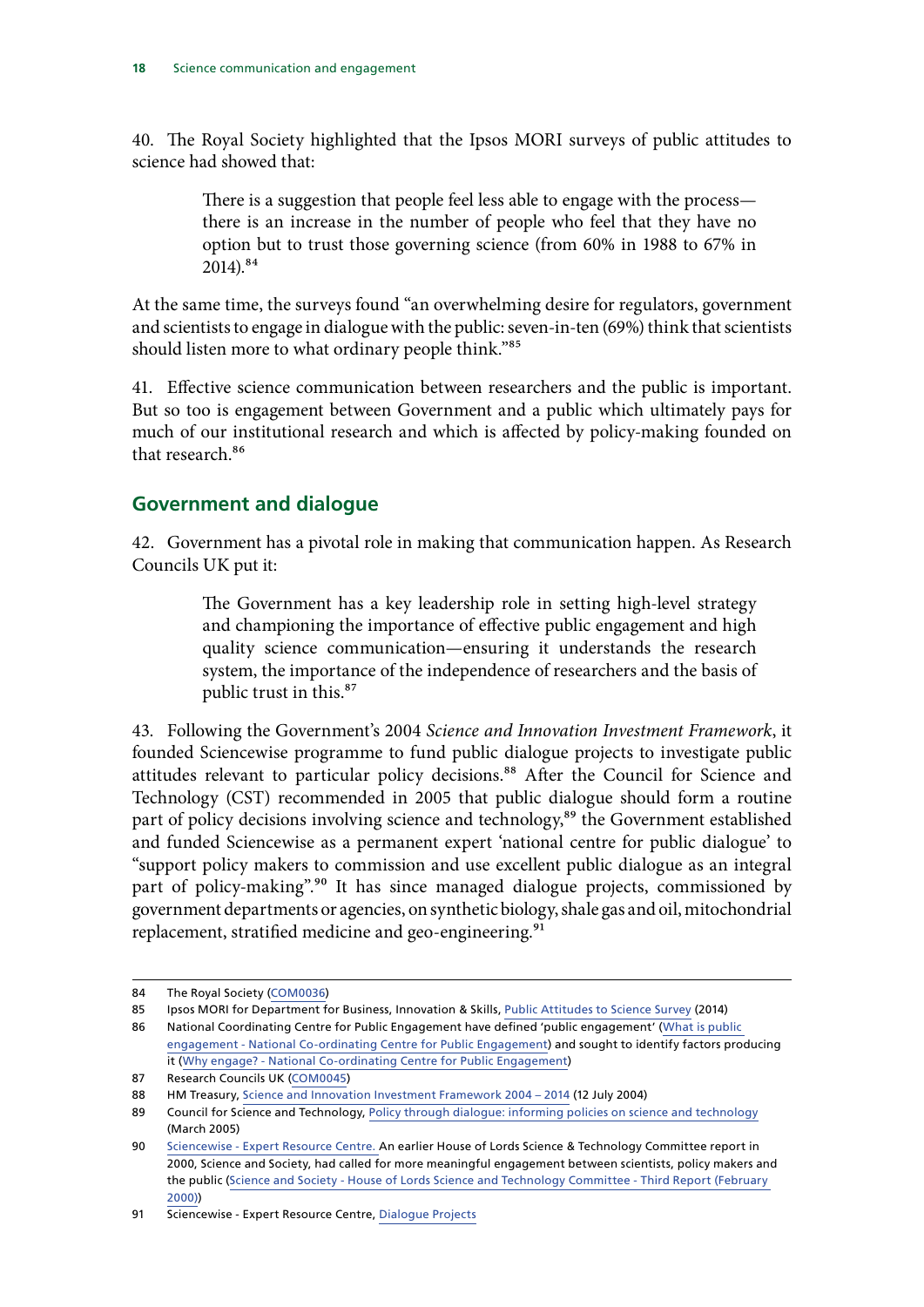44. Sciencewise has identified key characteristics of good 'public dialogue', including engaging with the public "at a stage in a decision-making process where the policy can be affected",<sup>92</sup> and described 'public dialogue' approaches including 'Citizen juries', 'Citizen summits' and 'Citizen advisory groups'.<sup>93</sup> Sir Roland Jackson, chair of Sciencewise, said that it had "increased recognition among science policy-makers that members of the public can have useful insights that the experts may not have thought about. Dialogue provides a valuable reality-check on what's at stake in a given policy."<sup>94</sup> An evaluation of the organisation in 2015 by one of its partner bodies concluded that half of its dialogues had "influenced the development of new decision-making processes, most commonly through the recognition of how public dialogue or public engagement can help remove policy barriers", and that 35% of its dialogues "appeared to have directly fed into policy decisions".95

45. Sciencewise was a central plank of one of four key areas ('Making informed science policy decisions') in the Government's 2012 policy on the *Public understanding of science and engineering*.96 Our predecessor Committee expressed its support for Sciencewise in 2015 and for its continued funding.<sup>97</sup> The Government did not at that time commit to permanent funding of Sciencewise because spending programmes were to be reconsidered in subsequent Spending Reviews.<sup>98</sup> In our current inquiry, with Sciencewise's current budget coming to an end in March 2016, Jo Johnson told us in November 2016:

> It was brought back in-house in 2016. There is an intention to re-let the contract shortly, so that they can continue the good work, but for the time being, it has been undertaken in-house in the Department of Business, Energy and Industrial Strategy.99

46. Despite Government initiatives such as Sciencewise and establishing the National Centre for Public Engagement (paragraph 43), witnesses had concerns about restrictions on government scientists' communications. The Science Media Centre complained that:

> Scientists who work at research institutes or agencies owned by government departments are not always free to share their expertise with the media and are subject to restrictions. These scientists are publicly funded and work on subjects of public interest, including vaccines, bees and pesticides, badgers and TB, tree diseases, e-cigarettes, Ebola, GM, etc. They do undertake media work, but only with the express permission from the government press office and under very tight controls.<sup>100</sup>

<sup>92</sup> Sciencewise - Expert Resource Centre, [What is public dialogue?](http://www.sciencewise-erc.org.uk/cms/assets/Publications/What-is-public-dialogue-FAQ-Report-V2.pdf)

<sup>93</sup> Ibid

<sup>94</sup> Sciencewise - Expert Resource Centre, [Interview with Sir Roland Jackson](http://www.sciencewise-erc.org.uk/cms/interview-with-sir-roland-jackson/)

<sup>95</sup> Ricardo Energy & Environment [\(COM0065\)](http://data.parliament.uk/writtenevidence/committeeevidence.svc/evidencedocument/science-and-technology-committee/science-communication/written/32636.pdf)

<sup>96</sup> Department for Business, Innovation & Skills, [2010 – 2015 Government policy: public understanding of science](https://www.gov.uk/government/publications/2010-to-2015-government-policy-public-understanding-of-science-and-engineering/2010-to-2015-government-policy-public-understanding-of-science-and-engineering) [and engineering](https://www.gov.uk/government/publications/2010-to-2015-government-policy-public-understanding-of-science-and-engineering/2010-to-2015-government-policy-public-understanding-of-science-and-engineering) (updated 8 May 2015)

<sup>97</sup> House of Commons Science & Technology Committee, [Advanced genetic techniques for crop improvement:](https://www.publications.parliament.uk/pa/cm201415/cmselect/cmsctech/328/328.pdf)  [regulation, risk and precaution,](https://www.publications.parliament.uk/pa/cm201415/cmselect/cmsctech/328/328.pdf) Fifth Report of Session 2014–15, HC 328

<sup>98</sup> Ibid

<sup>99</sup> Q292

<sup>100</sup> Science Media Centre ([COM0070\)](http://data.parliament.uk/writtenevidence/committeeevidence.svc/evidencedocument/science-and-technology-committee/science-communication/written/32651.pdf)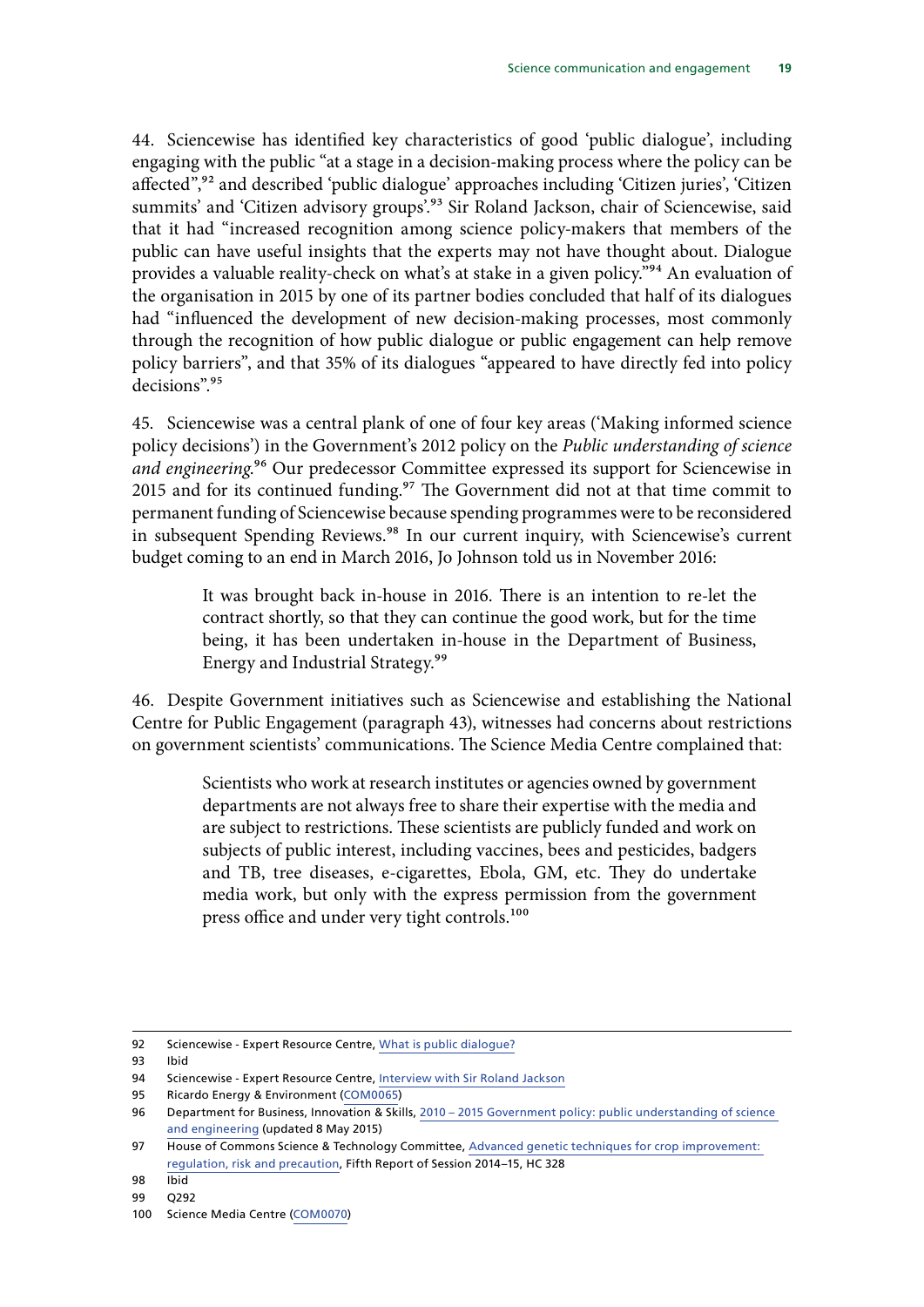47. Professor Sir Mark Walport, the Government Chief Scientific Adviser, did not share such concerns:

> Government scientists [ … ] are subject to the Civil Service Code and it is very important that we have the trust of the policy makers we work with. You need to look at this through three different lenses. First, many Government scientists are engaged in [ … ] routine, usually quite applied research, and they publish their research in the normal way. It is quite uncontentious and they communicate with the public the results of their research. There is a second category of work where Government scientists are communicating and involved in policy decisions and policy advice. In that context, they are covered by the provisions of the Freedom of Information Act that allow for a safe space in relation to policy discussions and advice to Government. That work would typically not be published and would not take the form of academic publications anyway. [ … ] Then there is the third area, which is in the heat of an emergency. There I think the risk is that one does not want too much of a running commentary from all sorts of different voices. We are very clear that in the context of SAGE - the Scientific Advisory Group for Emergencies - when we have external experts we encourage them to communicate, but not to use confidential information that they have acquired during the context of the national emergency. [ … ] You want people to be able to communicate but not to be managing an emergency through a megaphone.<sup>101</sup>

48. We have previously examined the role of science advice in emergencies, including how government communicates information on the science to the public in our 2016 report, *Science in Emergencies: UK lessons from Ebola*.<sup>102</sup> We are currently examining science advice in chemical, biological, radiological or nuclear (CBRN) incidents or emergencies in a separate ongoing inquiry.<sup>103</sup>

49. The public funding system for research has changed in recent years to encourage researchers to undertake public engagement. Public engagement is included in the 'impact' assessment of the Research Excellence Framework (REF), which decides the block grant element of universities' research funding. We have previously highlighted the strength of the 'dual support' research funding system, of which such grants are a part, and the need to preserve this system once UK Research & Innovation is set up.<sup>104</sup> A consultation on the REF in 2014 found that the 'impact' factor "has created more demand and interest from academics to help and support to develop good public engagement, many of whom were previously unaware or uninterested", but also that "it has encouraged an instrumental attitude from some—doing public engagement for 'selfish' reasons rather than to achieve genuine mutual benefit".105

<sup>101</sup> Q265

<sup>102</sup> House of Commons Science & Technology Committee, [Science in emergencies: UK lessons from Ebola,](https://www.publications.parliament.uk/pa/cm201516/cmselect/cmsctech/469/469.pdf) Second Report, Session 2015–16, HC 469

<sup>103</sup> House of Commons Science & Technology Committee, [Science in emergencies: chemical, biological, radiological](http://www.parliament.uk/business/committees/committees-a-z/commons-select/science-and-technology-committee/inquiries/parliament-2015/cbrn-inquiry-15-16/)  [or nuclear incidents inquiry](http://www.parliament.uk/business/committees/committees-a-z/commons-select/science-and-technology-committee/inquiries/parliament-2015/cbrn-inquiry-15-16/) (launched 5 April 2016)

<sup>104</sup> House of Commons Science & Technology Committee, [The Science Budget,](https://www.publications.parliament.uk/pa/cm201516/cmselect/cmsctech/340/340.pdf) First Report, Session 2015–16, HC 340; House of Commons Science & Technology Committee, [Setting up UK Research and Innovation,](https://www.publications.parliament.uk/pa/cm201617/cmselect/cmsctech/671/671.pdf) Eight Report, Session 2016–17, HC 671

<sup>105</sup> National Coordinating Centre for Public Engagement, [After the REF - Taking Stock: Summary of feedback](https://www.publicengagement.ac.uk/sites/default/files/publication/nccpe_after_the_ref_write_up_final.pdf) (21 may 2014)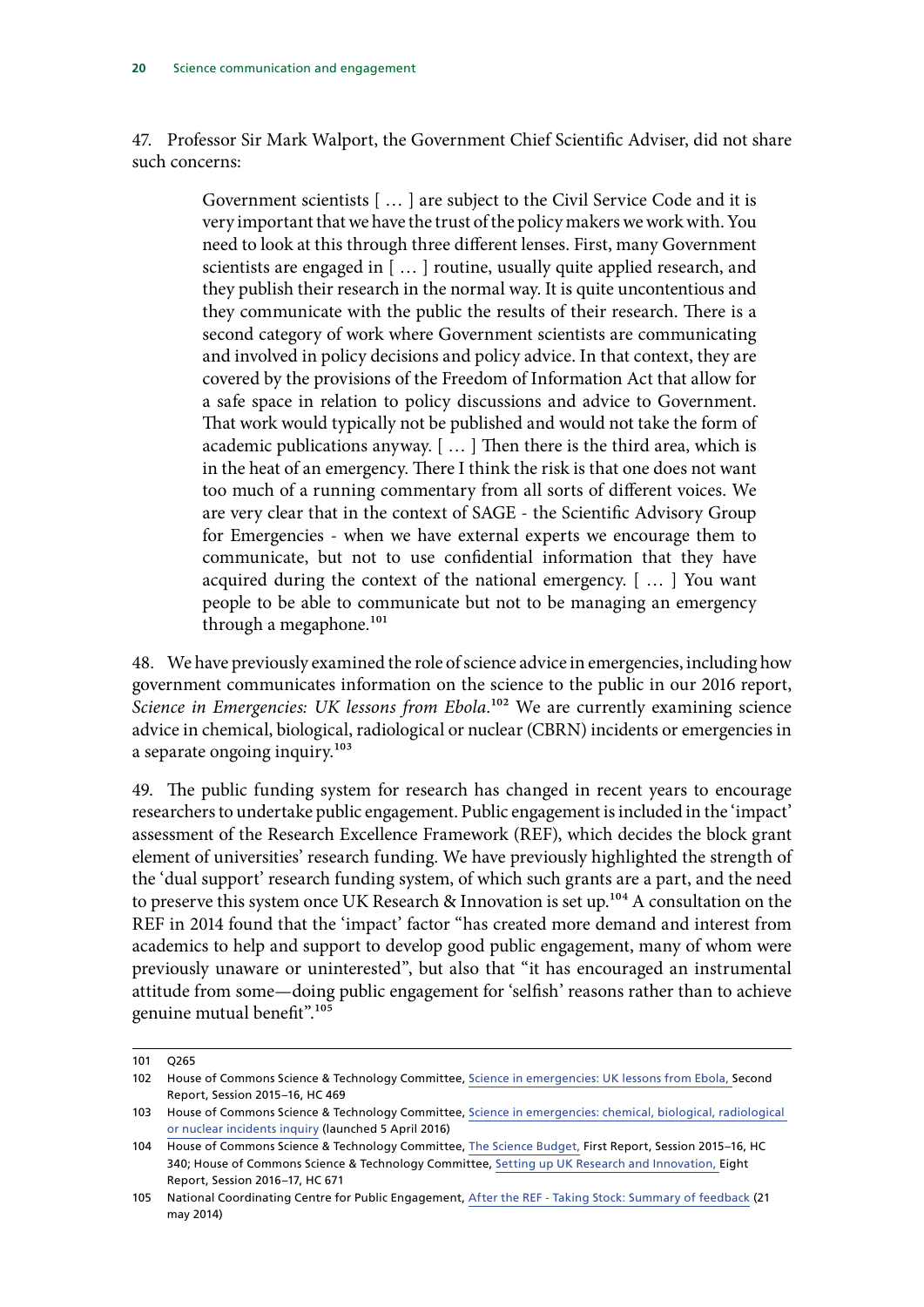50. Lord Stern's recent 2016 review on the REF system recommended a wider definition of 'impact' in the assessments, but also that they include a closer association with policymaking:

> Guidance on the REF should make it clear that 'impact' case studies should not be narrowly interpreted, need not solely focus on socio-economic impacts but should also include impact on government policy, on public engagement and understanding, on cultural life, on academic impacts outside the field, and impacts on teaching.<sup>106</sup>

51. Dr Simon Singh and Professor Richard Wiseman thought it "naive to think that the majority of scientists have the skillset or motivation to be great communicators: Science communication is hard, and it requires scientists who will take it seriously by dedicating time and effort over a sustained period."107 AsSIST-UK, Science in Public and Public Communication of Science and Technology, on the other hand, wanted science communication and public engagement embedded in the new research structures more generally:

> The REF's focus on impact has given a boost to this agenda, but a broader set of impact definitions would help more engagement activities 'count', when they sometimes struggle to demonstrate REF-able transformations to policy to practice.<sup>108</sup>

The Royal Society told us similarly that:

A key principle of the UK's research landscape should be openness which engenders public trust, increases transparency and supports the widest possible dissemination and honest discussion of research outputs. The future REF should have consideration for the culture it can create.<sup>109</sup>

52. **The Government has the primary responsibility for fostering and facilitating science engagement in its policy-making.** *It should maintain and strengthen national programmes such as Sciencewise and the National Coordinating Centre for Public Engagement. Their programmes should be routinely used across all government departments, so that public opinion is fully captured in developing government policy where science is involved.*

53. **We agree with the Stern review's recommendation that the Research Excellence Framework encompasses a definition of 'impact' in the system's assessments that includes a closer association with policy-making.**

<sup>106</sup> Lord Nicholas Stern for Department of Business, Energy & Industrial Strategy, [Building on success and learning](https://www.gov.uk/government/publications/research-excellence-framework-review)  [from experience - an independent review of the Research Excellence Framework](https://www.gov.uk/government/publications/research-excellence-framework-review) (July 2016)

<sup>107</sup> Dr Simon Singh and Professor Richard Wiseman ([COM0048](http://data.parliament.uk/writtenevidence/committeeevidence.svc/evidencedocument/science-and-technology-committee/science-communication/written/32579.pdf))

<sup>108</sup> As-SIST UK, Science in Public, Public Communication of Science and Technology [\(COM0030\)](http://data.parliament.uk/writtenevidence/committeeevidence.svc/evidencedocument/science-and-technology-committee/science-communication/written/32531.pdf)

<sup>109</sup> The Royal Society ([COM0036\)](http://data.parliament.uk/writtenevidence/committeeevidence.svc/evidencedocument/science-and-technology-committee/science-communication/written/32550.pdf)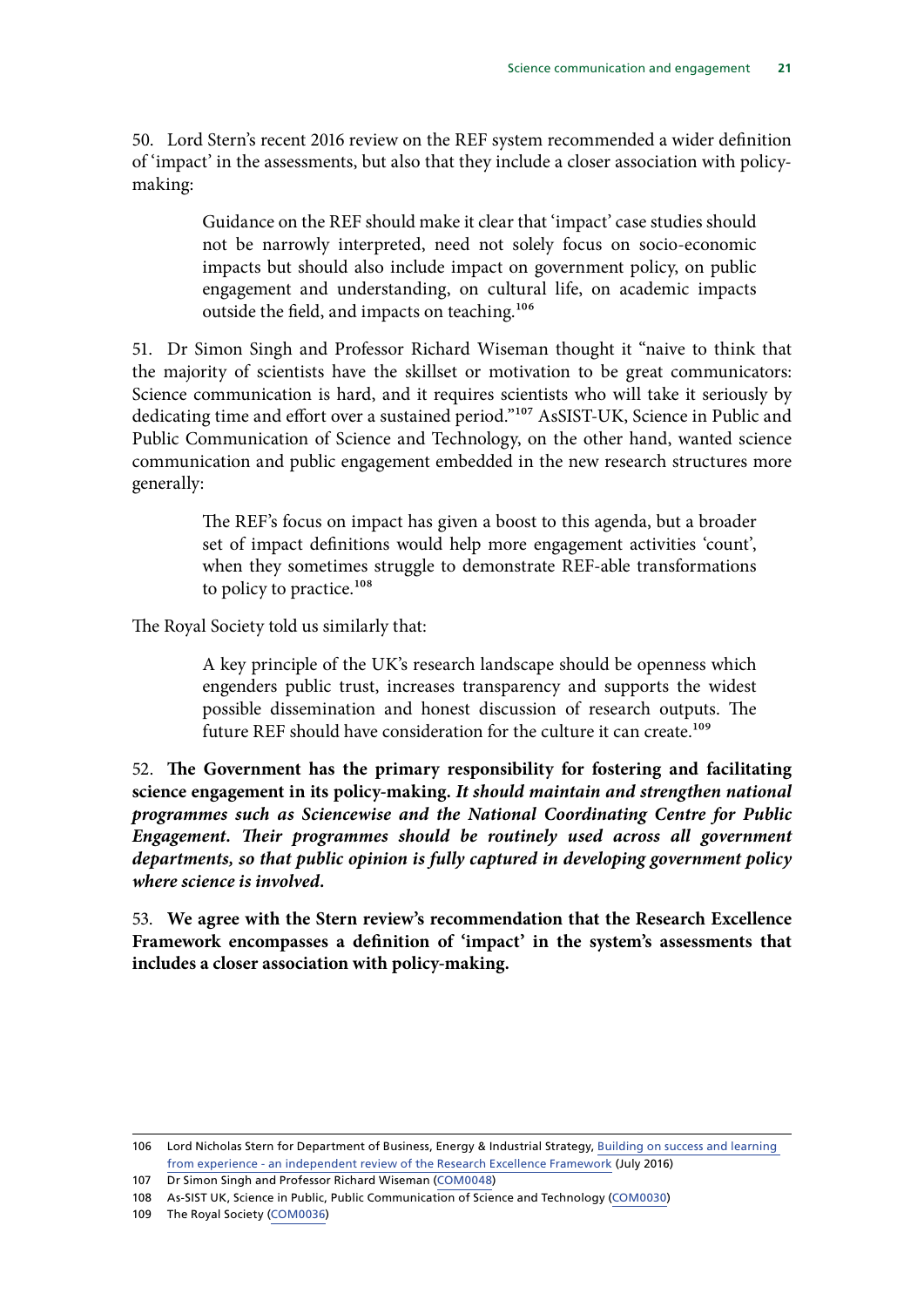## <span id="page-22-0"></span>**Government policy-making and consultations**

54. The 2014 Public Attitudes to Science survey highlighted a need for regulators, government and scientists to engage in dialogue with the public: "75% of respondents thought that the Government should act in line with public concerns about science with 88% expressing views that regulators need to communicate more with the public".<sup>110</sup>

55. Government departments regularly undertake public consultation on specific policies, distinct from public dialogue, by engaging people typically in the later stages of policy-making. The Cabinet Office's *Consultation Principles* were updated in 2016, allowing departments to use a range of consultation timescales rather than a previous default of 12 weeks, particularly where extensive engagement has occurred before.<sup>111</sup> The Royal Academy of Engineering was concerned that:

> Short consultation periods, of as little as four weeks, are now more common than previously and can seriously affect the range and quality of responses [...] Longer consultation periods of up to 12 weeks, as previous standard practice, allow for more effective expert responses to be sought and compiled.

> There is increasing concern [ … ] that Government, where it consults, appears to do so reactively [ … ] rather than proactively [ … ] Consultation also appears to focus on areas where there may have been less significant public interest and less contention.<sup>112</sup>

56. Consultations are widely seen as an important tool to understand the views of relevant stakeholders and an effective means of providing evidence which influences policy making.113 Some of our witnesses complained that consultation respondents were often drawn from a small pool of organisations with a particular interest in the area rather than from people likely to be affected by the policy<sup>114</sup>—overlooking what the University of Oxford called "publics constituted by shared concerns" (paragraph 37).

57. Professor Robert Evans from Cardiff University's Centre for the Study on Knowledge, Expertise and Science provided some interesting insights in how policy-making consultation might be improved, by reflecting research on the 'Expertise and experience' approach to public engagement. This required an acknowledgement that 'expertise' came from those closely involved in the scientific research of the field in question but also from those experiencing the consequences of that area. He explained that:

> Meaningful public participation in technological decision-making requires that the questions put to citizens match their ability to answer them. [ … ] The 'political' elements of technological decision-making must be kept separate from the 'technical' elements. In this context, the 'technical' element concerns establishing what the relevant expert community believes is known with certainty (e.g. it is now highly likely that human activity is causing climate change) whilst the 'political' element concerns how to act

<sup>110</sup> Ipsos MORI for Department for Business, Innovation & Skills, [Public Attitudes to Science Survey](https://www.ipsos-mori.com/researchpublications/researcharchive/3357/Public-Attitudes-to-Science-2014.aspx) (2014)

<sup>111</sup> Cabinet Office, [Consultation Principles: guidance](https://www.gov.uk/government/publications/consultation-principles-guidance) (14 January 2016)

<sup>112</sup> Royal Academy of Engineering ([COM0093\)](http://data.parliament.uk/writtenevidence/committeeevidence.svc/evidencedocument/science-and-technology-committee/science-communication/written/33047.pdf)

<sup>113</sup> Ibid

<sup>114</sup> Ibid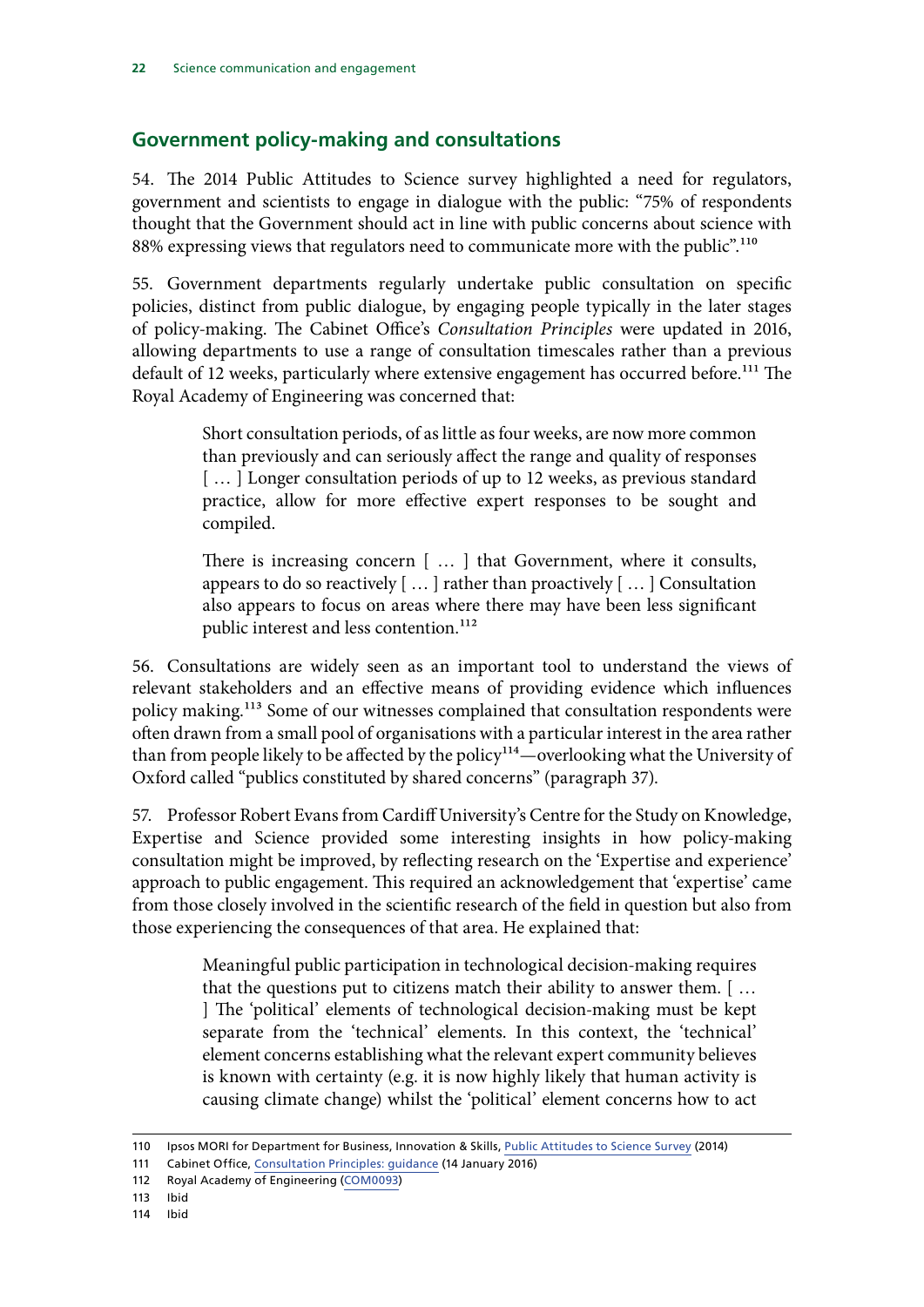as a result of this knowledge (e.g. what is the appropriate balance between adaptation and mitigation). [ … ] Although political decisions should be informed by the best available expert advice, [ … ] policy-makers must retain the right to discount expert advice and choose a different alternative.<sup>115</sup>

From this, Professor Evans drew some recommendations for Government engagement and policy-making:

> Government bodies should distinguish carefully between processes that seek to gain expert advice, encourage public engagement and measure popular opinion. All three are perfectly legitimate objectives but require different methods and serve different purposes. [ … ] Where expert advice is needed then it is important to distinguish between the 'technical' and 'political' elements of the policy problem as expert advice is only needed to resolve technical concerns; political issues require political solutions. [ … ] Policy-makers must not misrepresent the expert advice they have received. In other words, policy-makers are free to reject the consensus view of experts but, if they do, citizens must know that this is what has happened.<sup>116</sup>

58. Government witnesses acknowledged the separate imperatives of science and politics, and how these sometimes needed trade-offs. Jo Johnson told us:

> We are given significant assistance by the Government Chief Scientific Adviser in understanding where the balance of scientific opinion lies on any question. Then it is up to us as Ministers in the Department to weigh up those important scientific interests against other factors that always come into play—deliverability and particular policy recommendations within fiscal constraints, affordability generally and how the public will react to decisions that might flow from the scientific evidence.<sup>117</sup>

Sir Mark Walport had a similar perspective on where "science meets values":

Policy makers have to look through three lenses. The first lens is, "What do I know about X or Y?"—the science evidence lens. The second lens is whether a policy is deliverable. [ … ] The third lens is the lens of values—political, personal and social values and the values of the electorate. Policy-making, ultimately, is an integral of all three of those things, and science is a more or less important part of it, depending on what it is. If it is whether you can fly an aeroplane through an ash cloud coming out of Eyjafjallajökull, the science is likely to trump the rest. When it comes to mitochondrial disease and possible preventive strategies for that, there is a classical area where science meets values.<sup>118</sup>

<sup>115</sup> Professor Robert Evans [\(COM0039](http://data.parliament.uk/writtenevidence/committeeevidence.svc/evidencedocument/science-and-technology-committee/science-communication/written/32556.pdf))

<sup>116</sup> Professor Robert Evans [\(COM0039](http://data.parliament.uk/writtenevidence/committeeevidence.svc/evidencedocument/science-and-technology-committee/science-communication/written/32556.pdf))

<sup>117</sup> Q275

<sup>118</sup> Q275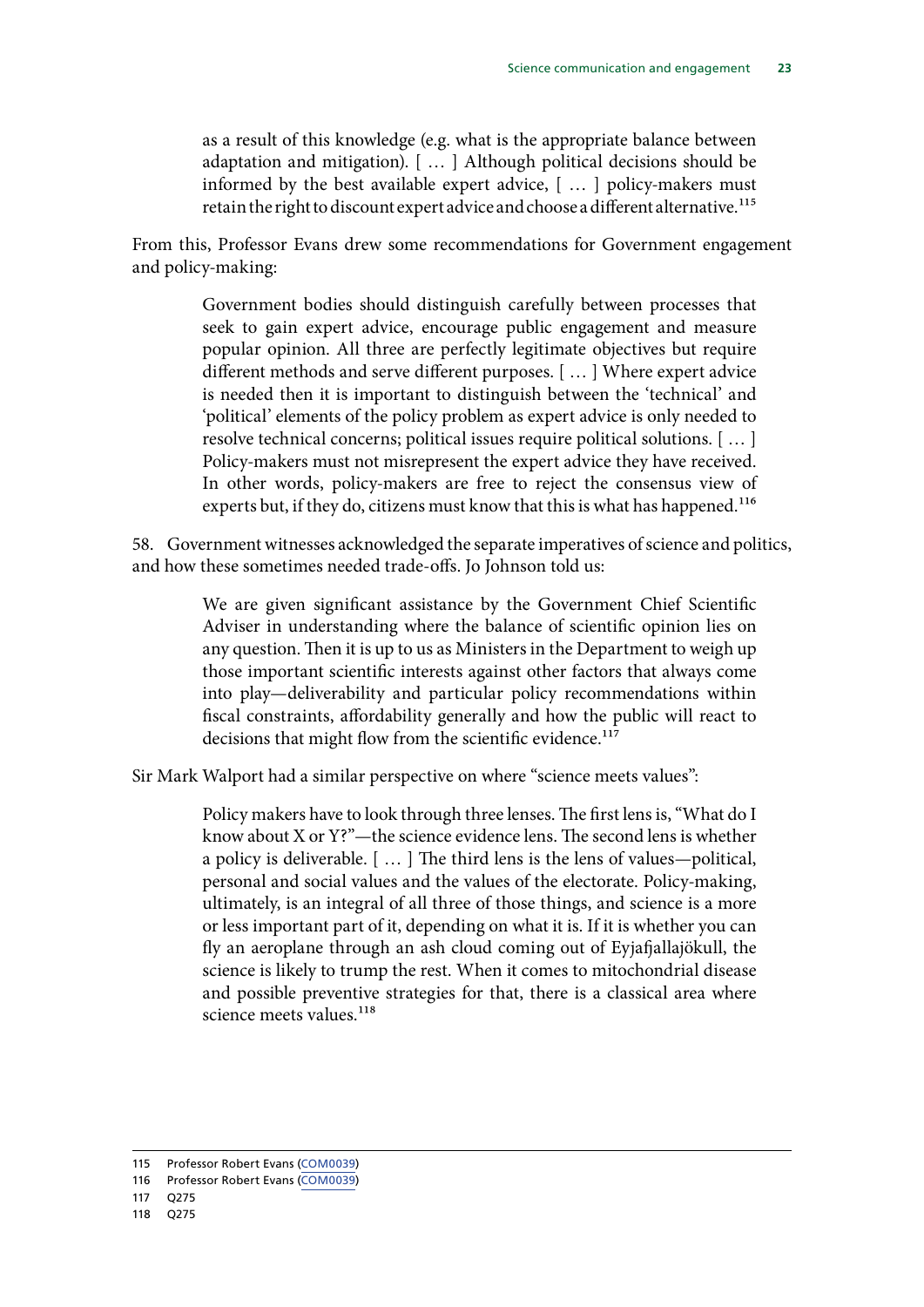<span id="page-24-0"></span>He gave the further example of the regulatory control of khat, where the Home Secretary did not follow the advice of the Advisory Committee on the Misuse of Drugs that there were only minimal health implications, due to "other issues, such as the broader societal impacts [...] -an example of the broader lens of the policy-maker".<sup>119</sup>

59. When we asked Sir Mark if there might be an argument for having different kinds of consultations with experts in the field and with the public, for each of those policymakers' 'lenses', he replied "Yes, a horses-for-courses approach might be advisable."<sup>120</sup>

60. **Science and politics (as well as finance and legal considerations) are at the heart of Government policy-making. When they do not fully align, it is the Government's responsibility to ensure trade-off decisions between what the science says, what is affordable and legal, and ultimately what the public will accept are transparent. The Government's policy-making public consultation process often unhelpfully pitches science and those other factors together, so that a clear foundation of scientific understanding is not established without being co-opted—and misinterpreted—by the political debate. It is not unreasonable for the Government to weight scientific evidence to a lesser or greater extent, but where they do not follow the evidence directly, they must ensure that they do not dismiss or discredit legitimate scientific evidence.**

61. *We recommend the Science Minister and the Government Chief Scientific Adviser should discuss with the Cabinet Office, and the Treasury as the sponsor of the policy evaluation 'Green Book', the scope for the consultation process to address the scientific issues separately from the political and other trade-off. This could, we believe, bring*  benefits for public engagement and reduce unnecessary disputes over the essential *science. Such a separation in the consultation process could allow researchers, if they wished, to more readily confine their debate contributions to the science. If they also contributed to questions of policy implementation and the political trade-offs involved that would be more transparent.*

### *The 'anti-lobbying' clause*

62. In February 2016, the Cabinet Office announced its intention to introduce a new clause in such agreements from May 2016 that would prevent grants being used to "support activity intended to influence or attempt to influence Parliament, Government or political parties, or attempting to influence [...] legislative or regulatory action".<sup>121</sup> The Science Media Centre thought that the anti-lobbying clause would have "sent negative messages to the scientific community about the Government's commitment to openness".<sup>122</sup>

63. We wrote to the then Business Secretary in March 2016 to voice the concerns of the science and research community that the proposal could have had unintended effects and would "create a barrier to evidence-based policy-making."123 In April 2016, the Government announced a "pause" to "give further consideration to the wording of the clause and its effect".124 Jo Johnson told us in November 2016 that the academic

<sup>119</sup> Q275

<sup>120</sup> Q277

<sup>121</sup> Cabinet Office, [Government announces new clause to be inserted into grant agreements](https://www.gov.uk/government/news/government-announces-new-clause-to-be-inserted-into-grant-agreements) (6 February 2016)

<sup>122</sup> Science Media Centre ([COM0070\)](http://data.parliament.uk/writtenevidence/committeeevidence.svc/evidencedocument/science-and-technology-committee/science-communication/written/32651.pdf)

<sup>123</sup> [Correspondence from the Chair to Rt. Hon. Sajid Javid MP, Secretary of State for Business, Innovation and Skills](http://www.parliament.uk/business/committees/committees-a-z/commons-select/science-and-technology-committee/publications/?type=&session=27&sort=false&inquiry=all)  [relating to Government grant conditions and anti-lobbying](http://www.parliament.uk/business/committees/committees-a-z/commons-select/science-and-technology-committee/publications/?type=&session=27&sort=false&inquiry=all) (15 March 2016)

<sup>124</sup> Cabinet Office, [Update on a new clause to be inserted into grant agreements](https://www.gov.uk/government/news/update-on-a-new-clause-to-be-inserted-into-grant-agreements) (27 April 2016)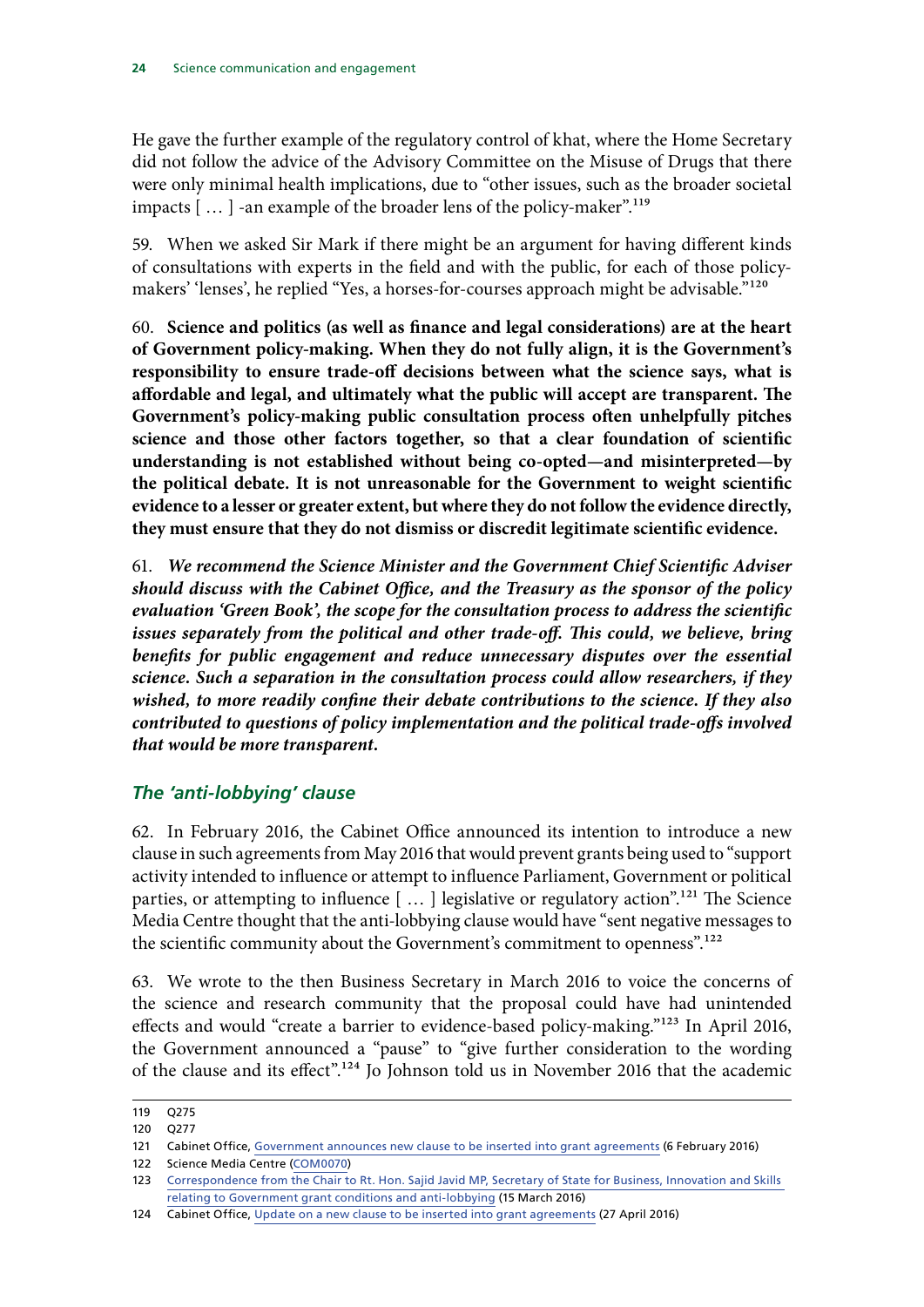community had raised concerns that the proposals would have limited their ability "to communicate effectively the findings of their research to Government".<sup>125</sup> In December 2016 new 'standards' to manage grants were announced in place of the proposed clause.<sup>126</sup> Sir Mark Walport, the head of the Government Office for Science (GO-Science), told us in January 2017 that "both we and the Science Minister listened to the scientific community and fed the concerns through to the Cabinet Office; they were listened to and we got a good outcome".127

64. **We welcome the Government's decision not to proceed with its plans to introduce an 'anti-lobbying' clause in government grants and contracts. If implemented, it would have contradicted the thrust of the reforms of the REF research funding system which are aimed at giving greater weight to 'public engagement' (paragraph 49). It would have sent precisely the opposite message to the one needed—that there should be the widest and fullest possible science communication and engagement.**

#### 125 Q263

<sup>126</sup> [Correspondence from the Rt. Hon. Sajid Javid MP, Secretary of State for Business, Innovation and Skills relating](http://www.parliament.uk/business/committees/committees-a-z/commons-select/science-and-technology-committee/publications/)  [to the anti-lobbying clause in government grant agreements](http://www.parliament.uk/business/committees/committees-a-z/commons-select/science-and-technology-committee/publications/) (10 May 2016)

<sup>127</sup> Oral evidence taken on 25 January 2017, [HC \(2016–17\) 949](http://data.parliament.uk/writtenevidence/committeeevidence.svc/evidencedocument/science-and-technology-committee/government-office-for-science-annual-report-201516/oral/46262.pdf), Q68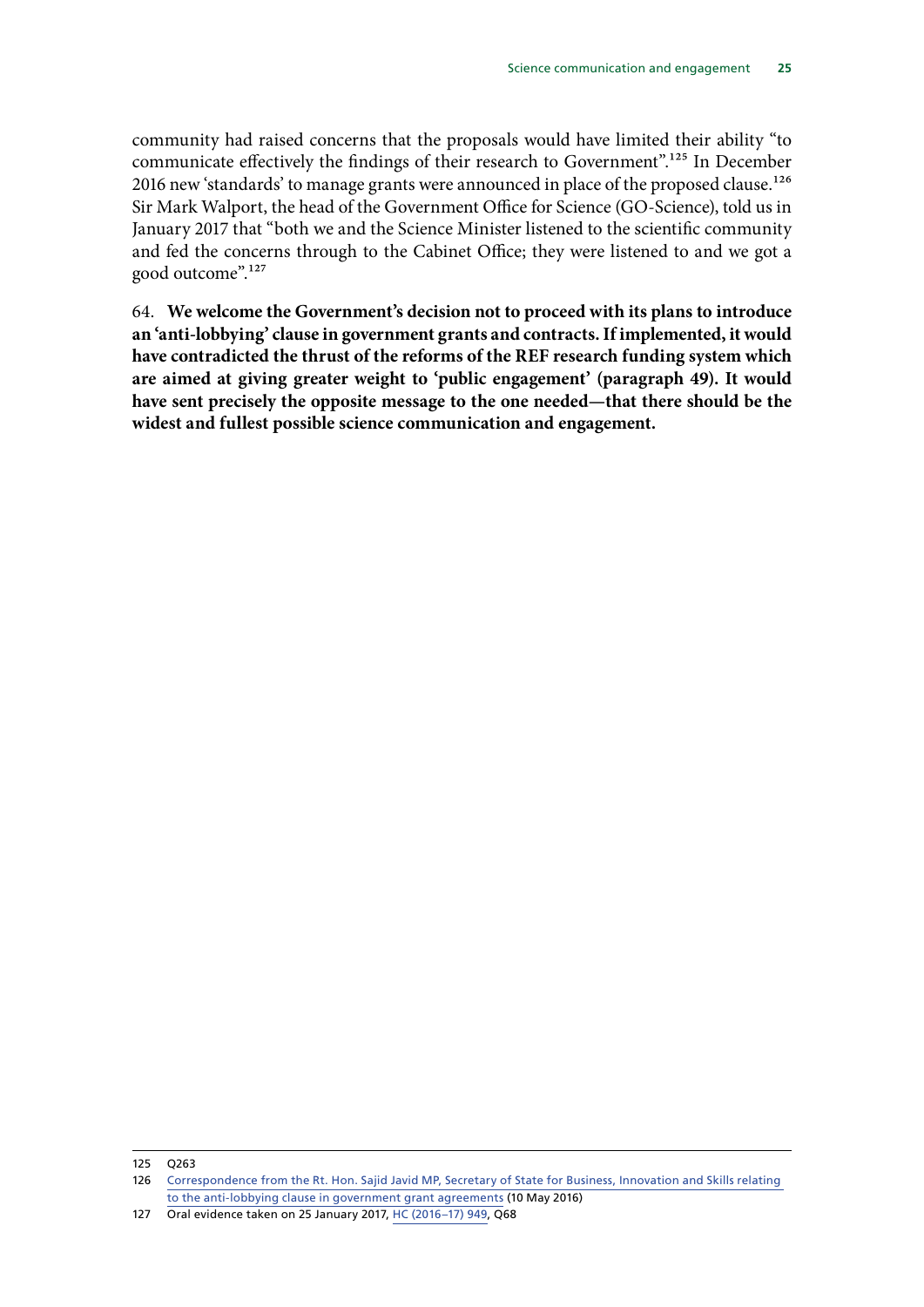## <span id="page-26-0"></span>Conclusions and recommendations

### Science awareness and communication

- 1. There are many diverse initiatives being taken forward to increase public awareness in and engagement in science, including many encouraging projects aimed at young people which complement science learning in formal education. They all play a vital part in topping up our 'science capital'. In Government too, the campaign to name the new polar exploration ship showed that there is a great appetite for public involvement. The Government had to find an elegant solution by using the most popular name—'Boaty McBoatface'—for the ship's remotely operated submarines rather than the ship itself. (Paragraph 21)
- 2. There are encouraging signs of continuing improvement in the BBC's already excellent science coverage. The position is less encouraging in the print and other media, which often have an agenda which allows inadequate place for opposing evidence. The phone-hacking scandal and the subsequent Leveson inquiry, though about illegal media behaviour, will have done nothing to improve the previous mistrust of their science reporting. *The Government should ensure that a robust redress mechanism is provided for when science is misreported.* (Paragraph 35)

### Science and policy-making

- 3. The Government has the primary responsibility for fostering and facilitating science engagement in its policy-making*. It should maintain and strengthen national programmes such as Sciencewise and the National Coordinating Centre for Public Engagement. Their programmes should be routinely used across all government departments, so that public opinion is fully captured in developing government policy where science is involved.* (Paragraph 52)
- 4. We agree with the Stern review's recommendation that the Research Excellence Framework encompasses a definition of 'impact' in the system's assessments that includes a closer association with policy-making. (Paragraph 53)
- 5. Science and politics (as well as finance and legal considerations) are at the heart of Government policy-making. When they do not fully align, it is the Government's responsibility to ensure trade-off decisions between what the science says, what is affordable and legal, and ultimately what the public will accept are transparent. The Government's policy-making public consultation process often unhelpfully pitches science and those other factors together, so that a clear foundation of scientific understanding is not established without being co-opted—and misinterpreted—by the political debate. It is not unreasonable for the Government to weight scientific evidence to a lesser or greater extent, but where they do not follow the evidence directly, they must ensure that they do not dismiss or discredit legitimate scientific evidence. (Paragraph 60)
- 6. *We recommend the Science Minister and the Government Chief Scientific Adviser should discuss with the Cabinet Office, and the Treasury as the sponsor of the policy evaluation 'Green Book', the scope for the consultation process to address the scientific*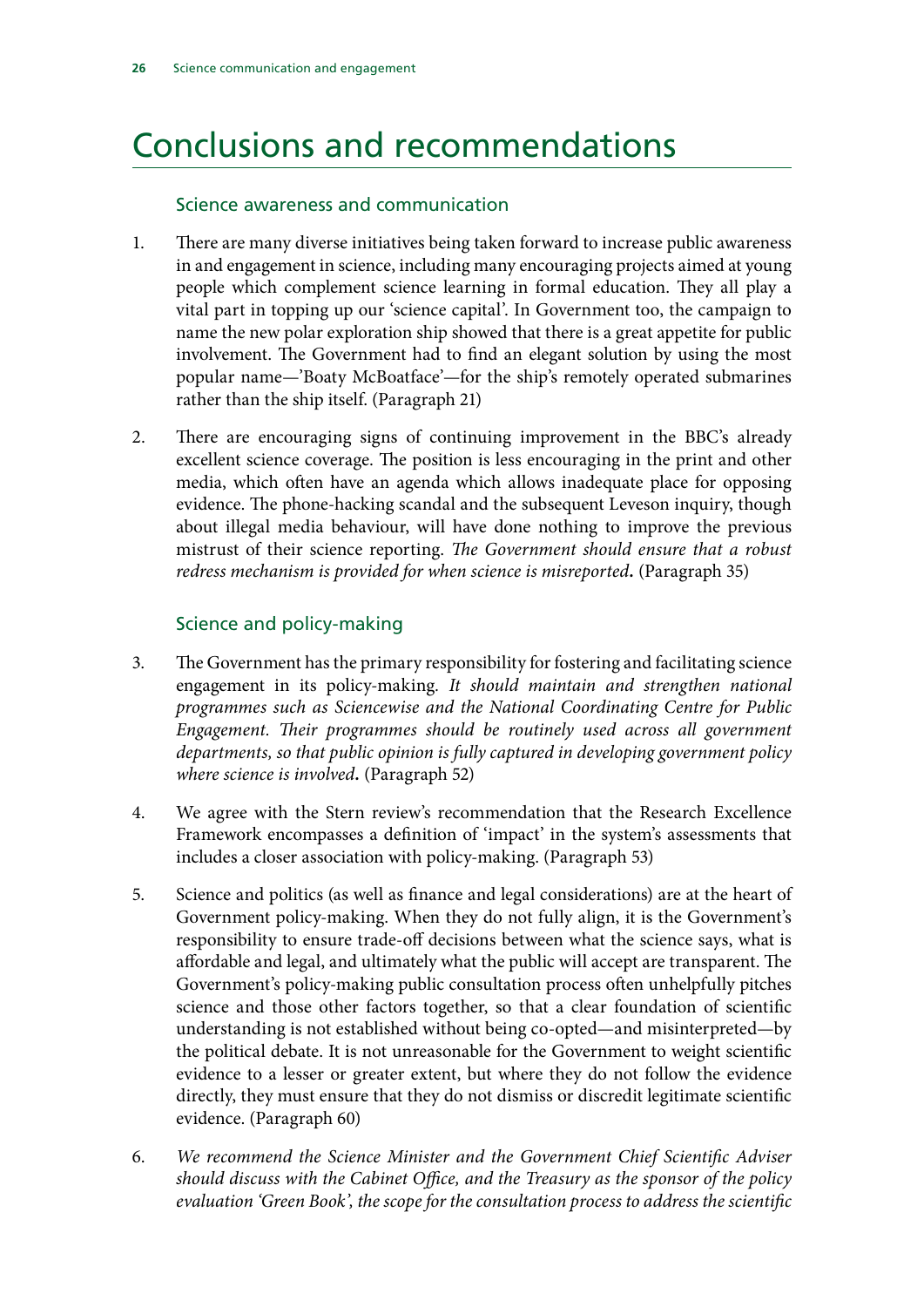*issues separately from the political and other trade-off. This could, we believe, bring*  benefits for public engagement and reduce unnecessary disputes over the essential *science. Such a separation in the consultation process could allow researchers, if they wished, to more readily confine their debate contributions to the science. If they also contributed to questions of policy implementation and the political trade-offs involved that would be more transparent*. (Paragraph 61)

7. We welcome the Government's decision not to proceed with its plans to introduce an 'anti-lobbying' clause in government grants and contracts. If implemented, it would have contradicted the thrust of the reforms of the REF research funding system which are aimed at giving greater weight to 'public engagement' (paragraph 49). It would have sent precisely the opposite message to the one needed—that there should be the widest and fullest possible science communication and engagement. (Paragraph 64)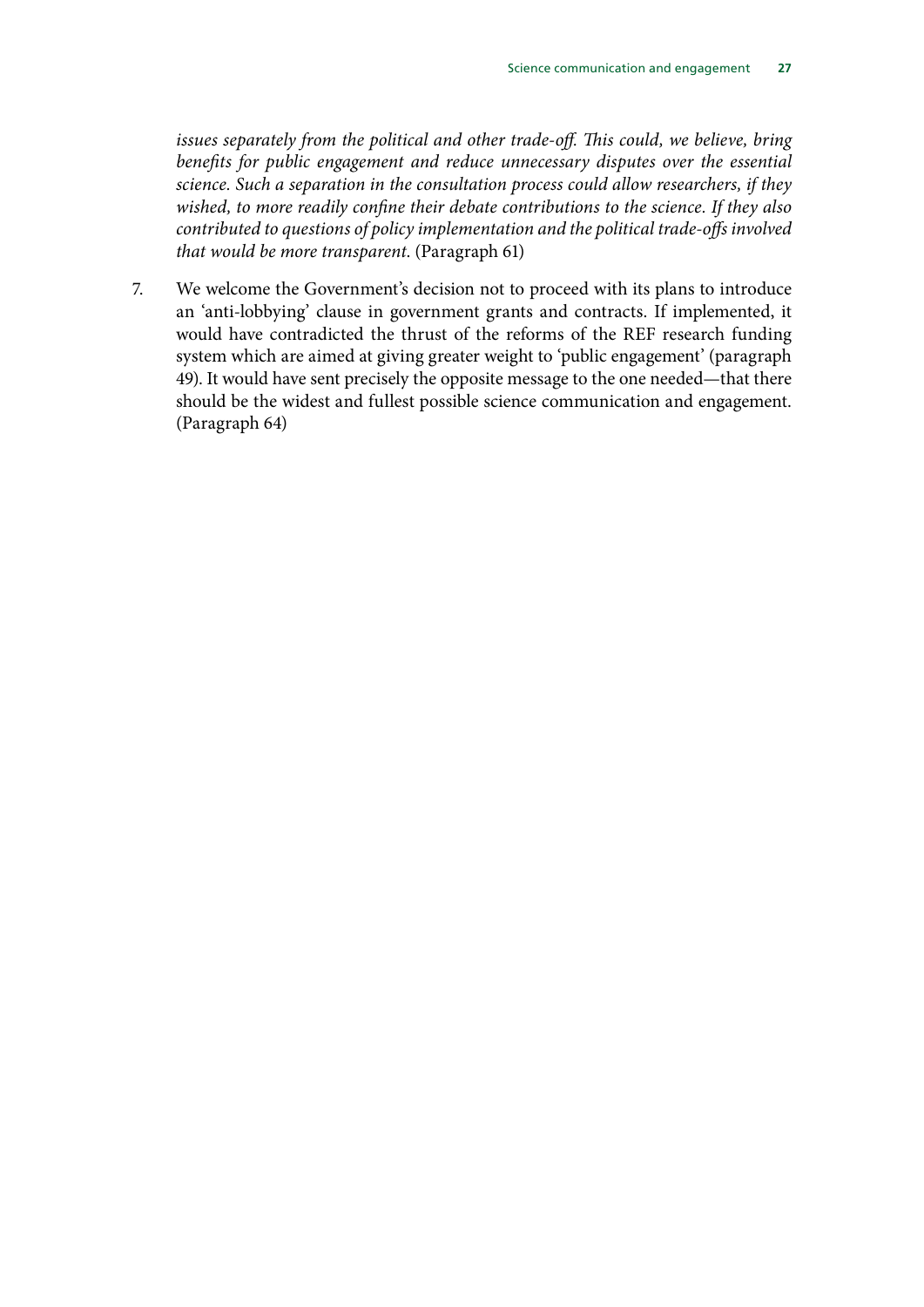## <span id="page-28-0"></span>Formal Minutes

### **Wednesday 15 March 2017**

#### Members present:

Stephen Metcalfe, in the Chair

| Victoria Borwick | Gareth Snell    |
|------------------|-----------------|
| Jim Dowd         | Graham Stringer |
| Chris Green      | Derek Thomas    |
| Dr Tania Mathias | Matt Warman     |
| Carol Monaghan   |                 |

Draft Report (*Science communication and engagement*), proposed by the Chair, brought up and read.

*Ordered*, That the draft Report be read a second time, paragraph by paragraph.

Paragraphs 1 to 64 read and agreed to.

Summary agreed to.

*Resolved*, That the Report be the Eleventh Report of the Committee to the House.

*Ordered*, That the Chair make the Report to the House.

*Ordered*, That embargoed copies of the Report be made available, in accordance with the provisions of Standing Order No. 134.

[Adjourned till Thursday 16 March at 11.30 am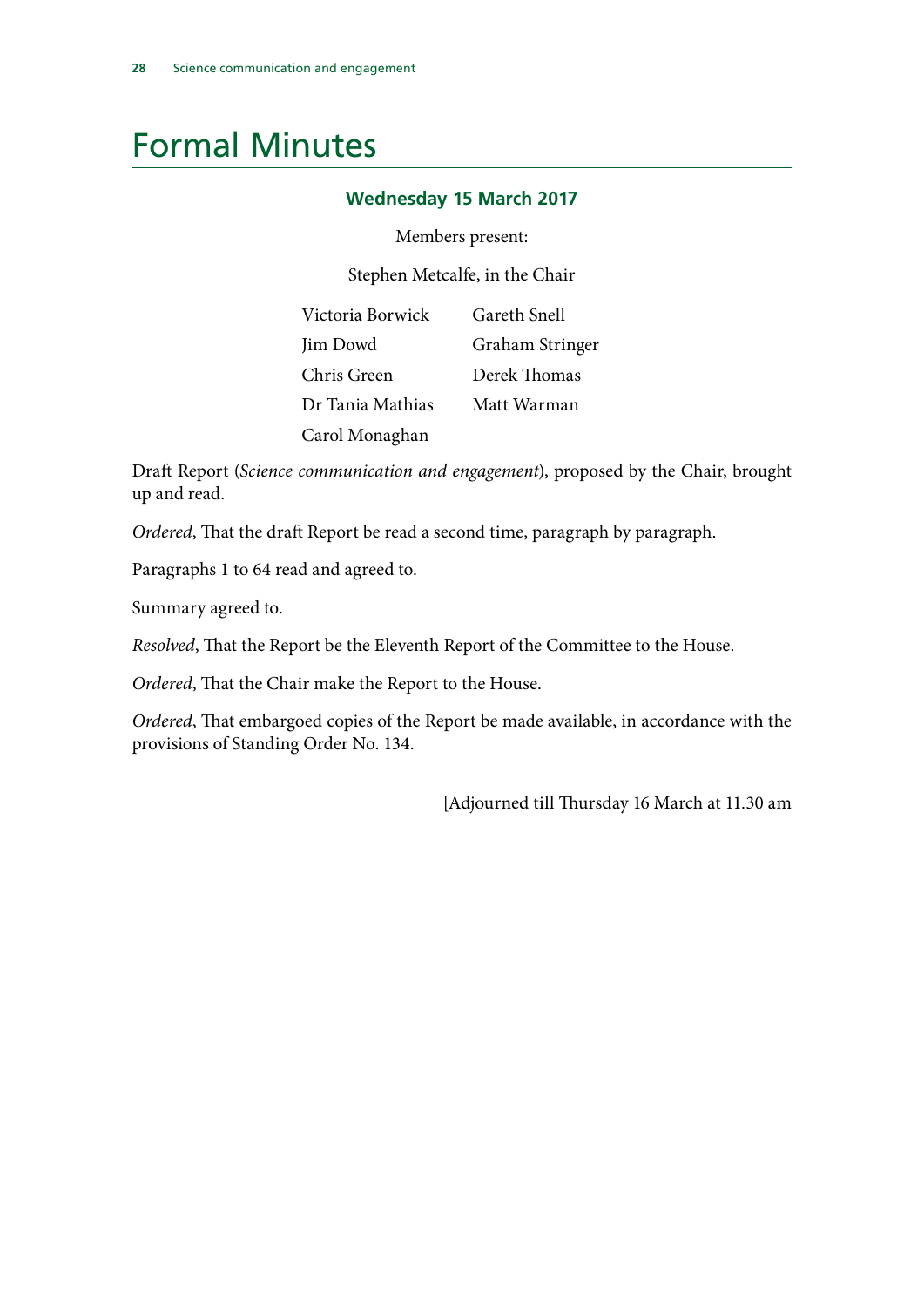## <span id="page-29-0"></span>Witnesses

The following witnesses gave evidence. Transcripts can be viewed on the [inquiry publications](http://www.parliament.uk/business/committees/committees-a-z/commons-select/science-and-technology-committee/inquiries/parliament-2015/science-communication-inquiry-15-16/publications/) [page](http://www.parliament.uk/business/committees/committees-a-z/commons-select/science-and-technology-committee/inquiries/parliament-2015/science-communication-inquiry-15-16/publications/) of the Committee's website.

#### **Tuesday 10 May 2016** *Question number*

| <b>Professor Duncan Wingham, Chief Executive, Natural Environment Research</b> |           |
|--------------------------------------------------------------------------------|-----------|
| Council, Julia Maddock, Associate Director of Communications and               |           |
| Engagement, Natural Environment Research Council, and                          |           |
| Professor James Wilsdon, Director of Impact and Engagement, Faculty of         |           |
| Social Sciences, University of Sheffield                                       | $O1 - 61$ |

#### **Tuesday 14 June 2016 (at the Natural History Museum)**

| David Shukman, Science Editor, BBC News, Deborah Cohen, Head of Radio<br>Science, BBC, and Fiona Fox, Chief Executive, Science Media Centre                                                                                                                                                                                             | O62-86   |
|-----------------------------------------------------------------------------------------------------------------------------------------------------------------------------------------------------------------------------------------------------------------------------------------------------------------------------------------|----------|
| Professor Louise Archer, Professor of Sociology of Education and Chair<br>of the Centre for Research in Education in Science, Technology and<br>Mathematics, King's College London, Imran Khan, Chief Executive, British<br>Science Association, and Katherine Mathieson, Director of Programmes,<br><b>British Science Association</b> | Q87-104  |
| Dr Matthew Hickman, Programme Manager, Informal Science Learning,<br>Wellcome Trust, and Dr Stephen Webster, Director, Science Communication<br>Unit, Imperial College London                                                                                                                                                           | Q105-128 |

### **Wednesday 7 September 2016**

| Dr Seirian Sumner, co-founder, Soapbox Science, Reader in Social Evolution,<br>University of Bristol, Dr Nathalie Pettorelli, Co-founder, Soapbox Science,<br>Research Fellow, Institute of Zoology, Zoological Society of London,<br>Dr Penny Fidler, Chief Executive, UK Association for Science and Discovery<br>Centres, and Tracey Brown, Director, Sense about Science | Q129-183 |
|------------------------------------------------------------------------------------------------------------------------------------------------------------------------------------------------------------------------------------------------------------------------------------------------------------------------------------------------------------------------------|----------|
| Paul Manners, Director, National Coordinating Centre for Public<br>Engagement; and Matt Goode, Director of Communications and Public<br>Engagement, Research Councils UK                                                                                                                                                                                                     | Q184-218 |
| <b>Wednesday 16 November 2016</b>                                                                                                                                                                                                                                                                                                                                            |          |
| Dr Melanie Smallman, Department of Science and Technology Studies,<br>University College London, and Professor Robert Evans, School of Social<br><b>Sciences, Cardiff University</b>                                                                                                                                                                                         | O219-258 |
| Jo Johnson MP, Minister of State for Universities, Science, Research and                                                                                                                                                                                                                                                                                                     |          |

Innovation, Department for Business, Energy and Industrial Strategy, and **Professor Sir Mark Walport**, Government Chief Scientific Adviser, Government Office for Science Communication of the CO259–299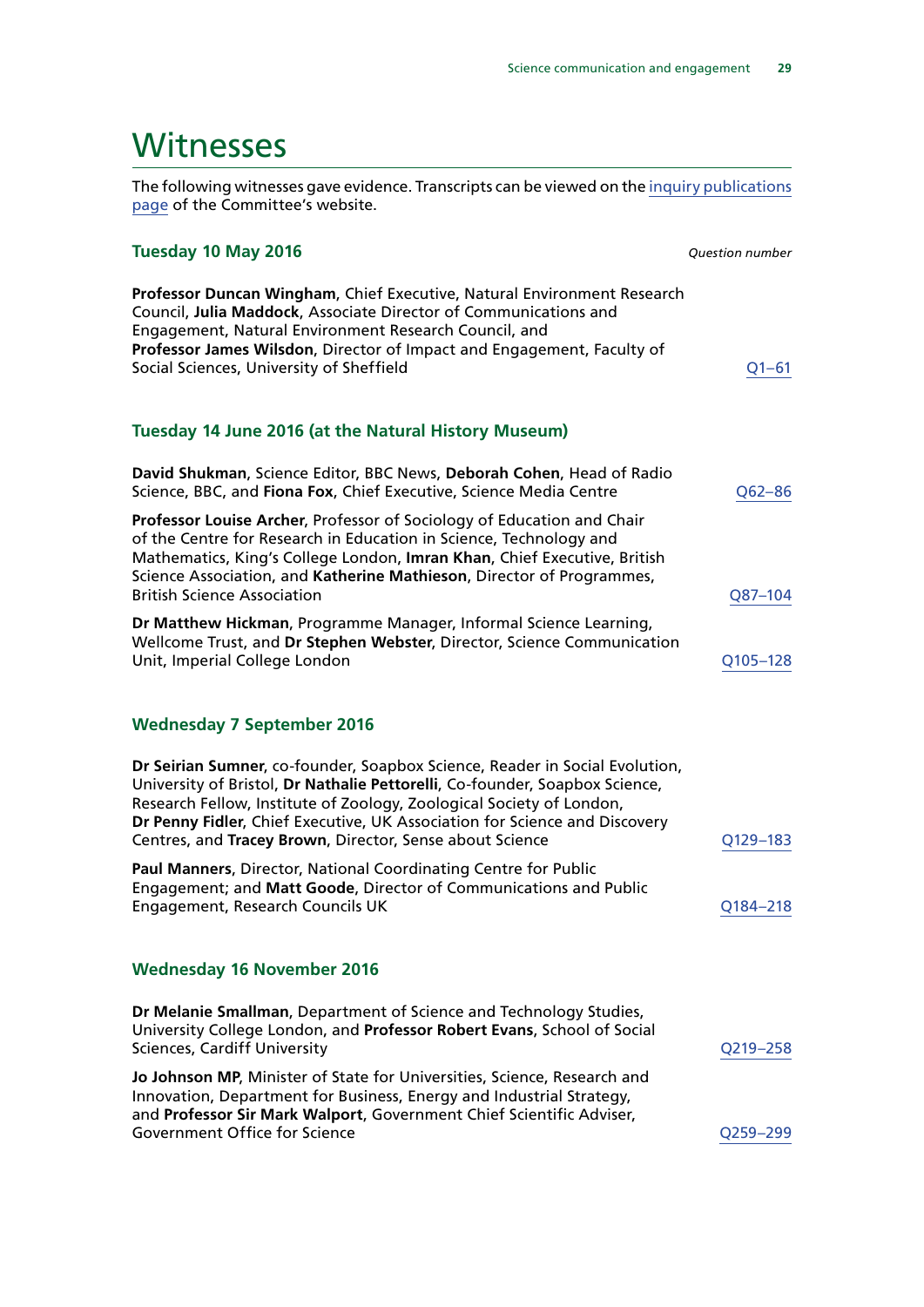## <span id="page-30-0"></span>Published written evidence

The following written evidence was received and can be viewed on the [inquiry publications](http://www.parliament.uk/business/committees/committees-a-z/commons-select/science-and-technology-committee/inquiries/parliament-2015/science-communication-inquiry-15-16/publications/) [page](http://www.parliament.uk/business/committees/committees-a-z/commons-select/science-and-technology-committee/inquiries/parliament-2015/science-communication-inquiry-15-16/publications/) of the Committee's website.

COM numbers are generated by the evidence processing system and so may not be complete.

- Aberdeen Science Centre (formally Satrosphere) ([COM0008](http://data.parliament.uk/WrittenEvidence/CommitteeEvidence.svc/EvidenceDocument/Science%20and%20Technology/Science%20communication/written/32054.html))
- Academy of Medical Sciences [\(COM0016](http://data.parliament.uk/WrittenEvidence/CommitteeEvidence.svc/EvidenceDocument/Science%20and%20Technology/Science%20communication/written/32387.html))
- Agricultural Biotechnology Council [\(COM0084\)](http://data.parliament.uk/WrittenEvidence/CommitteeEvidence.svc/EvidenceDocument/Science%20and%20Technology/Science%20communication/written/32772.html)
- Airbus Defence & Space UK Ltd [\(COM0100](http://data.parliament.uk/WrittenEvidence/CommitteeEvidence.svc/EvidenceDocument/Science%20and%20Technology/Science%20communication/written/33344.html))
- Alice Roberts [\(COM0035](http://data.parliament.uk/WrittenEvidence/CommitteeEvidence.svc/EvidenceDocument/Science%20and%20Technology/Science%20communication/written/32549.html))
- AlphaGalileo Ltd ([COM0003\)](http://data.parliament.uk/WrittenEvidence/CommitteeEvidence.svc/EvidenceDocument/Science%20and%20Technology/Science%20communication/written/31317.html)
- Alzheimer's Research UK ([COM0066](http://data.parliament.uk/WrittenEvidence/CommitteeEvidence.svc/EvidenceDocument/Science%20and%20Technology/Science%20communication/written/32637.html))
- Association of British Science Writers [\(COM0124](http://data.parliament.uk/WrittenEvidence/CommitteeEvidence.svc/EvidenceDocument/Science%20and%20Technology/Science%20communication/written/39950.html))
- Association of the British Pharmaceutical Industry ([COM0037\)](http://data.parliament.uk/WrittenEvidence/CommitteeEvidence.svc/EvidenceDocument/Science%20and%20Technology/Science%20communication/written/32551.html)
- At-Bristol Science Centre [\(COM0047](http://data.parliament.uk/WrittenEvidence/CommitteeEvidence.svc/EvidenceDocument/Science%20and%20Technology/Science%20communication/written/32576.html))
- BIG [\(COM0010](http://data.parliament.uk/WrittenEvidence/CommitteeEvidence.svc/EvidenceDocument/Science%20and%20Technology/Science%20communication/written/32283.html))
- Botanic Gardens Conservation International [\(COM0089\)](http://data.parliament.uk/WrittenEvidence/CommitteeEvidence.svc/EvidenceDocument/Science%20and%20Technology/Science%20communication/written/32836.html)
- British Pharmacological Society ([COM0021\)](http://data.parliament.uk/WrittenEvidence/CommitteeEvidence.svc/EvidenceDocument/Science%20and%20Technology/Science%20communication/written/32446.html)
- British Science Association [\(COM0085](http://data.parliament.uk/WrittenEvidence/CommitteeEvidence.svc/EvidenceDocument/Science%20and%20Technology/Science%20communication/written/32781.html))
- Cambridge Science Centre ([COM0024\)](http://data.parliament.uk/WrittenEvidence/CommitteeEvidence.svc/EvidenceDocument/Science%20and%20Technology/Science%20communication/written/32487.html)
- Cardiff University [\(COM0067\)](http://data.parliament.uk/WrittenEvidence/CommitteeEvidence.svc/EvidenceDocument/Science%20and%20Technology/Science%20communication/written/32638.html)
- Catalyst Science Discovery Centre and Museum [\(COM0031\)](http://data.parliament.uk/WrittenEvidence/CommitteeEvidence.svc/EvidenceDocument/Science%20and%20Technology/Science%20communication/written/32536.html)
- Chartered Institute of Public Relations ([COM0105\)](http://data.parliament.uk/WrittenEvidence/CommitteeEvidence.svc/EvidenceDocument/Science%20and%20Technology/Science%20communication/written/34159.html)
- Connie St Louis [\(COM0130](http://data.parliament.uk/WrittenEvidence/CommitteeEvidence.svc/EvidenceDocument/Science%20and%20Technology/Science%20communication/written/43569.html))
- Dan Waddell ([COM0118](http://data.parliament.uk/WrittenEvidence/CommitteeEvidence.svc/EvidenceDocument/Science%20and%20Technology/Science%20communication/written/35249.html))
- Department for Business, Innovation & Skills (BIS) [\(COM0083\)](http://data.parliament.uk/WrittenEvidence/CommitteeEvidence.svc/EvidenceDocument/Science%20and%20Technology/Science%20communication/written/32758.html)
- Dr Simon Singh and Professor Richard Wiseman ([COM0048](http://data.parliament.uk/WrittenEvidence/CommitteeEvidence.svc/EvidenceDocument/Science%20and%20Technology/Science%20communication/written/32579.html))
- Dr David Bhella [\(COM0055\)](http://data.parliament.uk/WrittenEvidence/CommitteeEvidence.svc/EvidenceDocument/Science%20and%20Technology/Science%20communication/written/32607.html)
- Dr David Whitehouse [\(COM0115](http://data.parliament.uk/WrittenEvidence/CommitteeEvidence.svc/EvidenceDocument/Science%20and%20Technology/Science%20communication/written/34673.html))
- Dr James Redfern, School of Healthcare Science, Manchester Metropolitan University, and Dr Sam Illingworth and Professor Joanna Verran, School of Research, Enterprise and Innovation, Manchester Metropolitan University [\(COM0106\)](http://data.parliament.uk/WrittenEvidence/CommitteeEvidence.svc/EvidenceDocument/Science%20and%20Technology/Science%20communication/written/34223.html)
- Dr Jane Gregory ([COM0079](http://data.parliament.uk/WrittenEvidence/CommitteeEvidence.svc/EvidenceDocument/Science%20and%20Technology/Science%20communication/written/32681.html))
- Dr Kenneth Evans [\(COM0116](http://data.parliament.uk/WrittenEvidence/CommitteeEvidence.svc/EvidenceDocument/Science%20and%20Technology/Science%20communication/written/34732.html))
- Dr Kris De Meyer ([COM0082\)](http://data.parliament.uk/WrittenEvidence/CommitteeEvidence.svc/EvidenceDocument/Science%20and%20Technology/Science%20communication/written/32732.html)
- Dr Len Fisher [\(COM0023](http://data.parliament.uk/WrittenEvidence/CommitteeEvidence.svc/EvidenceDocument/Science%20and%20Technology/Science%20communication/written/32476.html))
- Dr Nik Sultana, Dr Jatinder Singh and Professor Jon Crowcroft ([COM0015](http://data.parliament.uk/WrittenEvidence/CommitteeEvidence.svc/EvidenceDocument/Science%20and%20Technology/Science%20communication/written/32386.html))
- Dr Pallavi Banerjee [\(COM0101\)](http://data.parliament.uk/WrittenEvidence/CommitteeEvidence.svc/EvidenceDocument/Science%20and%20Technology/Science%20communication/written/33803.html)
- Dr Tamsin Edwards ([COM0129\)](http://data.parliament.uk/WrittenEvidence/CommitteeEvidence.svc/EvidenceDocument/Science%20and%20Technology/Science%20communication/written/43323.html)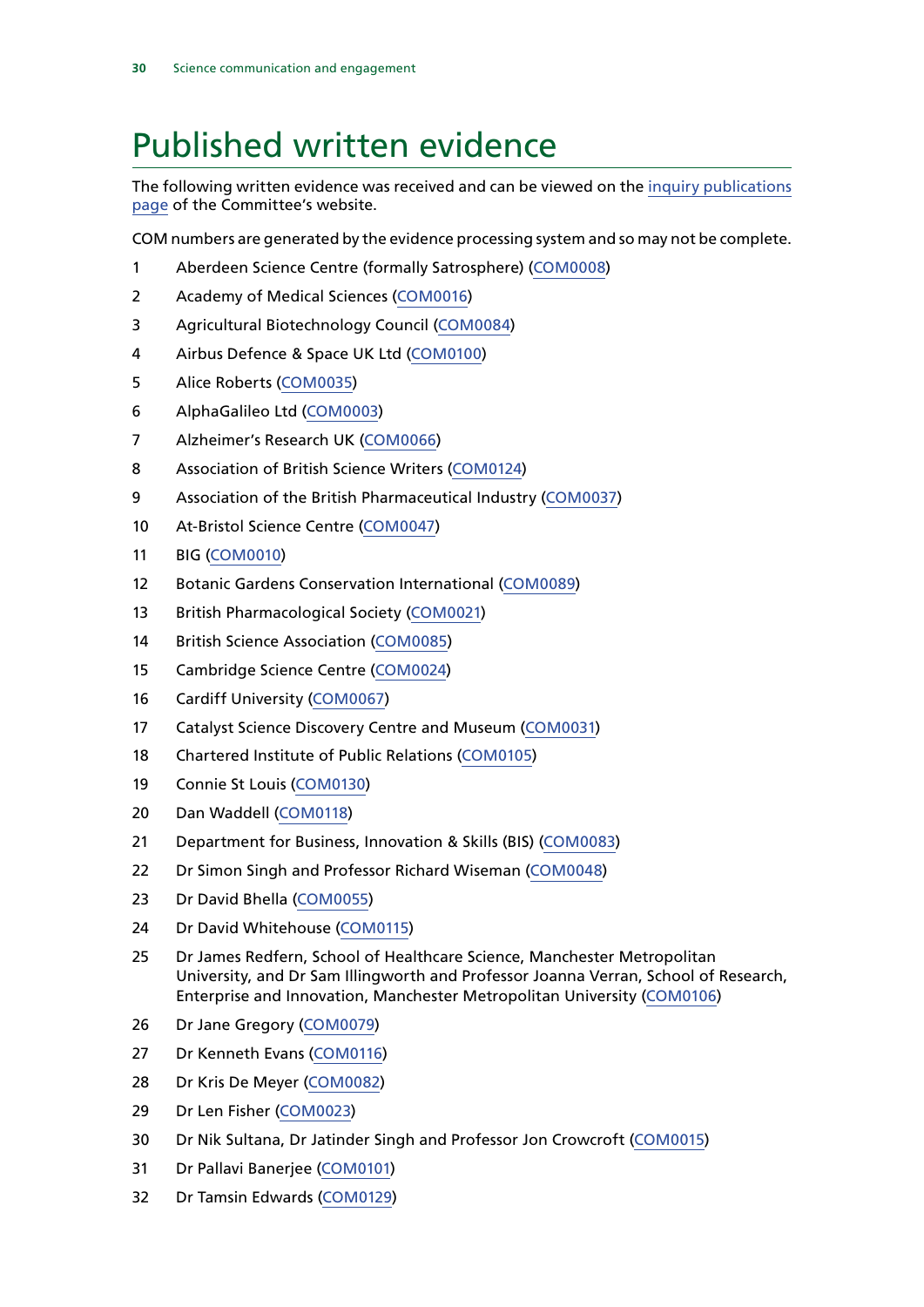- Dundee Science Centre [\(COM0050](http://data.parliament.uk/WrittenEvidence/CommitteeEvidence.svc/EvidenceDocument/Science%20and%20Technology/Science%20communication/written/32582.html))
- Dynamic Earth ([COM0044](http://data.parliament.uk/WrittenEvidence/CommitteeEvidence.svc/EvidenceDocument/Science%20and%20Technology/Science%20communication/written/32568.html))
- electivecesarean.com [\(COM0119\)](http://data.parliament.uk/WrittenEvidence/CommitteeEvidence.svc/EvidenceDocument/Science%20and%20Technology/Science%20communication/written/36576.html)
- Emeritus Professor James Hartley [\(COM0099](http://data.parliament.uk/WrittenEvidence/CommitteeEvidence.svc/EvidenceDocument/Science%20and%20Technology/Science%20communication/written/33323.html))
- EngineeringUK [\(COM0046\)](http://data.parliament.uk/WrittenEvidence/CommitteeEvidence.svc/EvidenceDocument/Science%20and%20Technology/Science%20communication/written/32575.html)
- Explorer Dome [\(COM0081\)](http://data.parliament.uk/WrittenEvidence/CommitteeEvidence.svc/EvidenceDocument/Science%20and%20Technology/Science%20communication/written/32688.html)
- Field Studies Council [\(COM0019](http://data.parliament.uk/WrittenEvidence/CommitteeEvidence.svc/EvidenceDocument/Science%20and%20Technology/Science%20communication/written/32425.html))
- Genomics England [\(COM0088](http://data.parliament.uk/WrittenEvidence/CommitteeEvidence.svc/EvidenceDocument/Science%20and%20Technology/Science%20communication/written/32824.html))
- Glasgow Science Centre [\(COM0049\)](http://data.parliament.uk/WrittenEvidence/CommitteeEvidence.svc/EvidenceDocument/Science%20and%20Technology/Science%20communication/written/32580.html)
- GM Freeze [\(COM0033\)](http://data.parliament.uk/WrittenEvidence/CommitteeEvidence.svc/EvidenceDocument/Science%20and%20Technology/Science%20communication/written/32545.html)
- Grantham Research Institute on Climate Change and the Environment, LSE ([COM0059](http://data.parliament.uk/WrittenEvidence/CommitteeEvidence.svc/EvidenceDocument/Science%20and%20Technology/Science%20communication/written/32621.html))
- Hannah Graham [\(COM0114](http://data.parliament.uk/WrittenEvidence/CommitteeEvidence.svc/EvidenceDocument/Science%20and%20Technology/Science%20communication/written/34660.html))
- Hilary Ashton [\(COM0109\)](http://data.parliament.uk/WrittenEvidence/CommitteeEvidence.svc/EvidenceDocument/Science%20and%20Technology/Science%20communication/written/34517.html)
- Holger Kessler [\(COM0098\)](http://data.parliament.uk/WrittenEvidence/CommitteeEvidence.svc/EvidenceDocument/Science%20and%20Technology/Science%20communication/written/33265.html)
- Imperial College London [\(COM0071](http://data.parliament.uk/WrittenEvidence/CommitteeEvidence.svc/EvidenceDocument/Science%20and%20Technology/Science%20communication/written/32655.html))
- Institute for Research in Schools ([COM0097\)](http://data.parliament.uk/WrittenEvidence/CommitteeEvidence.svc/EvidenceDocument/Science%20and%20Technology/Science%20communication/written/33218.html)
- Institute of Physics [\(COM0087](http://data.parliament.uk/WrittenEvidence/CommitteeEvidence.svc/EvidenceDocument/Science%20and%20Technology/Science%20communication/written/32823.html))
- International Centre for Life [\(COM0017\)](http://data.parliament.uk/WrittenEvidence/CommitteeEvidence.svc/EvidenceDocument/Science%20and%20Technology/Science%20communication/written/32394.html)
- Jerome Davies [\(COM0013](http://data.parliament.uk/WrittenEvidence/CommitteeEvidence.svc/EvidenceDocument/Science%20and%20Technology/Science%20communication/written/32371.html))
- Jodrell Bank Discovery Centre, The University of Manchester [\(COM0026\)](http://data.parliament.uk/WrittenEvidence/CommitteeEvidence.svc/EvidenceDocument/Science%20and%20Technology/Science%20communication/written/32508.html)
- Joint submission from AsSIST-UK; Science in Public; Public Communication of Science and Technology Network (PCST) [\(COM0030](http://data.parliament.uk/WrittenEvidence/CommitteeEvidence.svc/EvidenceDocument/Science%20and%20Technology/Science%20communication/written/32531.html))
- Kathryn Ingham ([COM0069\)](http://data.parliament.uk/WrittenEvidence/CommitteeEvidence.svc/EvidenceDocument/Science%20and%20Technology/Science%20communication/written/32647.html)
- Kenneth Monjero, Science Fun Kenya [\(COM0004\)](http://data.parliament.uk/WrittenEvidence/CommitteeEvidence.svc/EvidenceDocument/Science%20and%20Technology/Science%20communication/written/31713.html)
- Margaret Bevan [\(COM0108\)](http://data.parliament.uk/WrittenEvidence/CommitteeEvidence.svc/EvidenceDocument/Science%20and%20Technology/Science%20communication/written/34516.html)
- Media Woman [\(COM0012](http://data.parliament.uk/WrittenEvidence/CommitteeEvidence.svc/EvidenceDocument/Science%20and%20Technology/Science%20communication/written/32311.html))
- Met Office [\(COM0054](http://data.parliament.uk/WrittenEvidence/CommitteeEvidence.svc/EvidenceDocument/Science%20and%20Technology/Science%20communication/written/32597.html))
- Microbiology Society [\(COM0041\)](http://data.parliament.uk/WrittenEvidence/CommitteeEvidence.svc/EvidenceDocument/Science%20and%20Technology/Science%20communication/written/32559.html)
- Miss Tessa Burrington ([COM0123](http://data.parliament.uk/WrittenEvidence/CommitteeEvidence.svc/EvidenceDocument/Science%20and%20Technology/Science%20communication/written/39665.html))
- Mr Jeremy Stevenson ([COM0107\)](http://data.parliament.uk/WrittenEvidence/CommitteeEvidence.svc/EvidenceDocument/Science%20and%20Technology/Science%20communication/written/34515.html)
- Mr Paul O'Connor [\(COM0111\)](http://data.parliament.uk/WrittenEvidence/CommitteeEvidence.svc/EvidenceDocument/Science%20and%20Technology/Science%20communication/written/34542.html)
- Mr Roderick Pond [\(COM0006\)](http://data.parliament.uk/WrittenEvidence/CommitteeEvidence.svc/EvidenceDocument/Science%20and%20Technology/Science%20communication/written/31969.html)
- MRC/CSO Social and Public Health Sciences Unit, University of Glasgow [\(COM0102](http://data.parliament.uk/WrittenEvidence/CommitteeEvidence.svc/EvidenceDocument/Science%20and%20Technology/Science%20communication/written/34054.html))
- Mrs Jean Martin ([COM0112\)](http://data.parliament.uk/WrittenEvidence/CommitteeEvidence.svc/EvidenceDocument/Science%20and%20Technology/Science%20communication/written/34544.html)
- Ms Declan Baharini [\(COM0110](http://data.parliament.uk/WrittenEvidence/CommitteeEvidence.svc/EvidenceDocument/Science%20and%20Technology/Science%20communication/written/34522.html))
- Ms Sarah Hurson [\(COM0117](http://data.parliament.uk/WrittenEvidence/CommitteeEvidence.svc/EvidenceDocument/Science%20and%20Technology/Science%20communication/written/34743.html))
- National Coordinating Centre for Public Engagement [\(COM0061](http://data.parliament.uk/WrittenEvidence/CommitteeEvidence.svc/EvidenceDocument/Science%20and%20Technology/Science%20communication/written/32623.html))
- National Forum for Public Engagement in STEM [\(COM0060\)](http://data.parliament.uk/WrittenEvidence/CommitteeEvidence.svc/EvidenceDocument/Science%20and%20Technology/Science%20communication/written/32622.html)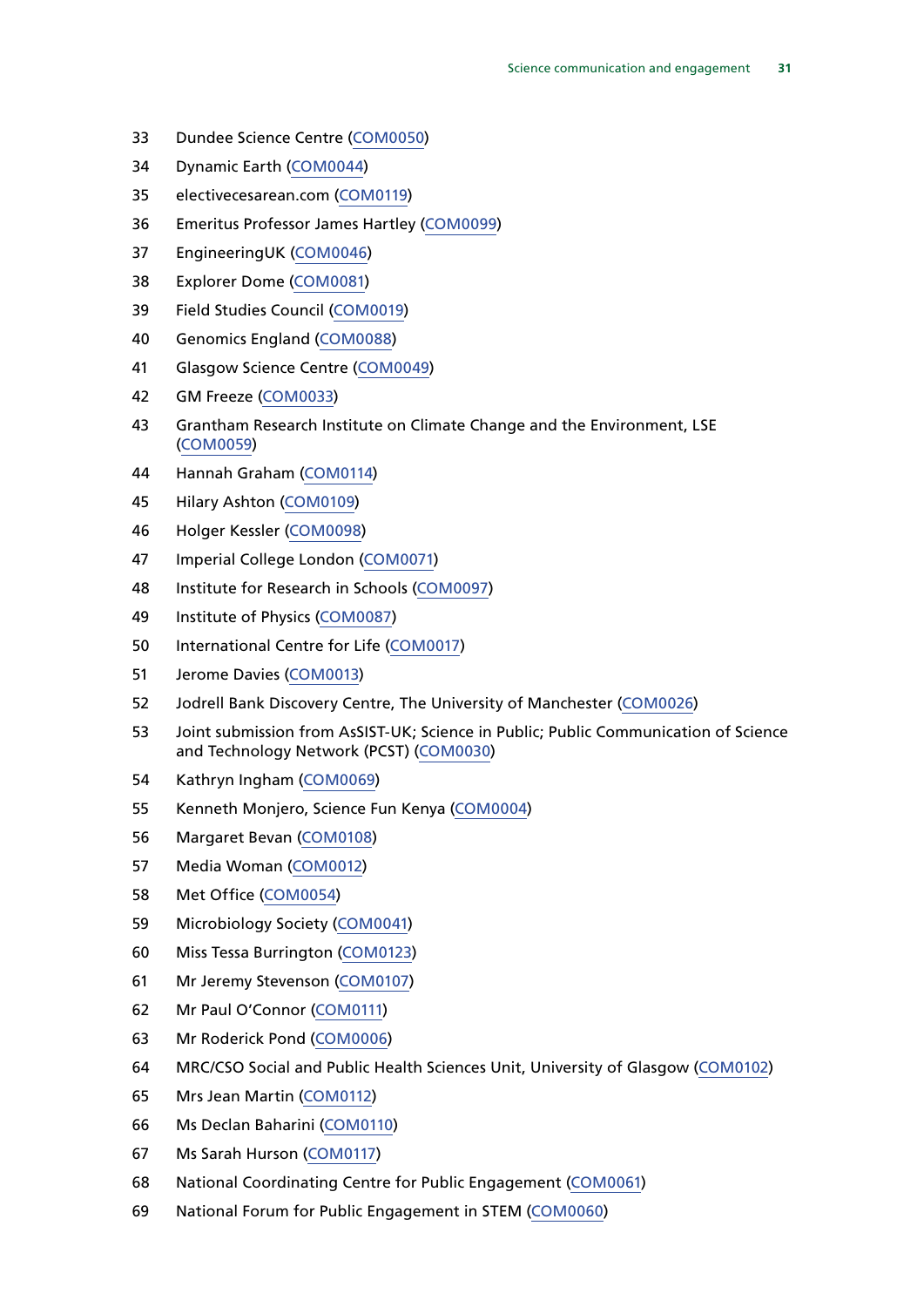- National Institutes of Bioscience (NIB) [\(COM0032](http://data.parliament.uk/WrittenEvidence/CommitteeEvidence.svc/EvidenceDocument/Science%20and%20Technology/Science%20communication/written/32541.html))
- National Nuclear Laboratory [\(COM0058\)](http://data.parliament.uk/WrittenEvidence/CommitteeEvidence.svc/EvidenceDocument/Science%20and%20Technology/Science%20communication/written/32618.html)
- National Schools' Observatory [\(COM0018\)](http://data.parliament.uk/WrittenEvidence/CommitteeEvidence.svc/EvidenceDocument/Science%20and%20Technology/Science%20communication/written/32411.html)
- Nuffield Council on Bioethics [\(COM0057](http://data.parliament.uk/WrittenEvidence/CommitteeEvidence.svc/EvidenceDocument/Science%20and%20Technology/Science%20communication/written/32614.html))
- People's Knowledge, Centre for Agroecology, Water and Resilience, Coventry University [\(COM0056](http://data.parliament.uk/WrittenEvidence/CommitteeEvidence.svc/EvidenceDocument/Science%20and%20Technology/Science%20communication/written/32612.html))
- Plymouth Marine Laboratory ([COM0051\)](http://data.parliament.uk/WrittenEvidence/CommitteeEvidence.svc/EvidenceDocument/Science%20and%20Technology/Science%20communication/written/32590.html)
- Professor Andreas Prokop and Dr Sam Illingworth ([COM0001](http://data.parliament.uk/WrittenEvidence/CommitteeEvidence.svc/EvidenceDocument/Science%20and%20Technology/Science%20communication/written/31076.html))
- Professor Andy Miah ([COM0042\)](http://data.parliament.uk/WrittenEvidence/CommitteeEvidence.svc/EvidenceDocument/Science%20and%20Technology/Science%20communication/written/32563.html)
- Professor Louise Archer [\(COM0009](http://data.parliament.uk/WrittenEvidence/CommitteeEvidence.svc/EvidenceDocument/Science%20and%20Technology/Science%20communication/written/32124.html))
- Professor Mark Lorch [\(COM0094\)](http://data.parliament.uk/WrittenEvidence/CommitteeEvidence.svc/EvidenceDocument/Science%20and%20Technology/Science%20communication/written/33183.html)
- Professor Martin Bauer [\(COM0104\)](http://data.parliament.uk/WrittenEvidence/CommitteeEvidence.svc/EvidenceDocument/Science%20and%20Technology/Science%20communication/written/34144.html)
- Professor Michael Merrifield [\(COM0002](http://data.parliament.uk/WrittenEvidence/CommitteeEvidence.svc/EvidenceDocument/Science%20and%20Technology/Science%20communication/written/31080.html))
- Professor Robert Evans [\(COM0039](http://data.parliament.uk/WrittenEvidence/CommitteeEvidence.svc/EvidenceDocument/Science%20and%20Technology/Science%20communication/written/32556.html))
- Professor Wendy Purcell [\(COM0120\)](http://data.parliament.uk/WrittenEvidence/CommitteeEvidence.svc/EvidenceDocument/Science%20and%20Technology/Science%20communication/written/37381.html)
- Pupils 2 Parliament [\(COM0072\)](http://data.parliament.uk/WrittenEvidence/CommitteeEvidence.svc/EvidenceDocument/Science%20and%20Technology/Science%20communication/written/32658.html)
- Research Councils UK ([COM0045\)](http://data.parliament.uk/WrittenEvidence/CommitteeEvidence.svc/EvidenceDocument/Science%20and%20Technology/Science%20communication/written/32572.html)
- retired academic scientist Philip Bradfield [\(COM0113](http://data.parliament.uk/WrittenEvidence/CommitteeEvidence.svc/EvidenceDocument/Science%20and%20Technology/Science%20communication/written/34560.html))
- Ricardo Energy & Environment [\(COM0065\)](http://data.parliament.uk/WrittenEvidence/CommitteeEvidence.svc/EvidenceDocument/Science%20and%20Technology/Science%20communication/written/32636.html)
- Ros Herman ([COM0128\)](http://data.parliament.uk/WrittenEvidence/CommitteeEvidence.svc/EvidenceDocument/Science%20and%20Technology/Science%20communication/written/43191.html)
- Royal Academy of Engineering [\(COM0093\)](http://data.parliament.uk/WrittenEvidence/CommitteeEvidence.svc/EvidenceDocument/Science%20and%20Technology/Science%20communication/written/33047.html)
- Royal Astronomical Society [\(COM0022\)](http://data.parliament.uk/WrittenEvidence/CommitteeEvidence.svc/EvidenceDocument/Science%20and%20Technology/Science%20communication/written/32456.html)
- 91 Royal Society of Biology [\(COM0073](http://data.parliament.uk/WrittenEvidence/CommitteeEvidence.svc/EvidenceDocument/Science%20and%20Technology/Science%20communication/written/32661.html))
- 92 Royal Society of Chemistry [\(COM0092](http://data.parliament.uk/WrittenEvidence/CommitteeEvidence.svc/EvidenceDocument/Science%20and%20Technology/Science%20communication/written/33019.html))
- Royal Statistical Society [\(COM0068\)](http://data.parliament.uk/WrittenEvidence/CommitteeEvidence.svc/EvidenceDocument/Science%20and%20Technology/Science%20communication/written/32641.html)
- Sarah Burns [\(COM0096\)](http://data.parliament.uk/WrittenEvidence/CommitteeEvidence.svc/EvidenceDocument/Science%20and%20Technology/Science%20communication/written/33215.html)
- 95 Science Communication Unit, Imperial College London [\(COM0014](http://data.parliament.uk/WrittenEvidence/CommitteeEvidence.svc/EvidenceDocument/Science%20and%20Technology/Science%20communication/written/32372.html))
- Science made simple [\(COM0074\)](http://data.parliament.uk/WrittenEvidence/CommitteeEvidence.svc/EvidenceDocument/Science%20and%20Technology/Science%20communication/written/32664.html)
- 97 Science Media Centre [\(COM0070\)](http://data.parliament.uk/WrittenEvidence/CommitteeEvidence.svc/EvidenceDocument/Science%20and%20Technology/Science%20communication/written/32651.html) and [\(COM0121\)](http://data.parliament.uk/WrittenEvidence/CommitteeEvidence.svc/EvidenceDocument/Science%20and%20Technology/Science%20communication/written/37852.html)
- Science Museum Group [\(COM0028\)](http://data.parliament.uk/WrittenEvidence/CommitteeEvidence.svc/EvidenceDocument/Science%20and%20Technology/Science%20communication/written/32512.html)
- Sense about Science [\(COM0095\)](http://data.parliament.uk/WrittenEvidence/CommitteeEvidence.svc/EvidenceDocument/Science%20and%20Technology/Science%20communication/written/33194.html)
- Soapbox Science [\(COM0122](http://data.parliament.uk/WrittenEvidence/CommitteeEvidence.svc/EvidenceDocument/Science%20and%20Technology/Science%20communication/written/38663.html))
- Society for Applied Microbiology [\(COM0091](http://data.parliament.uk/WrittenEvidence/CommitteeEvidence.svc/EvidenceDocument/Science%20and%20Technology/Science%20communication/written/33014.html))
- Spindle Fibre Films [\(COM0005\)](http://data.parliament.uk/WrittenEvidence/CommitteeEvidence.svc/EvidenceDocument/Science%20and%20Technology/Science%20communication/written/31869.html)
- Stephen Foote [\(COM0131](http://data.parliament.uk/WrittenEvidence/CommitteeEvidence.svc/EvidenceDocument/Science%20and%20Technology/Science%20communication/written/46697.html))
- Techniquest [\(COM0075](http://data.parliament.uk/WrittenEvidence/CommitteeEvidence.svc/EvidenceDocument/Science%20and%20Technology/Science%20communication/written/32669.html))
- 105 Techniquest Glyndŵr [\(COM0133](http://data.parliament.uk/writtenevidence/committeeevidence.svc/evidencedocument/science-and-technology-committee/science-communication/written/47209.html))
- The Academy of Social Sciences and its Campaign for Social Science [\(COM0080\)](http://data.parliament.uk/WrittenEvidence/CommitteeEvidence.svc/EvidenceDocument/Science%20and%20Technology/Science%20communication/written/32682.html)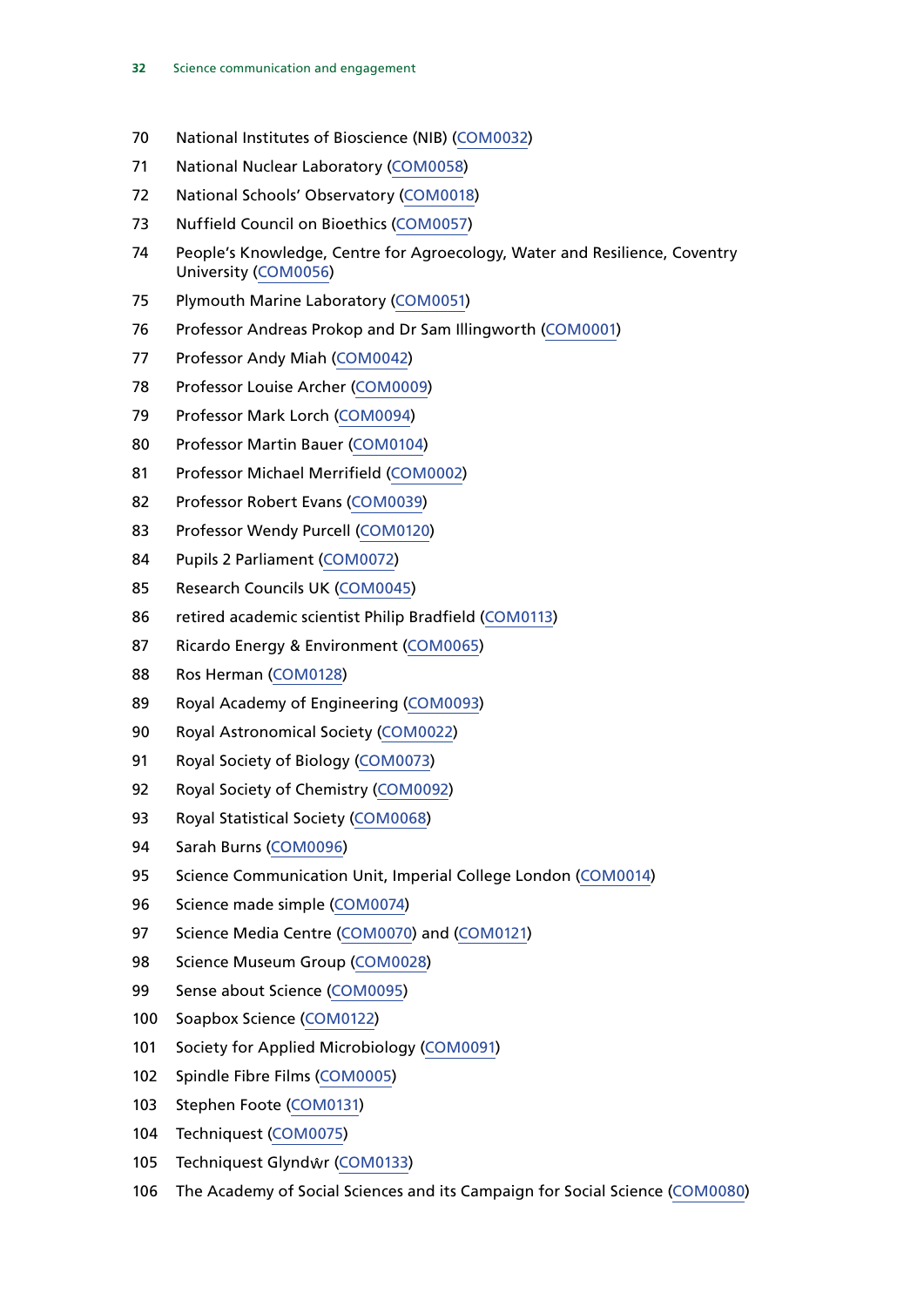- The British Academy [\(COM0062](http://data.parliament.uk/WrittenEvidence/CommitteeEvidence.svc/EvidenceDocument/Science%20and%20Technology/Science%20communication/written/32625.html))
- The Eden Project [\(COM0025](http://data.parliament.uk/WrittenEvidence/CommitteeEvidence.svc/EvidenceDocument/Science%20and%20Technology/Science%20communication/written/32501.html))
- The Gatsby Charitable Foundation ([COM0064](http://data.parliament.uk/WrittenEvidence/CommitteeEvidence.svc/EvidenceDocument/Science%20and%20Technology/Science%20communication/written/32633.html))
- The McPin Foundation ([COM0063\)](http://data.parliament.uk/WrittenEvidence/CommitteeEvidence.svc/EvidenceDocument/Science%20and%20Technology/Science%20communication/written/32628.html)
- The Royal Institution [\(COM0020](http://data.parliament.uk/WrittenEvidence/CommitteeEvidence.svc/EvidenceDocument/Science%20and%20Technology/Science%20communication/written/32440.html))
- The Royal Society [\(COM0036](http://data.parliament.uk/WrittenEvidence/CommitteeEvidence.svc/EvidenceDocument/Science%20and%20Technology/Science%20communication/written/32550.html))
- The Royal Society of Edinburgh [\(COM0038](http://data.parliament.uk/WrittenEvidence/CommitteeEvidence.svc/EvidenceDocument/Science%20and%20Technology/Science%20communication/written/32555.html))
- The University of Aberdeen [\(COM0053](http://data.parliament.uk/WrittenEvidence/CommitteeEvidence.svc/EvidenceDocument/Science%20and%20Technology/Science%20communication/written/32592.html))
- The University of Oxford [\(COM0043](http://data.parliament.uk/WrittenEvidence/CommitteeEvidence.svc/EvidenceDocument/Science%20and%20Technology/Science%20communication/written/32565.html))
- UCL, Department of Science and Technology Studies [\(COM0027\)](http://data.parliament.uk/WrittenEvidence/CommitteeEvidence.svc/EvidenceDocument/Science%20and%20Technology/Science%20communication/written/32510.html)
- UK Association for Science and Discovery Centres (ASDC) ([COM0090](http://data.parliament.uk/WrittenEvidence/CommitteeEvidence.svc/EvidenceDocument/Science%20and%20Technology/Science%20communication/written/32875.html))
- University of Cambridge [\(COM0103](http://data.parliament.uk/WrittenEvidence/CommitteeEvidence.svc/EvidenceDocument/Science%20and%20Technology/Science%20communication/written/34114.html))
- University of Southampton [\(COM0040](http://data.parliament.uk/WrittenEvidence/CommitteeEvidence.svc/EvidenceDocument/Science%20and%20Technology/Science%20communication/written/32558.html))
- W5 [\(COM0078\)](http://data.parliament.uk/WrittenEvidence/CommitteeEvidence.svc/EvidenceDocument/Science%20and%20Technology/Science%20communication/written/32678.html)
- Wellcome Trust [\(COM0077](http://data.parliament.uk/WrittenEvidence/CommitteeEvidence.svc/EvidenceDocument/Science%20and%20Technology/Science%20communication/written/32672.html))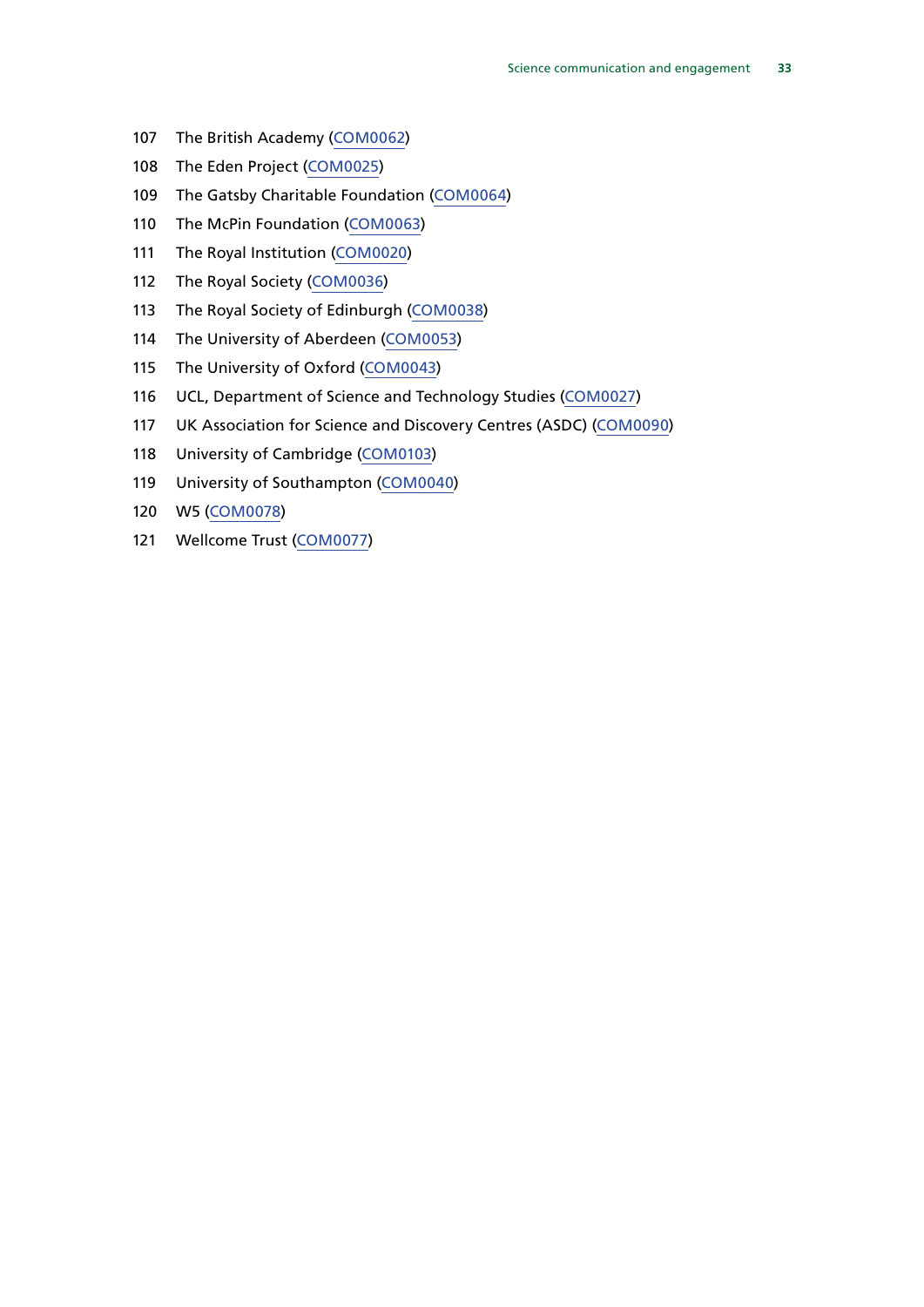## <span id="page-34-0"></span>List of Reports from the Committee during the current Parliament

All publications from the Committee are available on the [publications page](http://www.parliament.uk/business/committees/committees-a-z/commons-select/science-and-technology-committee/publications/) of the Committee's website.

The reference number of the Government's response to each Report is printed in brackets after the HC printing number.

### **Session 2016–2017**

| <b>First Report</b>             | EU regulation of the life sciences                                                                                                                        | <b>HC 158</b>    |
|---------------------------------|-----------------------------------------------------------------------------------------------------------------------------------------------------------|------------------|
| Second Report                   | Digital skills crisis                                                                                                                                     | HC 270 (HC 936)  |
| <b>Third Report</b>             | Satellites and space                                                                                                                                      | HC 160 (HC 830)  |
| Fourth Report                   | <b>Forensic Science Strategy</b>                                                                                                                          | HC 501 (HC 845)  |
| <b>Fifth Report</b>             | Robotics and artificial intelligence                                                                                                                      | HC 145 (HC 896)  |
| Sixth Report                    | Evidence Check: Smart metering of electricity<br>and gas                                                                                                  | HC 161 (HC 846)  |
| Seventh Report                  | Leaving the EU: implications and opportunities<br>for science and research                                                                                | HC 502 (HC 1015) |
| Eighth Report                   | Setting up UK Research & Innovation                                                                                                                       | HC 671 (HC 1063) |
| Ninth Report                    | Future programme: 'My Science Inquiry'                                                                                                                    | <b>HC 859</b>    |
| <b>Tenth Report</b>             | Managing intellectual property and technology<br>transfer                                                                                                 | <b>HC 755</b>    |
| <b>First Special Report</b>     | Satellites and space: Government Response to<br>the Committee's Third Report of Session 2016-<br>17                                                       | <b>HC 830</b>    |
| <b>Second Special</b><br>Report | Forensic Science Strategy: Government<br>Response to the Committee's Fourth Report of<br>Session 2016-17                                                  | <b>HC 845</b>    |
|                                 | Third Special Report Evidence Check: Smart metering of electricity<br>and gas: Government Response to the<br>Committee's Sixth Report of Session 2016-17  | <b>HC 846</b>    |
| <b>Fourth Special</b><br>Report | Digital skills crisis: Government Response to the<br>Committee's Second Report of Session 2016-17                                                         | <b>HC 936</b>    |
|                                 | Fifth Special Report Robotics and artificial intelligence: Government<br>Response to the Committee's Fifth Report of<br>Session 2016-17                   | <b>HC 896</b>    |
|                                 | Sixth Special Report Leaving the EU: implications and opportunities<br>for science and research: Government Response<br>to the Committee's Seventh Report | <b>HC 1015</b>   |
| Seventh Special<br>Report       | Setting up UK Research & Innovation:<br>Government Response to the Committee's<br><b>Eighth Report</b>                                                    | <b>HC 1063</b>   |